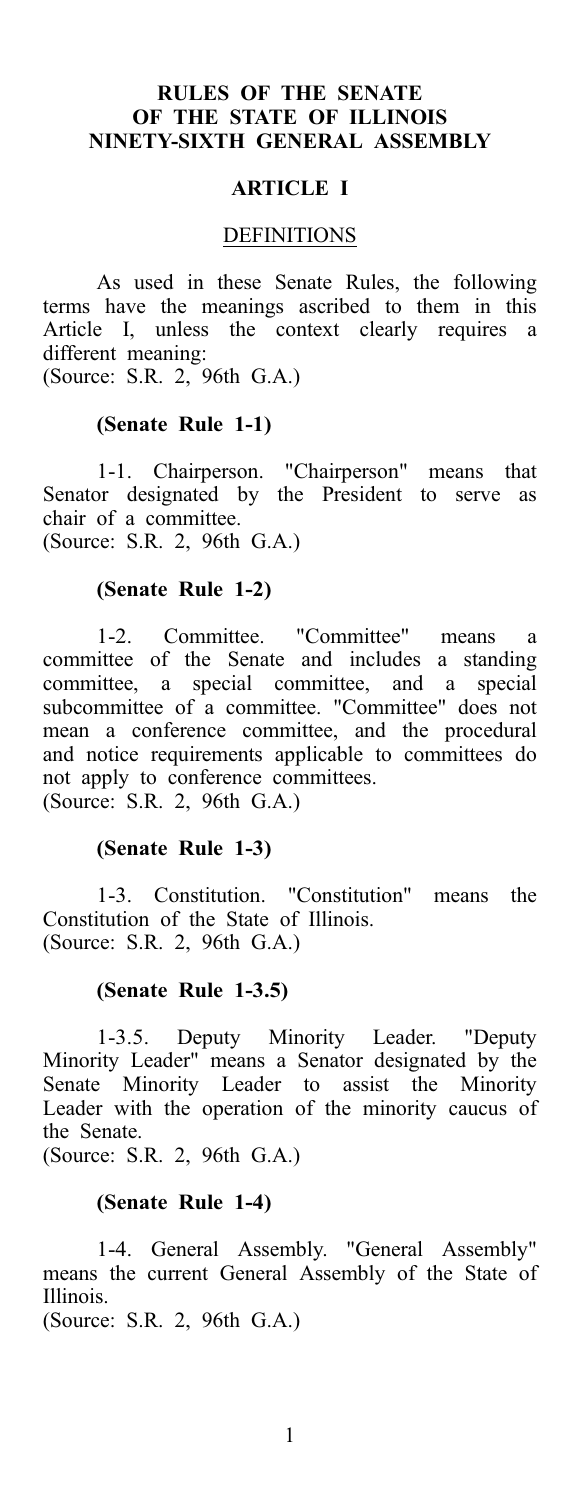## (Senate Rule 1-5)

1-5. House. "House" means the House of Representatives of the General Assembly. (Source: S.R. 2, 96th G.A.)

## (Senate Rule 1-6)

1-6. Joint Action Motion. "Joint action motion" means any of the following motions before the Senate: to concur in a House amendment, to non-concur in a House amendment, to recede from a Senate amendment, to refuse to recede from a Senate amendment, and to request that a conference committee be appointed.

(Source: S.R. 2, 96th G.A.)

## (Senate Rule 1-7)

1-7. Legislative Digest. "Legislative Digest" means the Legislative Synopsis and Digest that is prepared by the Legislative Reference Bureau of the General Assembly.

(Source: S.R. 2, 96th G.A.)

#### (Senate Rule 1-8)

1-8. Legislative Measure. "Legislative measure" means any matter brought before the Senate for consideration, whether originated in the Senate or House, and includes bills, amendments, resolutions, conference committee reports, motions, and messages from the executive branch.

(Source: S.R. 2, 96th G.A.)

## (Senate Rule 1-9)

1-9. Majority. "Majority" means a simple majority of those members present and voting on a question. Unless otherwise specified with respect to a particular Senate Rule, for purposes of determining the number of members present and voting on a question, a "present" vote shall not be counted.

(Source: S.R. 2, 96th G.A.)

## (Senate Rule 1-10)

1-10. Majority Caucus. "Majority caucus" means that group of Senators from the numerically strongest political party in the Senate. "Majority caucus" also includes any Senator who is not from the numerically strongest or numerically second strongest political party in the Senate but who casts his or her final vote for Senate President for the person who is elected Senate President. (Source: S.R. 2, 96th G.A.)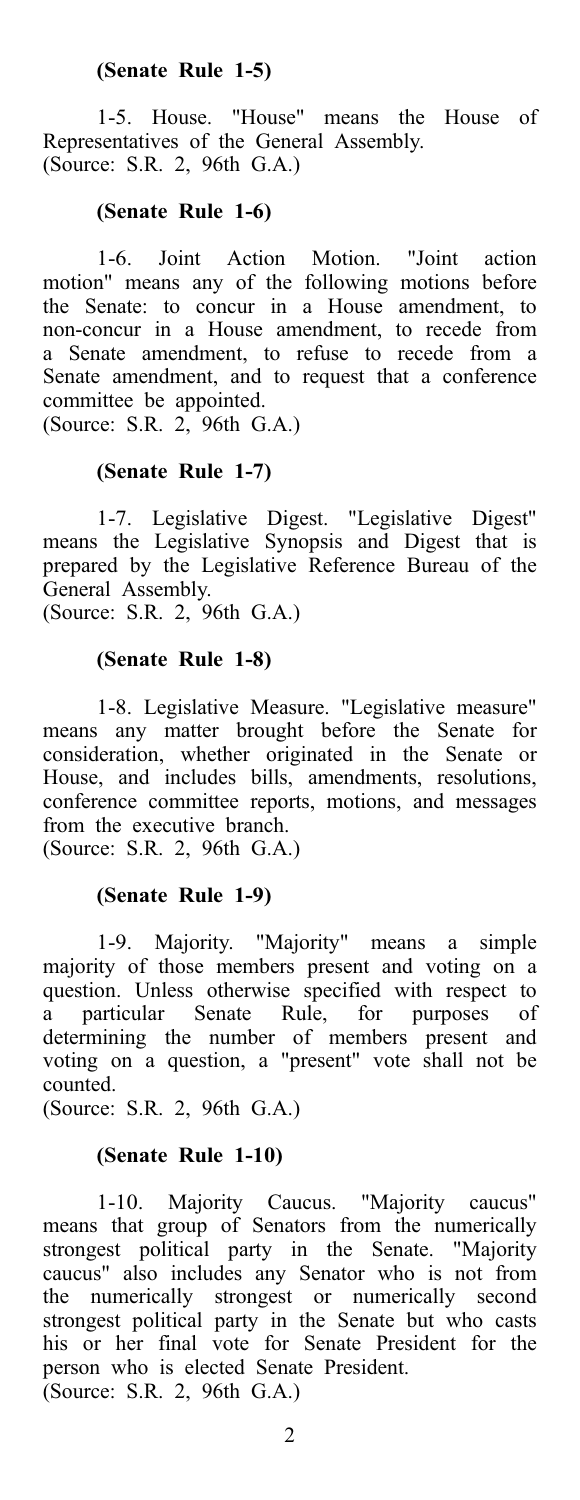## (Senate Rule 1-10.5)

1-10.5. Majority Leader. "Majority Leader" means a Senator designated by the Senate President to serve as the Majority Leader and assist the President with the operation of the Senate and the majority caucus of the Senate. (Source: S.R. 2, 96th G.A.)

#### (Senate Rule 1-11)

1-11. Majority of those Appointed. "Majority of those appointed" means an absolute majority of the total number of Senators appointed to a committee.

(Source: S.R. 2, 96th G.A.)

#### (Senate Rule 1-12)

1-12. Majority of those Elected. "Majority of those elected" means an absolute majority of the total number of Senators entitled to be elected to the Senate, irrespective of the number of elected or appointed Senators actually serving in office. So long as 59 Senators are entitled to be elected to the Senate, "majority of those elected" shall mean 30 affirmative votes.

(Source: S.R. 2, 96th G.A.)

### (Senate Rule 1-13)

1-13. Member. "Member" means a Senator. Where the context so requires, "member" may also mean a Representative of the Illinois House of Representatives.

(Source: S.R. 2, 96th G.A.)

#### (Senate Rule 1-14)

1-14. Members Appointed. "Members appointed" means the total number of Senators appointed to a committee. (Source: S.R. 2, 96th G.A.)

#### (Senate Rule 1-15)

1-15. Members Elected. "Members elected" means the total number of Senators entitled to be elected to the Senate, irrespective of the number of elected or appointed Senators actually serving in office. So long as 59 Senators are entitled to be elected in the Senate, "members elected" shall mean 59 Senators.

(Source: S.R. 2, 96th G.A.)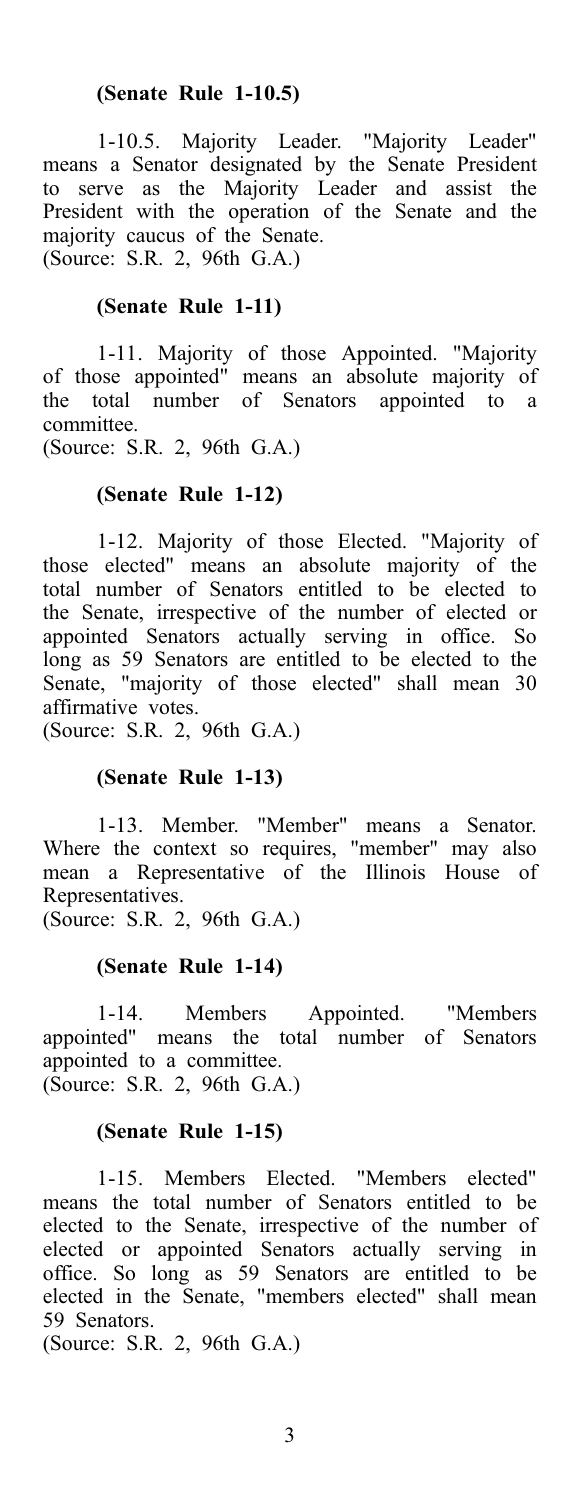#### (Senate Rule 1-16)

1-16. Minority Caucus. "Minority caucus" means that group of Senators from other than the majority caucus. (Source: S.R. 2, 96th G.A.)

#### (Senate Rule 1-17)

1-17. Minority Leader. "Minority Leader" means the Minority Leader of the Senate. (Source: S.R. 2, 96th G.A.)

#### (Senate Rule 1-18)

1-18. Minority Spokesperson. "Minority Spokesperson" means that Senator designated by the Minority Leader to serve as the Minority Spokesperson of a committee. (Source: S.R. 2, 96th G.A.)

#### (Senate Rule 1-19)

1-19. Perfunctory Session. "Perfunctory session" means the convening of the Senate, pursuant to the scheduling of the President, for purposes consistent with Rule 4-1(c) or (d). (Source: S.R. 2, 96th G.A.)

#### (Senate Rule 1-20)

1-20. President. "President" means the President of the Senate. (Source: S.R. 2, 96th G.A.)

#### (Senate Rule 1-21)

1-21. Presiding Officer. "Presiding Officer" means that Senator serving as the presiding officer of the Senate, whether that Senator is the President or another Senator designated by the President, in his or her capacity as presiding officer. (Source: S.R. 2, 96th G.A.)

#### (Senate Rule 1-22)

1-22. Principal Sponsor. "Principal sponsor" means the first listed Senate sponsor of any legislative measure; with respect to a legislative measure; with respect to a committee-sponsored bill or resolution, it means the Chairperson of the committee. (Source: S.R. 2, 96th G.A.)

## (Senate Rule 1-23)

1-23. Secretary. "Secretary" means the elected Secretary of the Senate.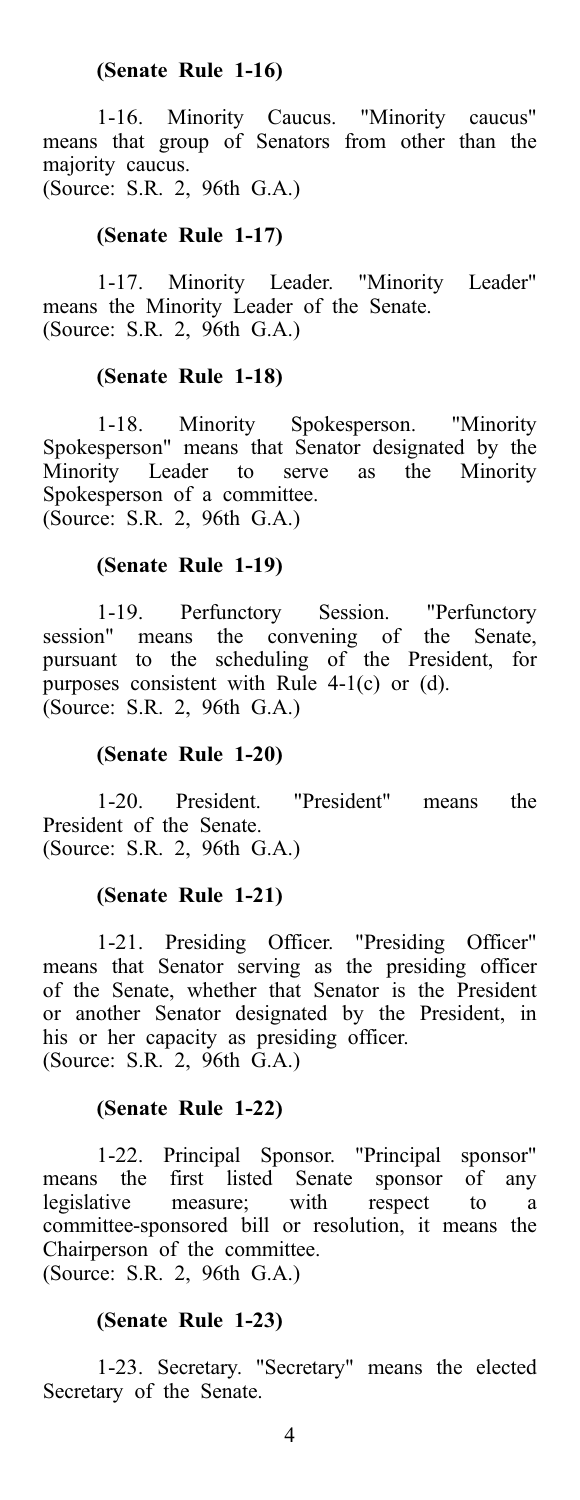(Source: S.R. 2, 96th G.A.)

#### (Senate Rule 1-24)

1-24. Senate. "Senate" means the Senate of the General Assembly. (Source: S.R. 2, 96th G.A.)

#### (Senate Rule 1-25)

1-25. Senator. "Senator" means any of the duly elected or duly appointed Illinois State Senators, and means the same as "member". (Source: S.R. 2, 96th G.A.)

#### (Senate Rule 1-26)

1-26. Term. "Term" means the two-year term of a General Assembly. (Source: S.R. 2, 96th G.A.)

#### (Senate Rule 1-27)

1-27. Vice-Chairperson. "Vice-Chairperson" means that Senator designated by the President to serve as Vice-Chairperson of a committee. (Source: S.R. 2, 96th G.A.)

#### ARTICLE II

#### ORGANIZATION (Source: S.R. 2, 96th G.A.)

#### (Senate Rule 2-1)

2-1. Adoption of Rules. At the commencement of a term, the Senate shall adopt new Rules of organization and procedure by resolution setting forth those Rules in their entirety. The resolution must be adopted by a majority of those elected. These Rules of the Senate are subject to revision or amendment only in accordance with Rule 7-17. (Source: S.R. 2, 96th G.A.)

#### (Senate Rule 2-2)

2-2. Election of the President.

(a) Prior to the election of the President, the Governor shall convene the Senate, designate a Temporary Secretary of the Senate, and preside during the nomination and election of the President. As the first item of business each day prior to the election of the President, the Governor shall order the Temporary Secretary to call the roll of the members to establish the presence of a quorum as required by the Constitution. If a majority of those elected are not present, the Senate shall stand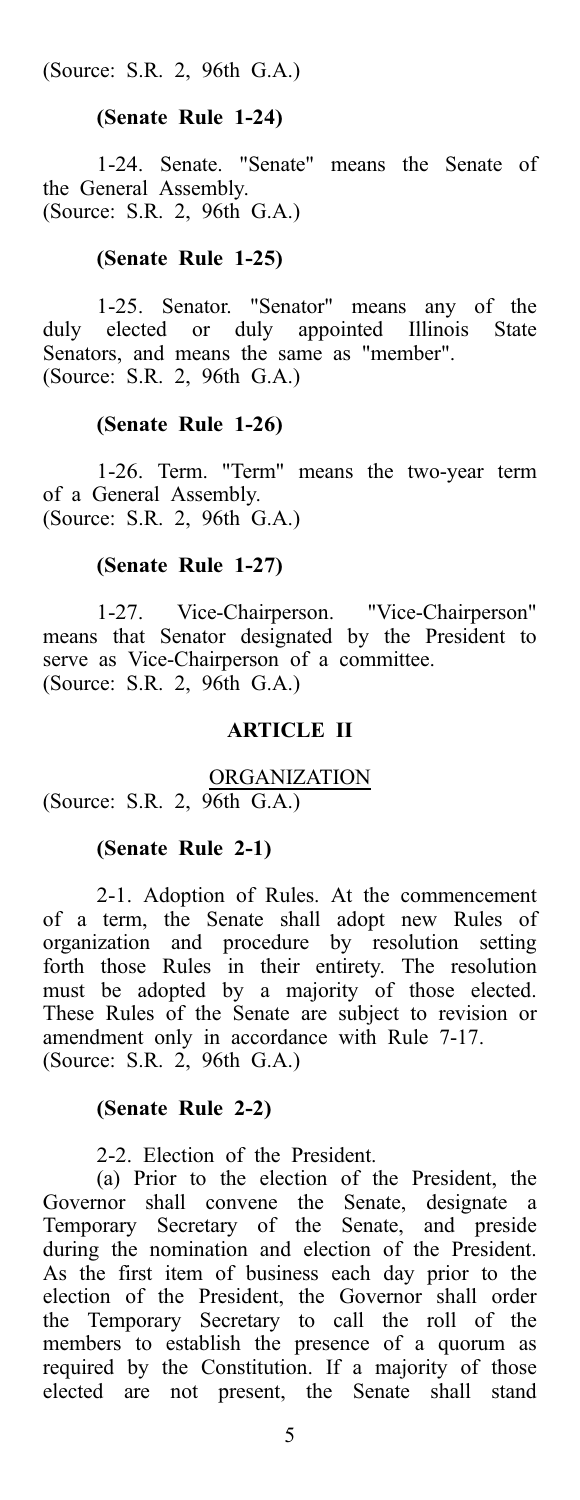adjourned until the hour of 12:00 noon on the next calendar day, excepting weekends and official State Holidays. If a quorum of members is present, the Governor shall then call for nominations of members for the Office of President. All such nominations shall require a second. When the nominations are completed, the Governor shall direct the Temporary Secretary to call the roll of the members to elect the President.

(b) The election of the President shall require the affirmative vote of a majority of those elected. Debate shall not be in order following nominations and preceding or during the vote, and Senators may not explain their vote on the election of the President.

(c) No bills may be considered and no committees may be appointed or meet prior to the election of the President.

(d) When a vacancy in the Office of President occurs, the foregoing procedure shall be employed to elect a new President; however, when the Governor is of a political party other than that of the majority caucus, the Assistant Majority Leader having the greatest seniority of service in the Senate shall preside during the nomination and election of the successor President. No legislative measures, other than such nominations and election, may be considered by the Senate during a vacancy in the Office of President.

(Source: S.R. 2, 96th G.A; S.R. 164, 96th G.A.)

## (Senate Rule 2-3)

2-3. Election of the Minority Leader. The Senate shall elect a Minority Leader in a manner consistent with the Constitution and laws of Illinois. (Source: S.R. 2, 96th G.A.)

#### (Senate Rule 2-4)

2-4. Majority Leader, Deputy Minority Leader, and Assistant Leaders.

(a) The President shall appoint from within the Majority Caucus a Majority Leader. The Minority Leader shall appoint from within the Minority Caucus a Deputy Minority Leader. The President and the Minority Leader shall appoint from within their respective caucuses the number of Assistant Majority Leaders and Assistant Minority Leaders as are allowed by law.

(b) These appointments shall take effect upon their being filed with the Secretary and shall remain effective for the duration of the term unless a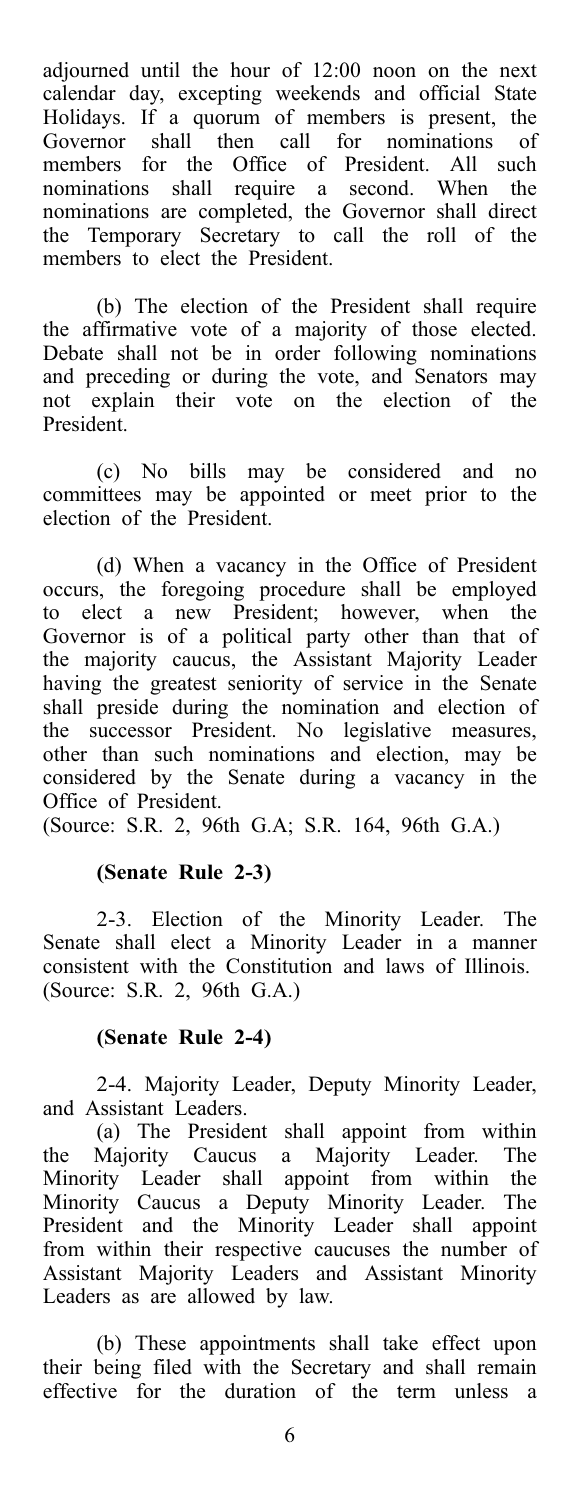vacancy occurs by reason of resignation or because an assistant leader has ceased to be a Senator. Successor assistant leaders shall be appointed in the same manner as their predecessors. Assistant leaders shall have those powers delegated to them by the President or Minority Leader, as the case may be. (Source: S.R. 2, 96th G.A.)

#### (Senate Rule 2-5)

2-5. Powers and Duties of the President.

(a) The President shall have those powers conferred upon him or her by the Constitution, the laws of Illinois, and any motions or resolutions adopted by the Senate or jointly by the Senate and House.

(b) Except as provided by law with respect to the Senate Operations Commission, the President is the chief administrative officer of the Senate and shall have those powers necessary to carry out that function. The President may delegate his or her administrative duties as he or she deems appropriate.

(c) The powers and duties of the President shall include, but are not limited to, the following:

> (1) To preside at all sessions of the Senate, although the President may call on any member to preside temporarily.

> (2) To open the session at the time at which the Senate is to meet by taking the podium and calling the members to order. The President may call on any member, or the Secretary in case of perfunctory session, to open the session.

> (3) To announce the business before the Senate in the order in which it is to be acted upon.

> (4) To recognize those members entitled to the floor.

> (5) To state and put to vote all questions that are regularly moved or that necessarily arise in the course of the proceedings, and to announce the result of the vote.

> > (6) To preserve order and decorum.

(7) To decide all points of order, subject to appeal, and to speak thereon in preference to other members.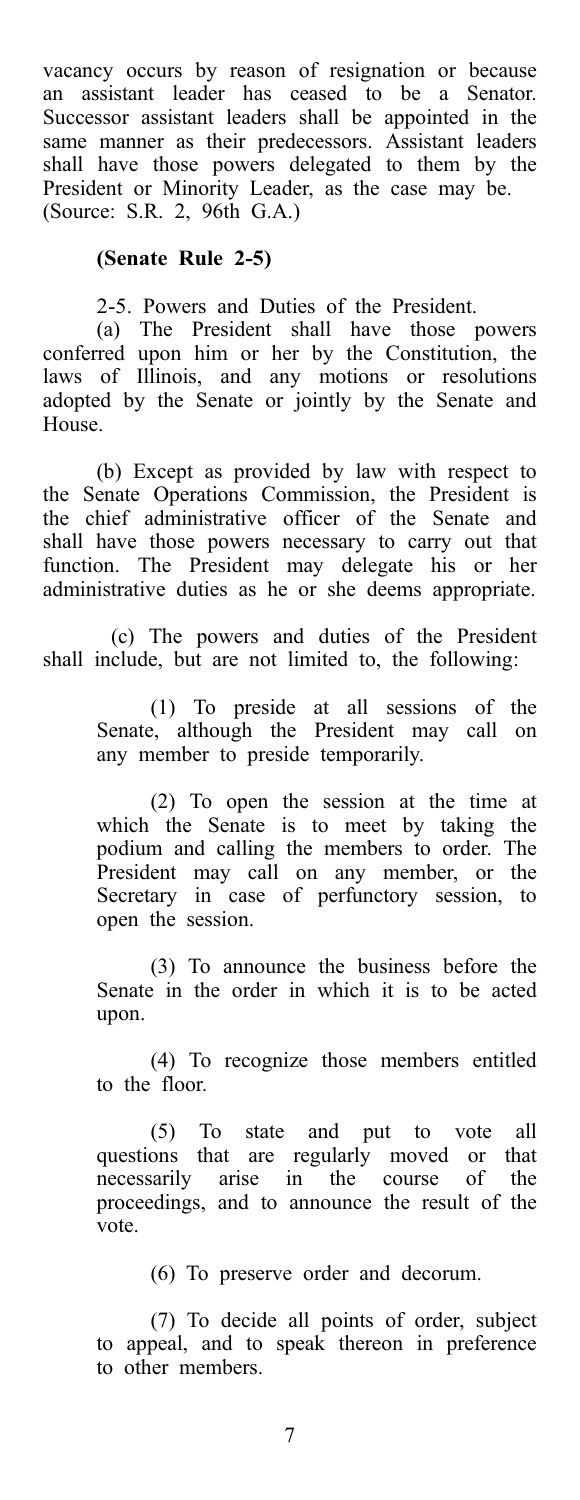(8) To inform the Senate when necessary, or when any question is raised, on any point of order or practice pertinent to the pending business.

(9) To sign or authenticate all acts, proceedings, or orders of the Senate. All writs, warrants, and subpoenas issued by order of the Senate or one of its committees shall be signed by the President and attested by the Secretary.

(10) To sign all bills passed by both chambers of the General Assembly in order to certify that the procedural requirements for passage have been met.

(11) To have general supervision, including the duty to protect the security and safety, of the Senate chamber, galleries, and adjoining and connecting hallways and passages, including the power to clear them when necessary.

(12) To have general supervision of the Secretary and his or her assistants, the Sergeant-at-Arms and his or her assistants, the majority caucus staff, and all employees of the Senate except the minority caucus staff.

(13) To determine the number of majority caucus members and minority caucus members to be appointed to all committees, except the Committee on Assignments created by Rule 3-5.

(14) To appoint or replace all majority caucus members of committees and to designate all Chairpersons, Co-Chairpersons, and Vice-Chairpersons of committees, except as the Senate otherwise orders in accordance with these Senate Rules.

(15) To enforce all constitutional provisions, statutes, rules, and regulations applicable to the Senate.

(16) To guide and direct the proceedings of the Senate subject to the control and will of the members as provided in these Senate Rules.

(17) To direct the Secretary during regular session, veto session, special session, or perfunctory session to read into the Senate record legislative measures and other papers.

8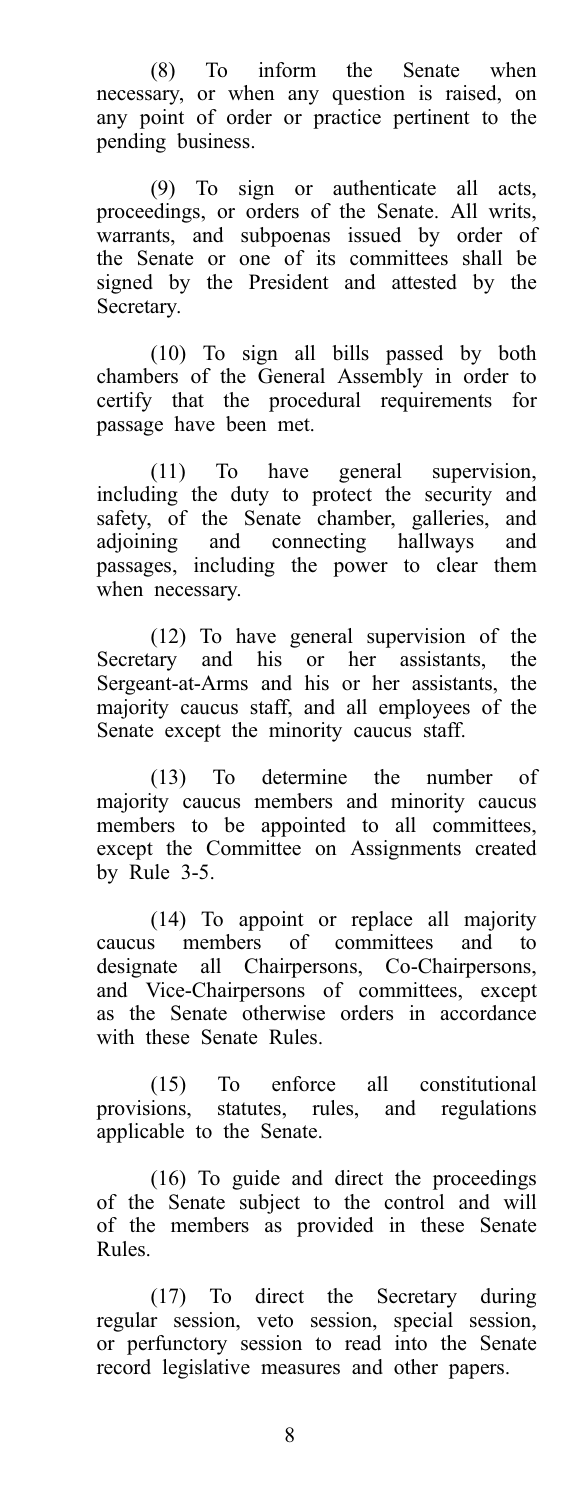(18) To direct the Secretary to correct non-substantive errors in the Journal.

(19) To assign meeting places and meeting times to committees.

(20) To decide, subject to the control and will of the members in accordance with these Senate Rules, all questions relating to the priority of business.

(21) To appoint a parliamentarian to serve at the pleasure of the President.

(d) The President, at his or her discretion, may designate from among those members serving in the statutorily created positions of assistant majority leader, no more than one member to serve as the Senate Majority Leader. The Senate Majority Leader shall serve at the pleasure of the President and shall receive no additional compensation other than that provided statutorily for the position of assistant majority leader.

(e) This Rule may be suspended by a vote of three-fifths of the members elected. (Source: S.R. 2, 96th G.A.)

#### (Senate Rule 2-6)

2-6. Powers and Duties of the Minority Leader.

(a) The Minority Leader shall have those powers conferred upon him or her by the Constitution, the laws of Illinois, and any motions or resolutions adopted by the Senate or jointly by the Senate and House.

(b) The Minority Leader shall appoint to all committees the members from the minority caucus, and may replace those members, and shall designate a Minority Spokesperson for each committee, except as the Senate otherwise orders in accordance with these Senate Rules.

(c) The Minority Leader shall have general supervision of the minority caucus staff. (Source: S.R. 2, 96th G.A.)

#### (Senate Rule 2-7)

2-7. Secretary of the Senate.

(a) The Senate shall elect a Secretary, who may adopt appropriate policies or procedures for the conduct of his or her office. Except where the authority is by law given to the Senate Operations Commission, the President shall be the final arbiter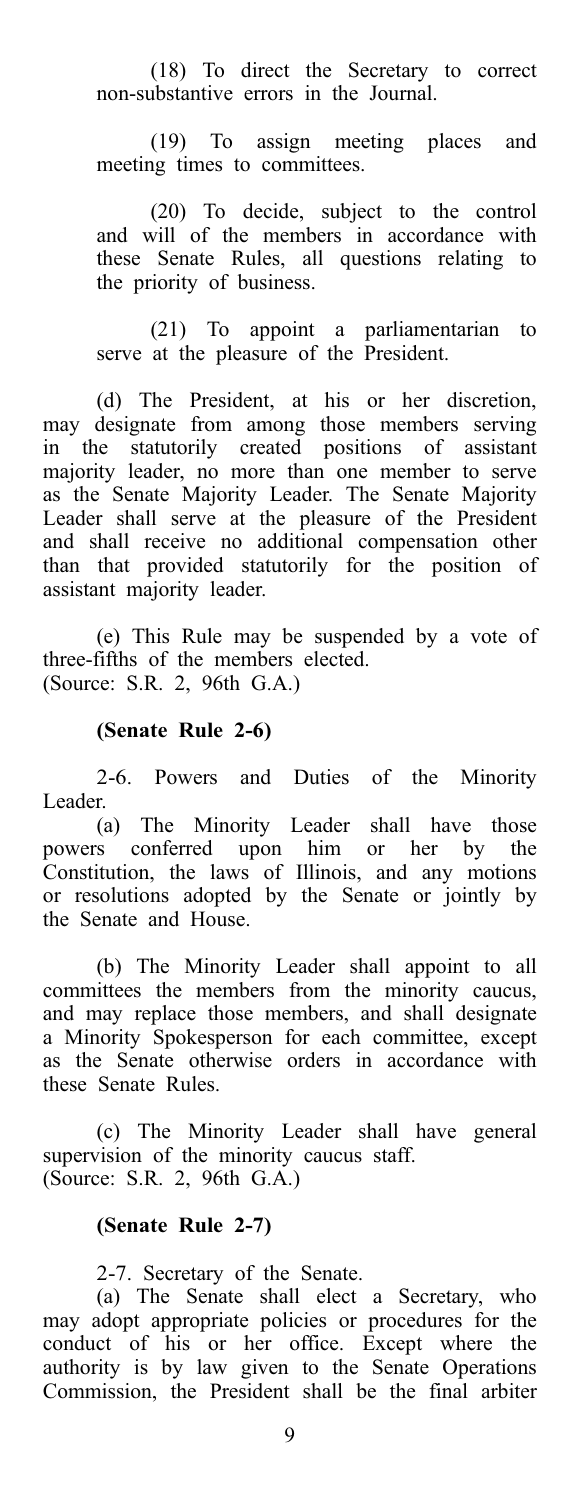of any dispute arising in connection with the operation of the Office of the Secretary.

(b) The duties of the Secretary shall include the following:

> (1) To have custody of all bills, papers, and records of the Senate, which shall not be taken out of the Secretary's custody except in the regular course of business in the Senate.

> (2) To endorse on every original bill and each copy its number, names of sponsors, the date of introduction, and the several orders taken on it. When printed, the names of the sponsors shall appear on the front page of the bill in the same order they appeared when introduced.

> (3) To cause each bill to be placed on the desks of the members as soon as it is printed, or alternatively to provide for a method that any Senator may use to secure a copy of any bill he or she desires.

> (4) To keep the Journal of the proceedings of the Senate and, under the direction of the President, correct errors in the Journal.

> (5) To keep the transcripts of the debates of the Senate and make them available to the public under reasonable conditions.

> (6) To keep the necessary records for the Senate and its committees and to prepare the Senate Calendar for each legislative day.

> (7) To examine all Senate Bills and Constitutional Amendment Resolutions following Second Reading and prior to final passage, for the purpose of correcting any non-substantive errors therein, and to report the same back to the President promptly; to supervise the enrolling and engrossing of bills and resolutions, subject to the direction of the President; and to certify passage or adoption of legislative measures, and to note thereon the date of final Senate action. Any corrections suggested to the President by the Secretary, and thereafter approved by the Senate, shall be entered upon the Journal.

> (8) To transmit bills, other documents, and other messages to the House and secure a receipt therefor, and to receive from the House bills, documents, and receipts therefor.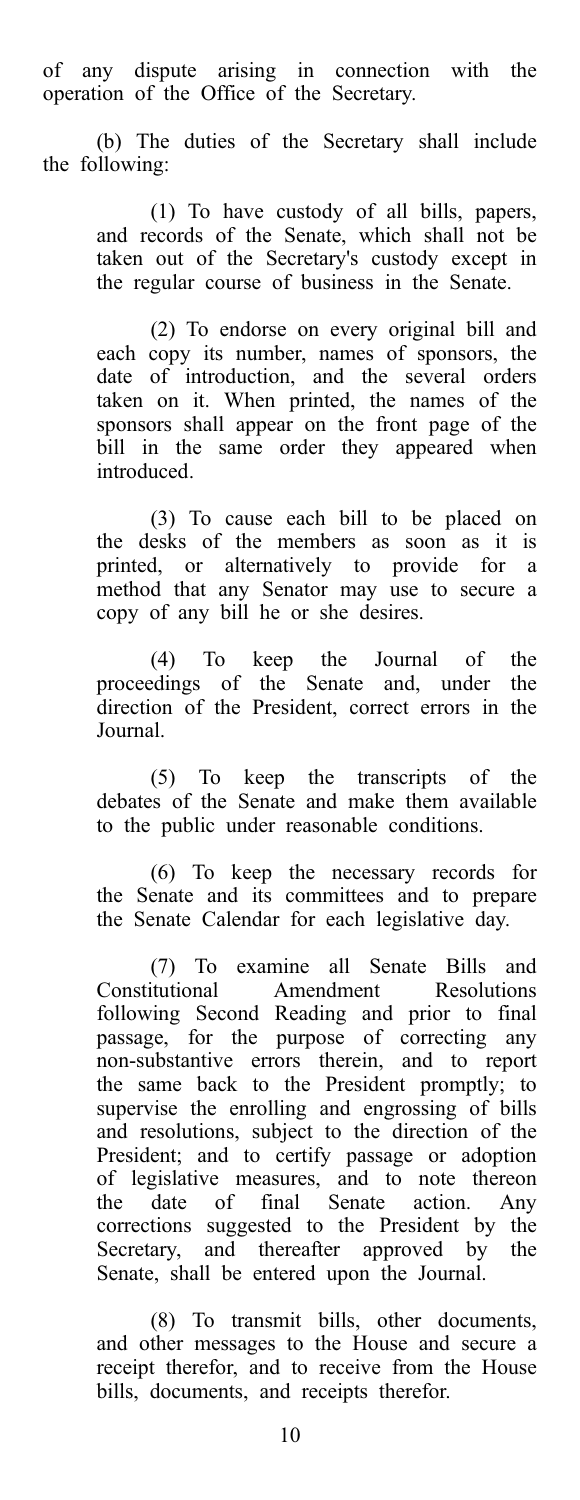(9) To file with the Secretary of State those debate transcripts and Senate documents as are required by law.

(10) To attend every session of the Senate; record the roll; and read into the Senate record legislative measures and other papers as directed by the Presiding Officer. Bills shall be read by title only. Upon initial reading, motions may be read by title and sponsor only.

(11) To supervise all Assistant Secretaries and other employees of his or her office, as well as all committee clerks in their capacity as committee clerks.

(12) To establish the format for all documents, forms, and committee records prepared by committee clerks.

(13) To perform those duties as assigned by the President.

(Source: S.R. 2, 96th G.A.)

#### (Senate Rule 2-8)

2-8. Assistant Secretary of the Senate. The Senate shall, in a manner consistent with the laws of Illinois, elect an Assistant Secretary, who shall perform those duties assigned to him or her by the Secretary.

(Source: S.R. 2, 96th G.A.)

#### (Senate Rule 2-9)

2-9. Sergeant-at-Arms. The Senate shall elect a Sergeant-at-Arms who shall perform those duties assigned to him or her by law, or as are ordered by the President or Presiding Officer. Such duties shall include the following:

> (1) To attend the Senate during its sessions and execute the commands of the Senate, together with all process issued by authority of the Senate, that are directed to him or her by the President or Presiding Officer.

> (2) To maintain order among spectators admitted into the Senate chambers, galleries, and adjoining or connecting hallways and passages.

> (3) To take proper measures to prevent interruption of the Senate.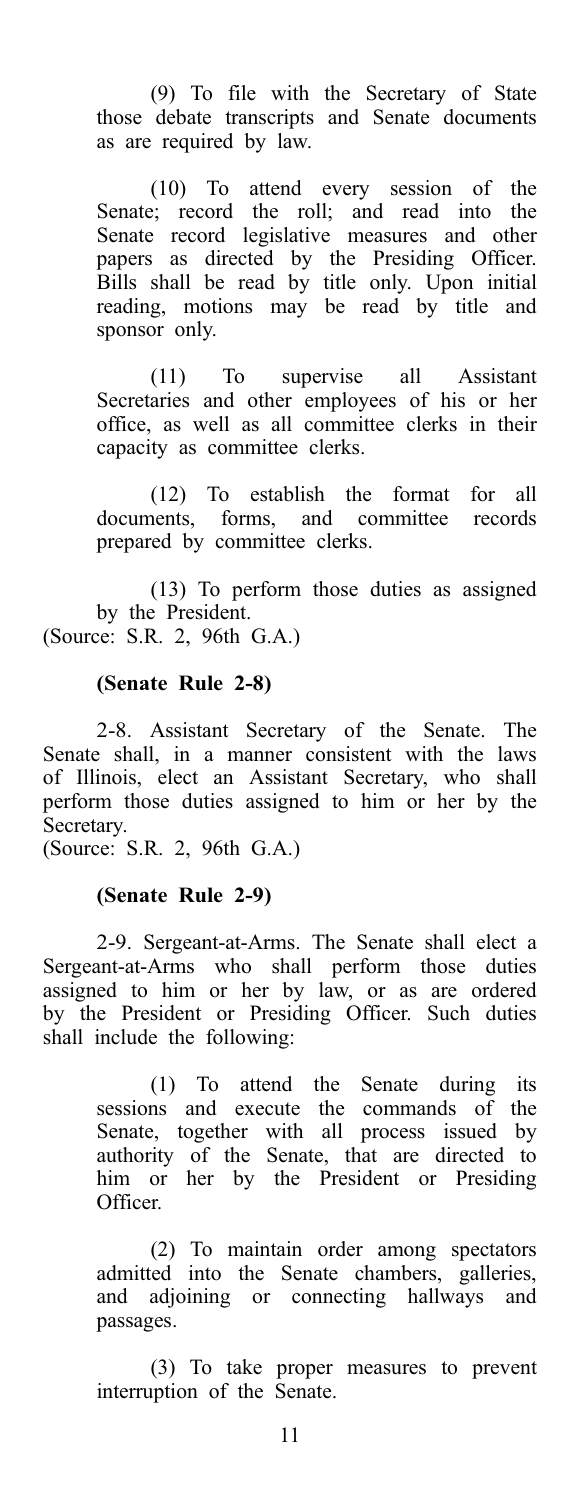(4) To supervise any Assistant Sergeant-at-Arms.

(5) To perform those duties as assigned by the President. (Source: S.R. 2, 96th G.A.)

## (Senate Rule 2-10)

2-10. Schedule.

(a) The President shall periodically establish a schedule of days on which the Senate shall convene in regular and veto session, with that schedule subject to revisions at the discretion of the President. The President may also at his or her discretion schedule perfunctory sessions of the Senate. The President may establish deadlines for the following legislative actions:

> (1) Final day to request bills from the Legislative Reference Bureau.

> > (2) Final day for introduction of bills.

(3) Final day for standing committees of the Senate to report Senate bills, except Senate appropriations bills.

(4) Final day for standing committees of the Senate to report Senate appropriation bills.

(5) Final day for Third Reading and passage of Senate bills, except Senate appropriation bills.

(6) Final day for Third Reading and passage of Senate appropriation bills.

(7) Final day for standing committees of the Senate to report House appropriation bills.

(8) Final day for standing committees of the Senate to report House bills, except appropriation bills.

(9) Final day for Third Reading and passage of House appropriation bills.

(10) Final day for Third Reading and passage of House non-appropriation bills.

(b) The President may establish additional deadlines for final action on conference committee reports and any categories of joint action motions.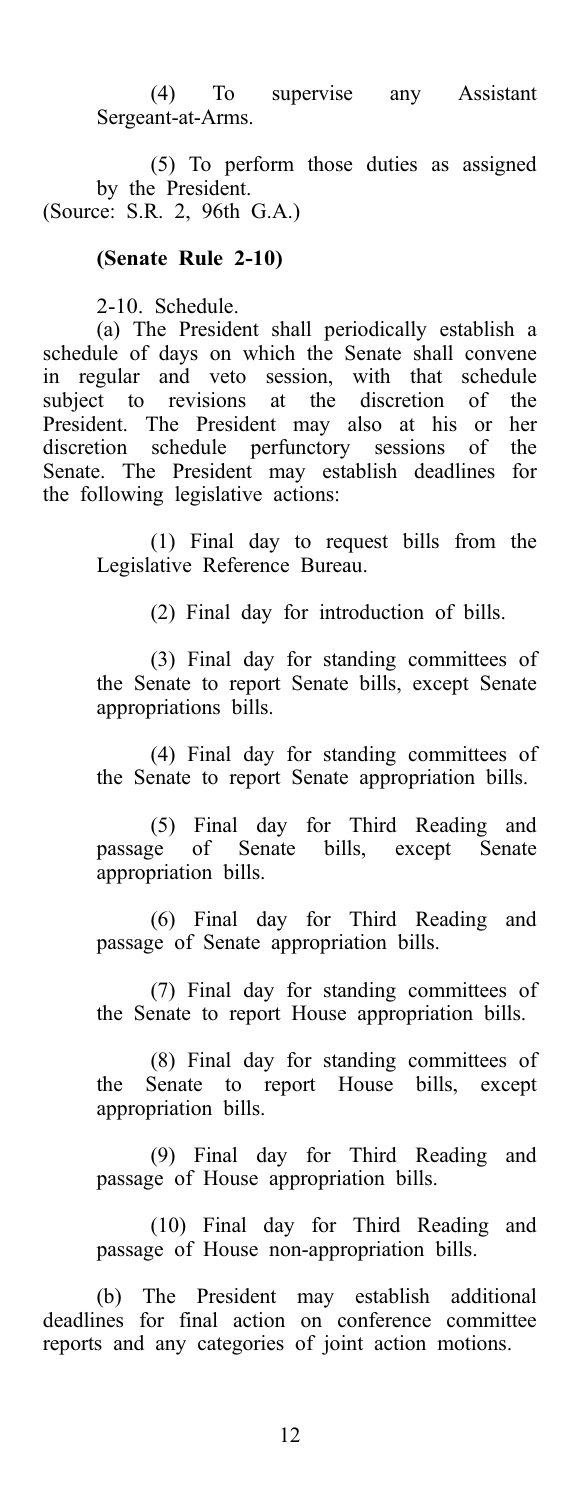(c) The foregoing deadlines shall become effective upon being filed by the President with the Secretary. The Secretary shall Journalize the deadlines.

(d) At any time, the President may schedule alternative deadlines for any legislative action pursuant to written notice filed with the Secretary.

(e) The President may schedule deadlines for any other legislative measure as he or she deems appropriate pursuant to written notice filed with the Secretary.

(Source: S.R. 2, 96th G.A.)

### ARTICLE III

COMMITTEES (Source: S.R. 2, 96th G.A.)

## (Senate Rule 3-1)

3-1. Committees.

(a) The committees of the Senate are: (i) the standing committees listed in Rule 3-4; (ii) special committees created by resolution or notice under Rule 3-3; and (iii) special subcommittees created by standing committees or by special committees under Rule 3-3. Subcommittees may not create subcommittees.

(b) All committees shall have a Chairperson and Minority Spokesperson, who shall not be of the same caucus, except as provided in Rule 3-2. Committees of the whole shall consist of all Senators. The number of majority caucus members and minority caucus members of all standing committees, and all other committees unless otherwise ordered by the Senate in accordance with these Senate Rules, shall be determined by the President. The numbers of majority caucus and minority caucus members shall become final upon the President filing with the Secretary an appropriate notice, which shall be Journalized.

(c) The Chairperson of a committee shall have the authority to call the committee to order, designate which legislative measures that are assigned to the committee shall be taken up, order the roll call vote to be taken on each legislative measure called for a vote, preserve order and decorum during committee meetings, assign legislative measures to special subcommittees of the parent committee, jointly sign and issue subpoenas with the President, and implement and supervise the business of the committee. The Vice-Chairperson of a committee may preside over its meetings in the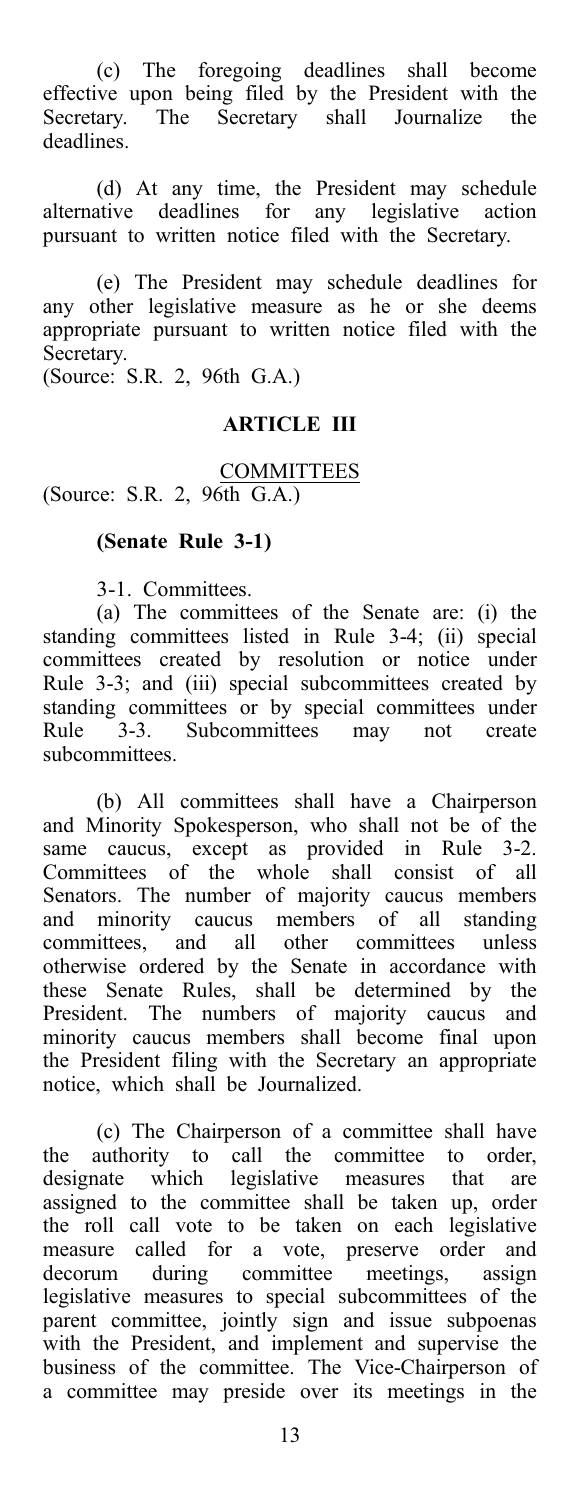absence or at the direction of the Chairperson.

(d) A vacancy on a committee, or in the Chairperson or Minority Spokesperson position on a committee, occurs when a member resigns from that position or ceases to be a Senator. Resignations shall be made in writing to the Secretary, who shall promptly notify the President and Minority Leader. Absent concurrence by a majority of those elected, or as otherwise provided in Rule 3-5, no member who resigns from a committee shall be reappointed to that committee for the remainder of the term. Replacement members shall be of the same caucus as that of the member who resigns, and shall be appointed by the President or Minority Leader, depending upon the caucus of the resigning member. In the case of vacancies on special subcommittees that were created by committees, the parent committee shall fill the vacancy by motion.

(e) The Chairperson of a committee shall have the authority to call meetings of that committee, subject to the approval of the President in accordance with Rule  $2-5(c)(19)$ . Except as otherwise provided by these Senate Rules, committee meetings shall be convened in accordance with Rule 3-11.

(Source: S.R. 2, 96th G.A; S.R. 164, 96th G.A.)

### (Senate Rule 3-2)

3-2. Membership and Officers of Standing Committees.

(a) At the commencement of the term, the members of each standing committee shall be appointed for the term by the President and the Minority Leader, except as provided in subsection (c) of this Rule or in Rule 3-5. The President shall appoint the Chairperson and the remaining committee members of the majority caucus (one of whom the President shall designate as Vice-Chairperson), and the Minority Leader shall appoint the Minority Spokesperson and the remaining committee members of the minority caucus, except as provided in paragraph (b) of this Rule. The appointments shall become immediately effective upon the delivery of appropriate correspondence from each of the respective leaders to the Secretary, regardless of whether the Senate is in session. The Chairperson and Minority Spokesperson shall serve at the pleasure of the President or Minority Leader, as the case may be. The Secretary shall Journalize all appointments. A standing committee is empowered to conduct business when a majority of the total number of committee members has been appointed.

14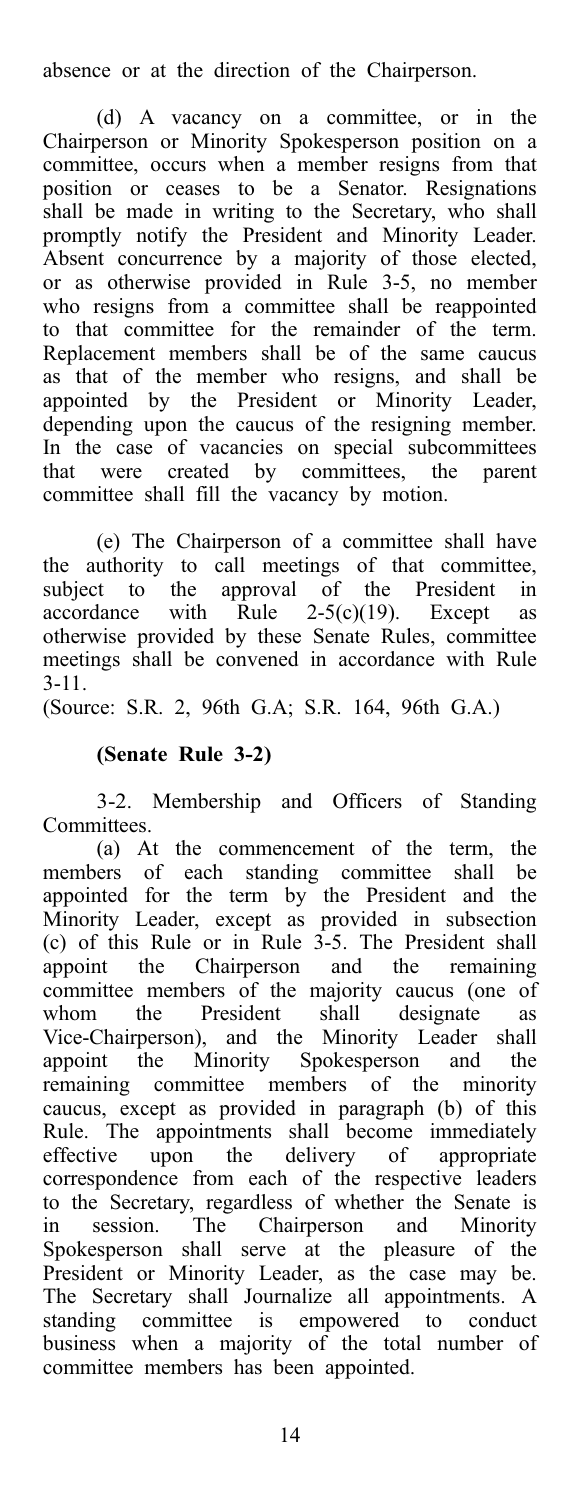(b) Notwithstanding any other provision of these Senate Rules, the President may appoint any two members to serve as Co-Chairpersons of a standing committee. Co-Chairpersons shall not be of the same caucus and shall serve at the pleasure of the President. A standing committee with Co-Chairpersons shall not have a Minority Spokesperson. For purposes of Section 1 of the General Assembly Compensation Act (25 ILCS 115/1), one Co-Chairperson shall be considered "chairman" and the other shall be considered "minority spokesperson". Co-Chairperson appointments shall become immediately effective upon the delivery of appropriate correspondence from the President to the Secretary, regardless of whether the Senate is in session. The Secretary shall Journalize all appointments.

(c) To maintain the efficient operation of the Senate, any committee member may be temporarily replaced due to illness or an unforeseen absence from the Capitol. The temporary appointment is effective upon delivery of appropriate correspondence from the President or Minority Leader, depending upon the caucus of the member affected, and shall remain effective for the duration of the illness or temporary absence from the Capitol. (Source: S.R. 2, 96th G.A.)

## (Senate Rule 3-3)

3-3. Special Committee and Subcommittees.

(a) The Senate may create special committees by resolution adopted by a majority of those elected. The President also may create special committees by filing a notice of the creation of the special committee with the Secretary. The appointed members of a special committee shall be designated by the President and the Minority Leader in the same manner outlined in Rule 3-2 with respect to standing committees.

(b) A committee may create a special subcommittee by motion adopted by a majority of those appointed. The members of a special subcommittee shall come from the membership of the creating committee, and shall be appointed in the manner determined by the creating committee.

(c) The resolution, motion, or notice creating a special committee or special subcommittee shall specify the subject matter of the special committee or subcommittee and the number of members to be appointed thereto, and may specify a reporting date during the term (in which event the special committee or subcommittee is abolished as of that date). Unless an earlier date is specified by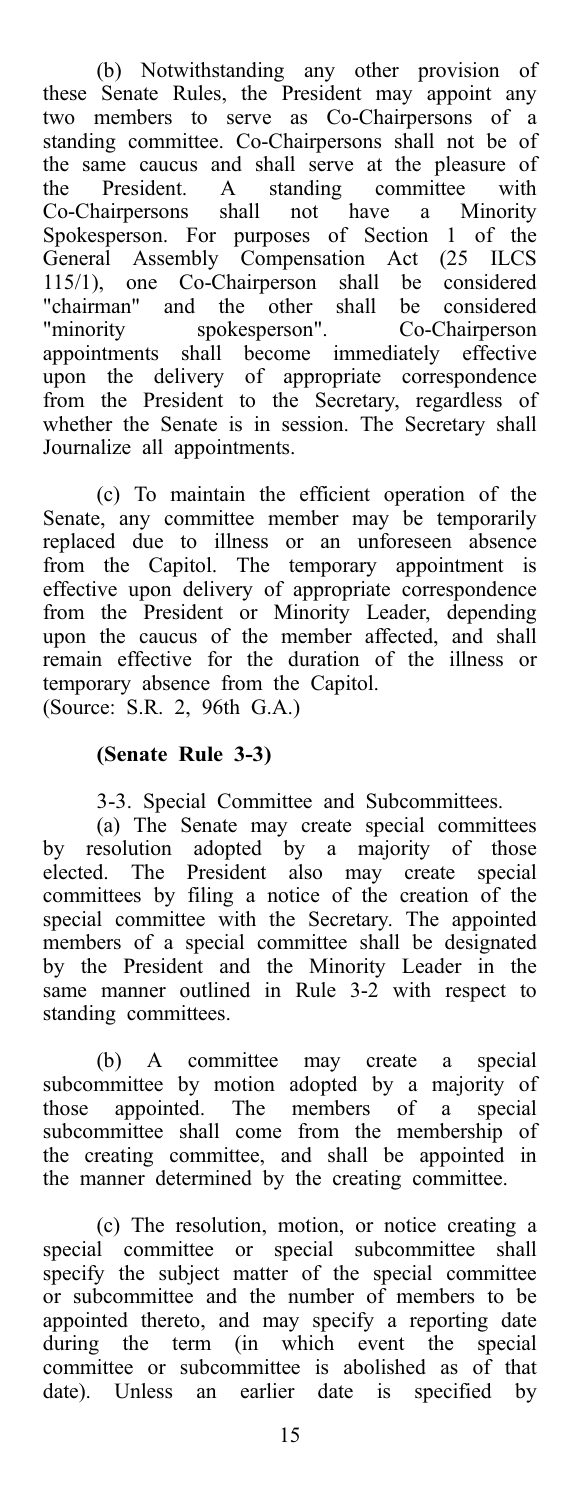resolution, motion, or notice, special committees and subcommittees shall expire at the end of the term.

(d) When the Senate is not in session, Special Temporary Committees may be created and appointed by the President. The actions of the President and of a Special Temporary Committee shall stand as the action of the Senate unless the action is amended or modified on a roll call vote by a majority of those elected during the next day the Senate convenes.

(e) In accordance with Section 1 of the General Assembly Compensation Act (25 ILCS 115/1), no Chairperson or Minority Spokesperson of a committee created under this Rule shall receive additional compensation for such service. (Source: S.R. 2, 96th G.A.)

#### (Senate Rule 3-4)

3-4. Standing Committees. The Standing Committees of the Senate are as follows:

## AGRICULTURE AND CONSERVATION

APPROPRIATIONS I

APPROPRIATIONS II

**COMMERCE** 

#### CONSUMER PROTECTION

CRIMINAL LAW

## **EDUCATION**

**ELECTIONS** 

ENERGY

ENVIRONMENT

EXECUTIVE

EXECUTIVE APPOINTMENTS

FINANCIAL INSTITUTIONS

GAMING

HUMAN SERVICES

HIGHER EDUCATION

INSURANCE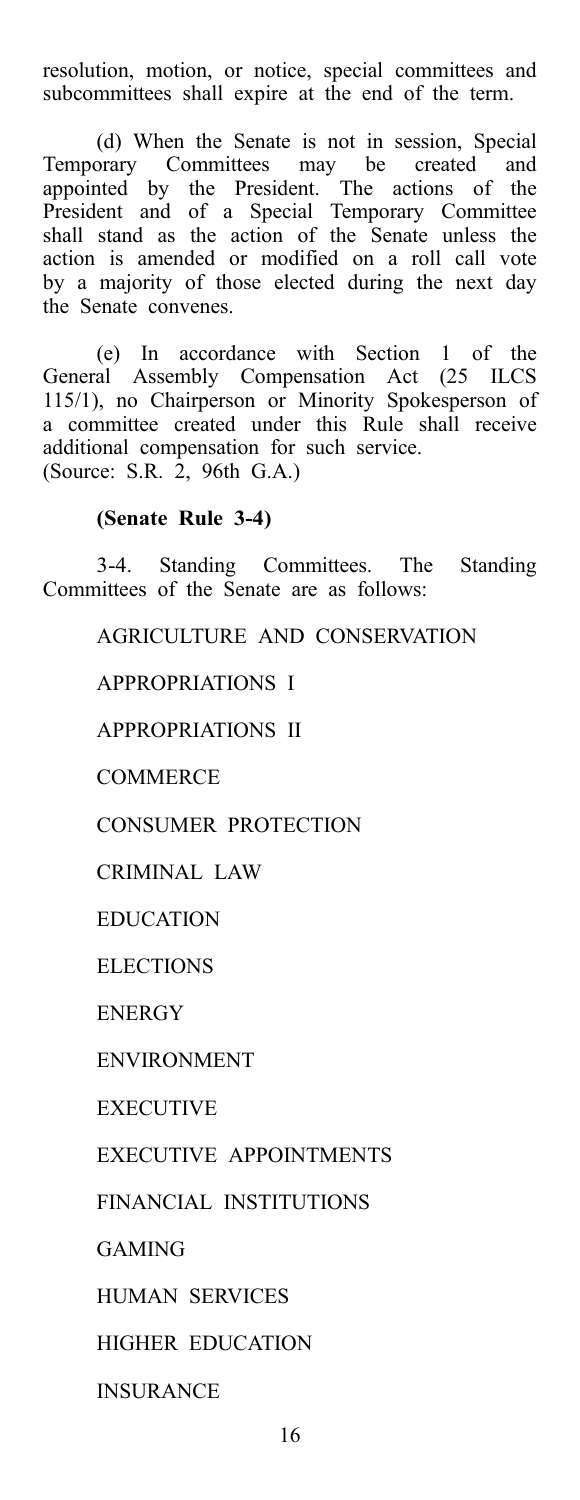JUDICIARY

LABOR

LICENSED ACTIVITIES

LOCAL GOVERNMENT

PENSIONS AND INVESTMENTS

PUBLIC HEALTH

REDISTRICTING

**REVENUE** 

STATE GOVERNMENT AND VETERANS **AFFAIRS** 

TELECOMMUNICATIONS AND INFORMATION TECHNOLOGY

TRANSPORTATION (Source: S.R. 2, 96th G.A.)

## (Senate Rule 3-5)

3-5. Service Committee.

(a) In addition to the standing committees, there is a permanent service committee known as the "Committee on Assignments". The Committee on Assignments shall have those powers and duties that are outlined in these Senate Rules, as well as those that may be periodically ordered in accordance with these Senate Rules.

(b) The Committee on Assignments shall consist of five members, three of whom shall be appointed by the President and two of whom shall be appointed by the Minority Leader. Both the President and the Minority Leader shall be eligible to be appointed to the Committee on Assignments. The Committee on Assignments shall be empowered to conduct business when a majority of the total number of its members has been appointed.

(c) The majority caucus members of the Committee on Assignments shall serve at the pleasure of the President, and the minority caucus members shall serve at the pleasure of the Minority Leader. Appointments thereto shall be by notice filed with the Secretary, and shall be effective for the balance of the term or until a replacement appointment is made, whichever first occurs. Appointments shall take effect upon filing with the Secretary regardless of whether the Senate is in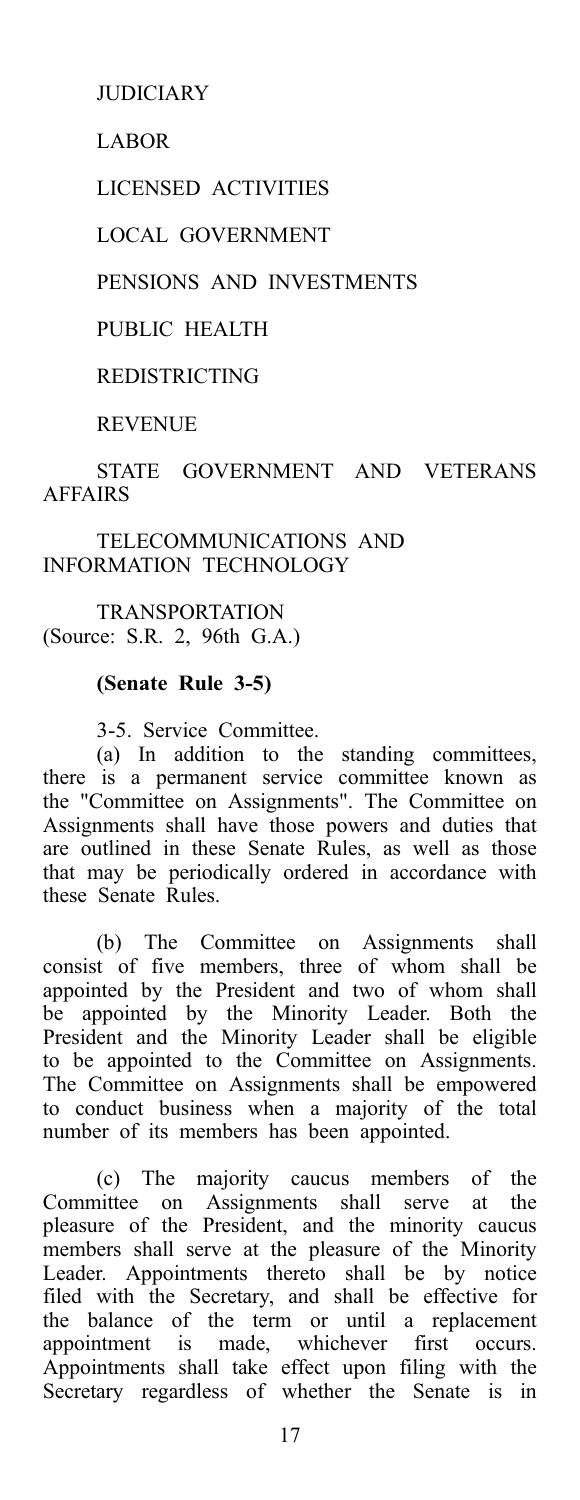session. Notwithstanding any other provision of these Senate Rules, any Senator who is replaced on the Committee on Assignments may be reappointed to the Committee on Assignments without concurrence of the Senate.

(d) Notwithstanding any other provision of these Senate Rules, the Committee on Assignments may meet upon reasonable public notice. All legislative measures pending before the Committee on Assignments shall be eligible for consideration at any meeting thereof, and all such legislative measures shall be deemed posted for hearing by the Committee on Assignments for all of its meetings.

(e) This Rule may be suspended by a vote of three-fifths of the members elected. (Source: S.R. 2, 96th G.A.)

## (Senate Rule 3-6)

3-6. Referrals of Resolutions, Messages, and Reorganization Orders.

(a) All resolutions, after being initially read by the Secretary, shall be automatically referred to the Committee on Assignments unless the Presiding Officer determines that the resolution is a death resolution and orders that the resolution be placed on the Resolutions Consent Calendar. Resolutions determined by the Committee on Assignments to be of a non-substantive, commemorative, or congratulatory nature shall be returned to the principal sponsor for action pursuant to Rule 6-4. No resolution may be placed on the Resolutions Consent Calendar if any member objects.

(b) All messages from the Governor or any other executive branch Constitutional Officer regarding appointments that require confirmation by the Senate shall, after having been initially read by the Secretary, automatically be referred to the Executive Appointments Committee.

(c) All executive reorganization orders of the Governor issued pursuant to Article V, Section 11 of the Constitution, after being read into the record by the Secretary, shall automatically be referred to the Committee on Assignments for its referral to a committee, the latter of which may issue a recommendation to the Senate with respect to the executive order. The Senate may disapprove of any executive order only by resolution adopted by a majority of those elected; no such resolution is in order until a committee has reported to the Senate on the executive reorganization, or until the executive order has been discharged pursuant to Rule 7-9.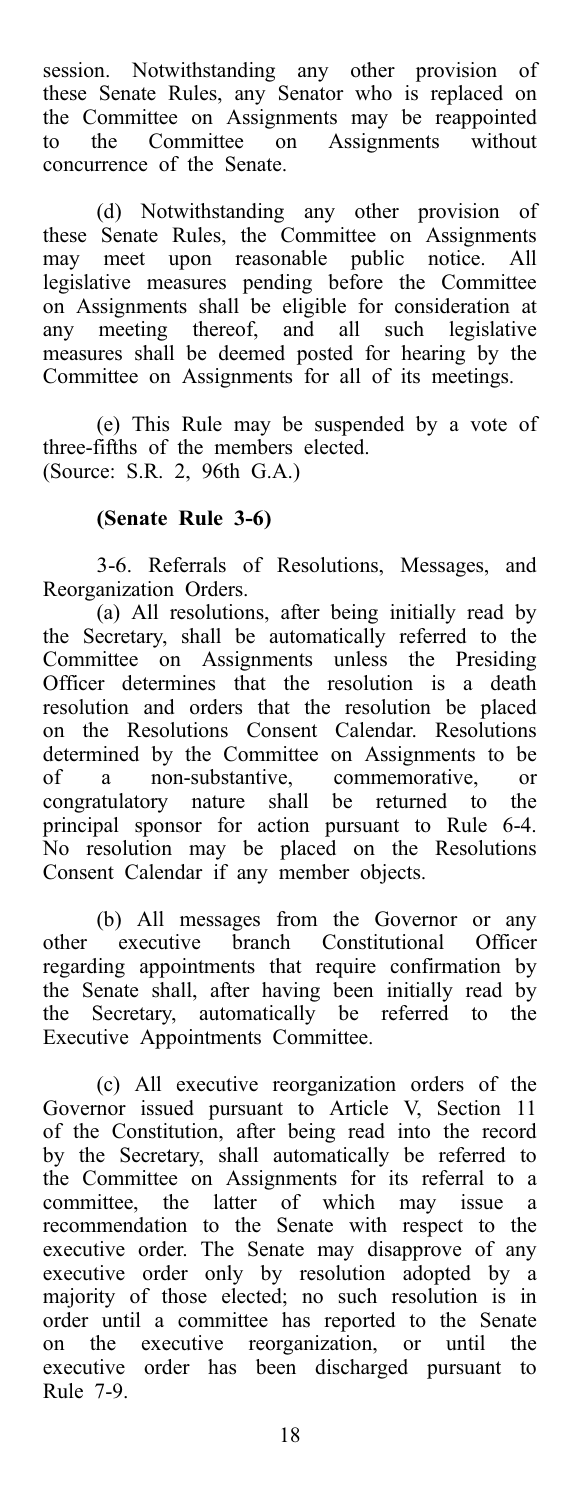## (Senate Rule 3-7)

3-7. Committee on Assignments.

(a) The Committee on Assignments may consider any legislative measure referred to it pursuant to Rules 3-6, 3-8 and 3-9, by motion or resolution, or by order of the Presiding Officer upon initial reading. The Committee on Assignments may, with the concurrence of a majority of those appointed, sponsor motions or resolutions; notwithstanding any other provision of these Senate Rules, any motion or resolution sponsored by the Committee on Assignments may be immediately considered by the Senate without reference to a committee.

(b) During even-numbered years, the Committee on Assignments shall refer to a committee of the Senate only appropriation bills implementing the budget and other legislative measures deemed by the Committee on Assignments to be of an emergency nature or to be of substantial importance to the operation of government. This subsection (b) applies equally to Senate Bills and House Bills introduced into or received by the Senate.

(Source: S.R. 2, 96th G.A.)

## (Senate Rule 3-8)

3-8. Referrals to Committees.

(a) All Senate Bills and House Bills shall, after having been initially read by the Secretary, be automatically referred to the Committee on Assignments, which may thereafter refer any bill before it to a committee. The Committee on Assignments may refer any resolution before it to a committee. No bill or resolution may be referred to a committee except pursuant to this Rule or Rule 7-17. A standing or special committee may refer a matter pending in that committee to a special subcommittee of that committee.

(b) All floor amendments, joint action motions for final action, and conference committee reports shall, upon filing with the Secretary, be automatically referred to the Committee on Assignments. No such amendment, joint action motion, or conference committee report may be considered by the Senate unless approved for consideration by the Committee on Assignments. The Committee on Assignments may approve for consideration to the Senate any floor amendment, joint action motion for final action, or conference committee report that: (i) consists of language that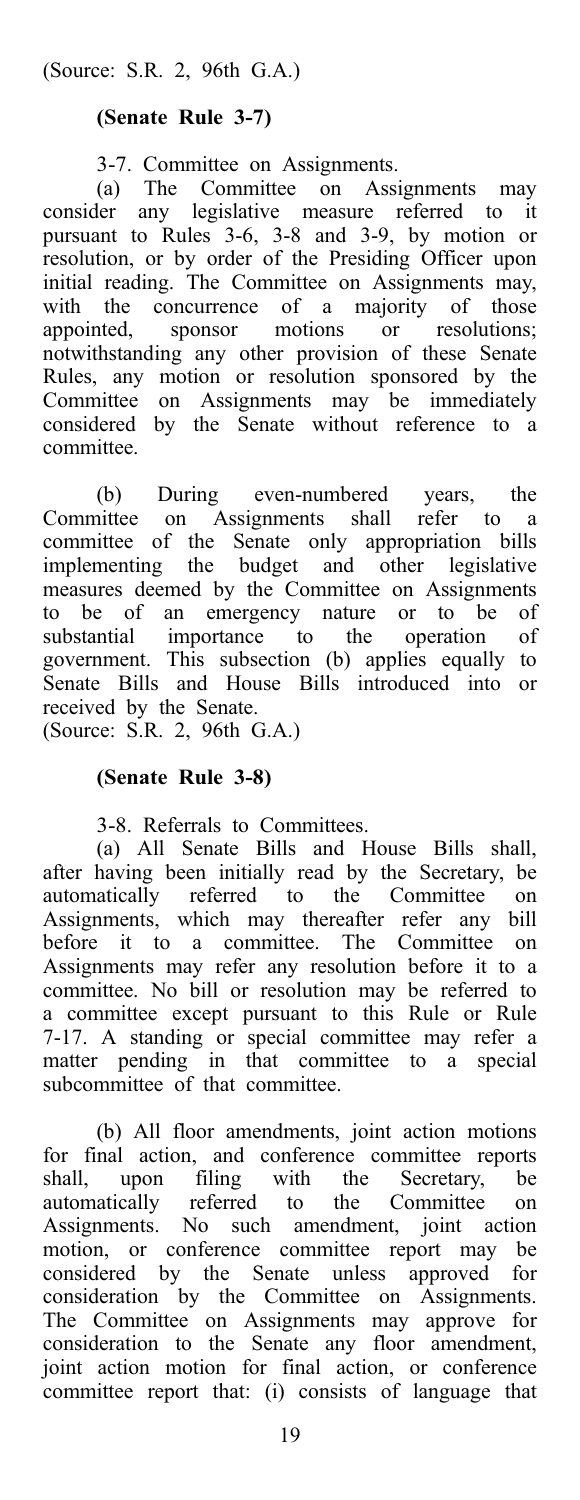has previously been favorably reported to the Senate by a committee; (ii) consists of technical or clarifying language; or (iii) consists of language deemed by the Committee on Assignments to be of an emergency nature, of substantial importance to the operation of government, or in the best interests of Illinois. The Committee on Assignments may refer any floor amendment, joint action motion for final action, or conference committee report to a committee for its review and consideration (in those instances, and notwithstanding any other provision of these Senate Rules, the committee may hold a hearing on and consider those legislative measures pursuant to one-hour advance notice). Any floor amendment, joint action motion for final action, or conference committee report that is not approved for consideration or referred by the Committee on Assignments, and is attempted to be acted upon by a committee shall be out of order, except as provided for under Rule 8-4.

(b-1) A floor amendment filed by the chief sponsor of a bill shall be automatically referred to the standing committee from which the bill was reported (or to another standing committee as the Committee on Assignments may determine) upon adjournment of the Senate on the third regular session day following the day on which the floor amendment was filed, unless (i) the Committee on Assignments referred the floor amendment to a standing committee or acted on the floor amendment in the first instance and referred it to the Senate for consideration; (ii) the bill is no longer pending before the Senate; (iii) the floor amendment deals with the subject of appropriations or State revenue; or (iv) the Committee on Assignments has determined by a majority vote that the floor amendment substantively alters the nature and scope of the underlying bill. If the Committee on Assignments makes a determination under item (iv) of this subsection, then the Committee on Assignments may, in its discretion, (A) refer the floor amendment to any standing committee or (B) not refer the floor amendment to any other committee.

(c) All committee amendments shall, upon filing with the Secretary, be automatically referred to the Committee on Assignments. No committee amendment may be considered by a committee unless the committee amendment is referred to the committee by the Committee on Assignments. Any committee amendment referred by the Committee on Assignments shall be referred to the committee before which the underlying bill or resolution is pending. Any committee amendment that is not referred by the Committee on Assignments to a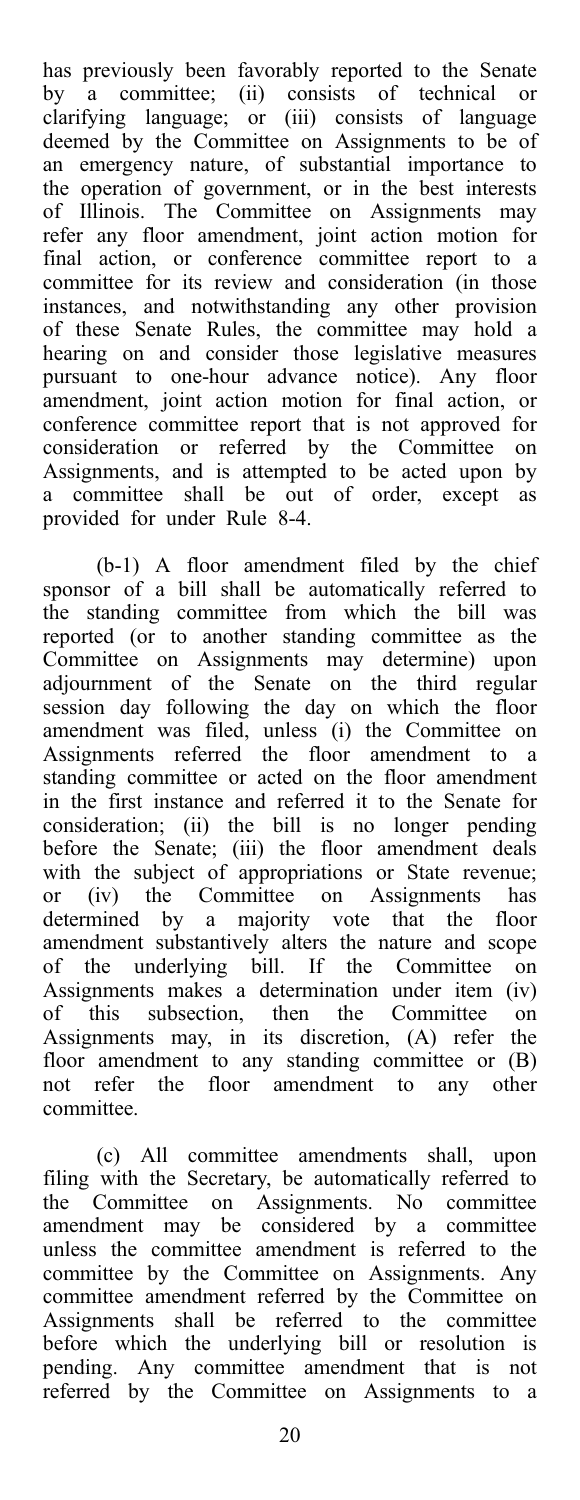committee, and is attempted to be acted upon by a committee shall be out of order.

(c-1) A committee amendment filed by the chief sponsor of a bill shall be automatically referred to the standing committee to which the bill was assigned upon adjournment of the Senate on the third regular session day following the day on which the committee amendment was filed, unless (i) the Committee on Assignments referred the committee amendment to the standing committee to which the bill was assigned; (ii) the bill is no longer pending before the committee; (iii) the committee amendment deals with the subject of appropriations or State revenue; or (iv) the appropriations or State revenue; or (iv) the<br>Committee on Assignments has determined by a majority vote that the committee amendment substantively alters the nature and scope of the underlying bill. If the Committee on Assignments makes a determination under item (iv) of this subsection, then the Committee on Assignments may, in its discretion, (A) refer both the bill and the committee amendment to any standing committee or (B) not refer the committee amendment to any other committee.

(d) The Committee on Assignments may at any time re-refer a legislative measure from a committee to a Committee of the Whole or to any other committee.

(d-5) Notwithstanding any other provision of these Senate Rules, any bill pending before the Committee on Assignments shall be immediately referred to the indicated standing committee if the chief sponsor of the bill files a discharge motion for that bill that is signed by no less than three-fifths of the members of both the majority and minority caucus, and each of the members signing the discharge motion is a sponsor of the bill. This subsection does not apply to bills dealing with the subject of appropriations or State revenue.

(e) This Rule may be suspended by a vote of three-fifths of the members elected. (Source: S.R. 2, 96th G.A; S.R. 164, 96th G.A.)

## (Senate Rule 3-9)

3-9. Re-Referrals to the Committee on Assignments.

(a) All legislative measures, with the exception of resolutions to amend the State Constitution, that have failed to meet the applicable deadline established in accordance with Rule 2-10 for reporting to the Senate by a standing committee shall automatically be re-referred to the Committee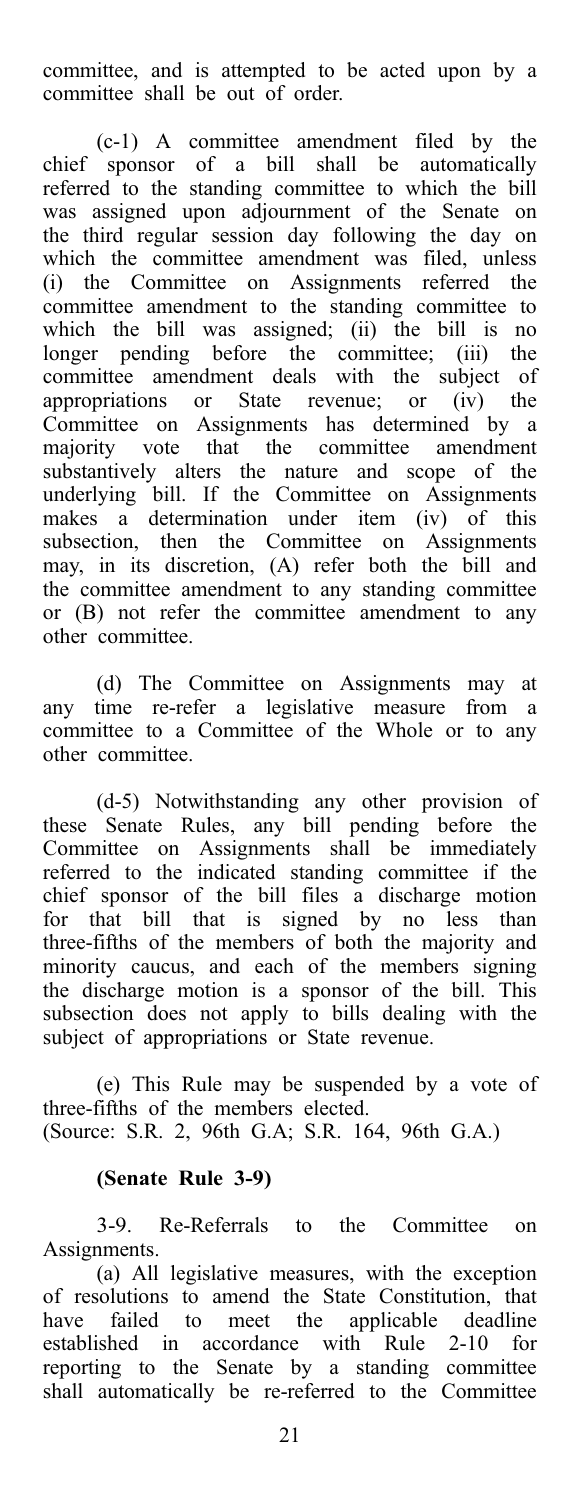on Assignments unless: (i) the deadline has been suspended pursuant to Rule 7-17, with re-referral to the Committee on Assignments to occur if the bill has not been reported to the Senate in accordance with the revised deadline; or (ii) the Committee on Assignments has issued a written exception to the Secretary with respect to a particular bill prior to the reporting deadline, with re-referral to occur, if at all, in accordance with the written exception. Should the President in accordance with Rule 2-10 establish deadlines for action on joint action motions or conference committee reports, the foregoing re-referral provisions and exceptions shall apply with respect to those legislative measures that fail to meet those deadlines.

(b) All legislative measures, with the exception of resolutions to amend the State Constitution, pending before the Senate or any of its committees shall automatically be re-referred to the Committee on Assignments on the 31st consecutive day that the Senate has not convened for session unless: (i) this Rule has been suspended in accordance with Rule 7-17; or (ii) the Committee on Assignments has issued a written exception to the Secretary prior to that 31st day.

(Source: S.R. 2, 96th G.A.)

#### (Senate Rule 3-10)

3-10. Reporting by Committees. Committees shall report to the Senate, and subcommittees shall report to their parent committees. (Source: S.R. 2, 96th G.A.)

## (Senate Rule 3-11)

3-11. Committee Procedure.

(a) A committee may consider any legislative measure referred to it and may make with respect to that legislative measure one of the following reports to the Senate or to the parent committee, as appropriate:

- (1) that the bill "do pass";
- (2) that the bill "do not pass";
- (3) that the bill "do pass as amended";

(4) that the bill "do not pass as amended";

(5) that the resolution "be adopted";

(6) that the resolution "be not adopted";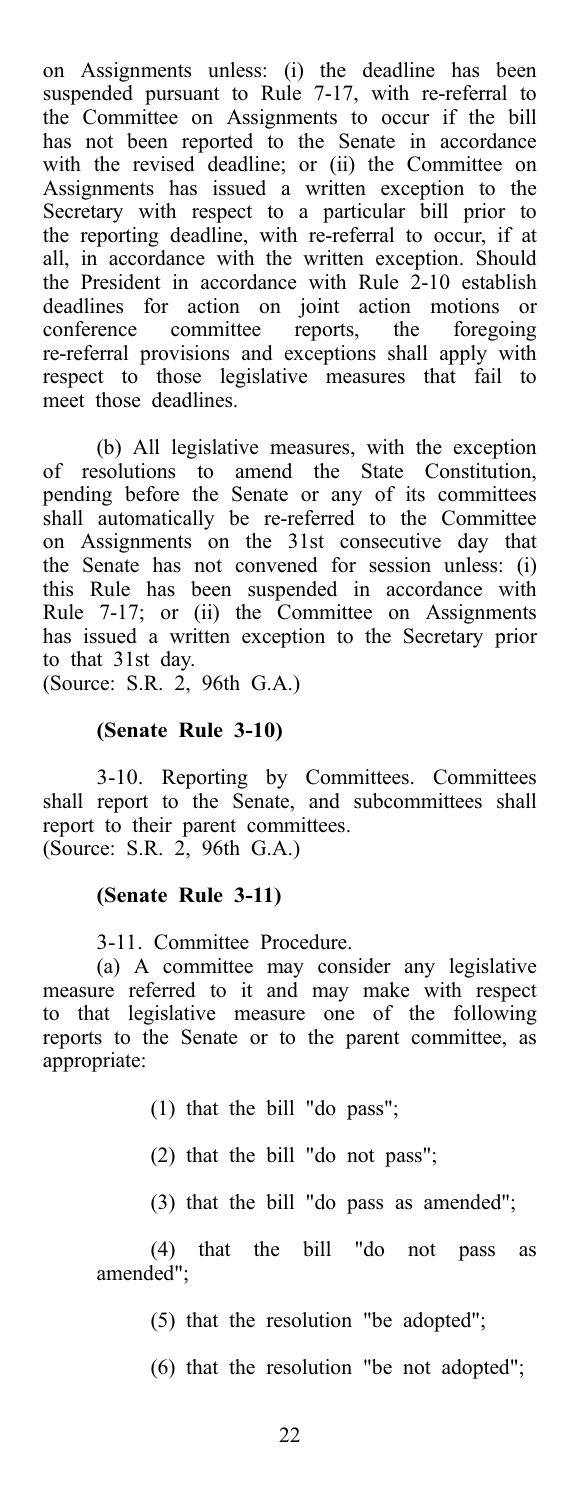(7) that the resolution "be adopted as amended";

(8) that the resolution "be not adopted as amended";

(9) that the floor amendment, joint action motion, or conference committee report "recommend do adopt";

(10) that the floor amendment, joint action motion, or conference committee report "recommend do not adopt";

(11) "without recommendation"; or

(12) that the legislative measure "be re-referred to the Committee on Assignments".

Any of the foregoing reports may only be made upon the concurrence of a majority of those appointed. All legislative measures reported "do pass", "do pass as amended", "be adopted", "be adopted as amended", or "be approved for consideration" shall be deemed favorably reported to the Senate. Except as otherwise provided by these Senate Rules, any legislative measure referred to a committee and not reported pursuant to this Rule shall remain in that committee. Pursuant to Rules  $3-11(g)$  and  $7-10$ , a committee may report a legislative measure as tabled.

(b) No bill that provides for an appropriation or expenditure of money from the State Treasury may be considered for passage by the Senate unless it has first been reported to the Senate by an Appropriations Committee, unless:

> (1) the bill was discharged from an Appropriations Committee in accordance with Rule 7-9;

> (2) the bill was exempted from this requirement by a majority of those appointed to the Committee on Assignments; or

> (3) this Rule was suspended in accordance with Rule 7-17.

(c) The Chairperson of each committee shall keep, or cause to be kept, a record in which there shall be entered:

> (1) The time and place of each meeting of the committee.

> > 23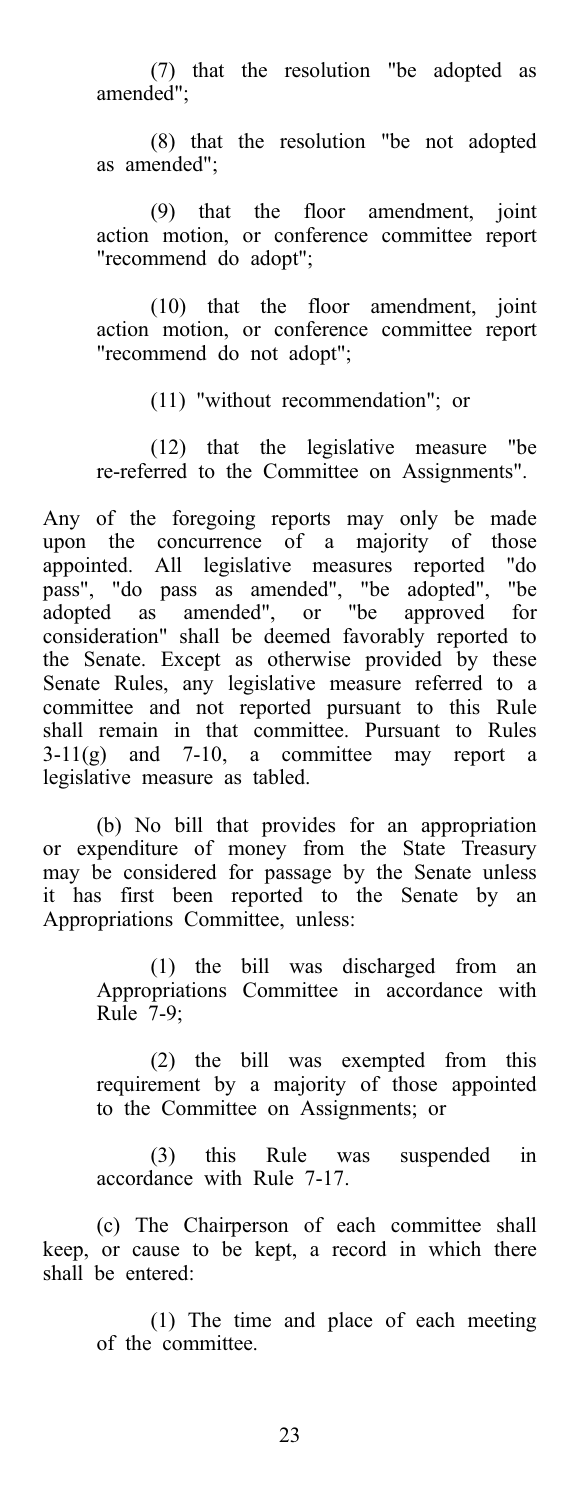(2) The attendance of committee members at each meeting.

(3) The votes cast by the committee members on all legislative measures acted upon by the committee.

(4) All witness slips that may have been presented to the committee.

(5) Such additional information as may be requested by the Secretary.

(d) The committee Chairperson shall file with the Secretary, along with every bill or resolution reported upon, a sheet containing such information as is required by the Secretary. The Secretary may adopt forms, policies, and procedures with respect to the preparation, filing, and maintenance of these reports.

(e) Except as provided in Rule 3-5 or 3-8 or unless this Rule is suspended pursuant to Rule 7-17, no committee may consider or conduct a hearing with respect to a legislative measure absent notice first being given as follows:

> (1) The Chairperson of the committee shall, no later than six days before any proposed hearing, post a notice on the Senate bulletin board, or electronically make the notice available, identifying each legislative measure that may be considered during that hearing. The notice shall contain the day, hour, and place of the hearing.

> (2) Meetings of the Committee on Assignments may be called pursuant to Rule 3-5; meetings of committees to consider floor amendments, joint action motions, and conference committee reports may be called pursuant to Rule 3-8.

> (3) The Chairperson shall, in advance of a committee hearing, notify all principal sponsors of legislative measures posted for hearing of the date, time, and place of hearing. When practicable, the Secretary shall include a notice of all scheduled hearings, together with all posted bills and resolutions, in the Daily Calendar of the Senate.

Irrespective of whether a legislative measure has been posted for hearing, it shall be in order for a committee during any of its meetings to refer that legislative measure pending before it to a subcommittee of that committee.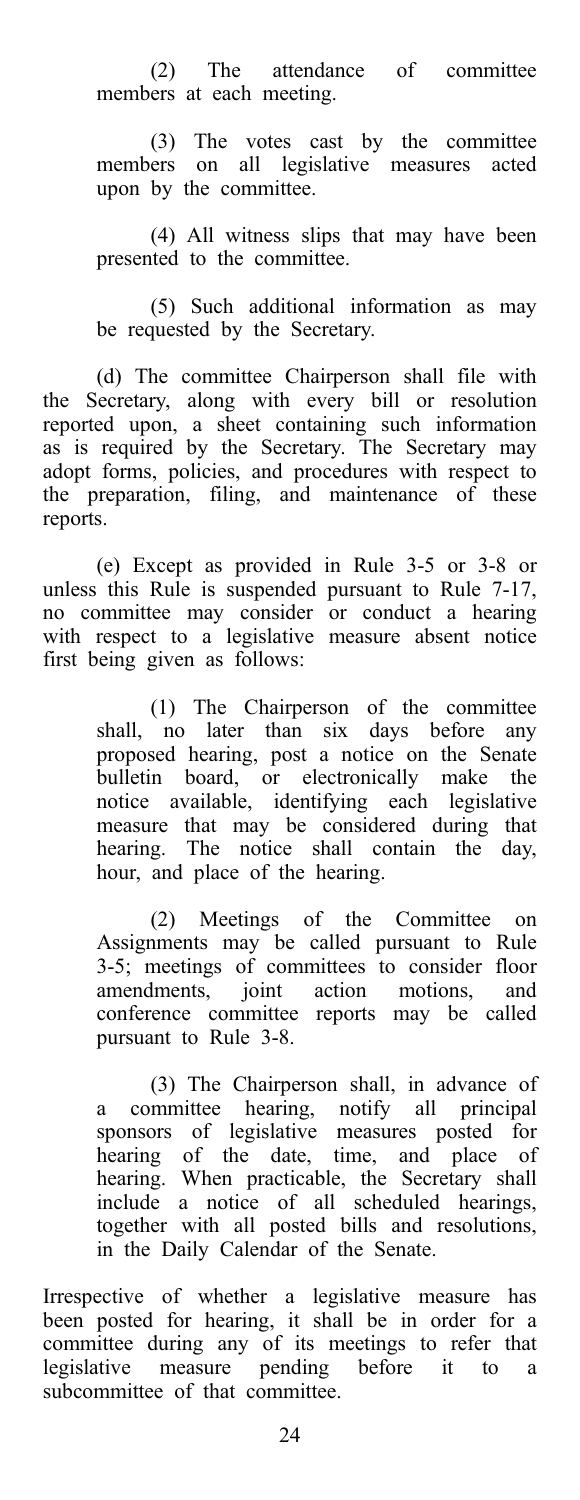(f) Other than the Committee on Assignments, no committee may meet during any session of the Senate, and no commission created by Illinois law that has legislative membership may meet during any session of the Senate.

(g) Regardless of whether notice has been previously given, it is always in order for a committee to order any legislative measure pending before it to lie on the table when the principal sponsor so requests. When reported to the Senate, such committee action shall stand as the action of the Senate.

(h) When a committee fails to report a legislative measure pending before it to the Senate, or when a committee fails to hold a public hearing on a legislative measure pending before it, the exclusive means of bringing that legislative measure directly before the Senate for its consideration is pursuant to Rule 7-9.

(i) No bill or resolution may be called for a vote in committee in the absence of the principal sponsor, except that, with the approval of the principal sponsor and the consent of the committee, a bill or resolution may be called for a vote in committee by a chief cosponsor of the bill or resolution or by a member of the same caucus as the principal sponsor who is either the Committee Chairperson, Committee Co-Chairperson, Committee Vice-Chairperson, or Minority Spokesperson.

(j) A committee may conduct a legislative investigation with regard to legislative measures pending before the committee. (Source: S.R. 2, 96th G.A.)

## (Senate Rule 3-12)

3-12. Committee Reports.

(a) All bills favorably reported to the Senate from a committee, or with respect to which a committee has been discharged, shall stand on the order of Second Reading unless otherwise ordered by the Senate, and may be amended only on Second Reading. Bills reported to the Senate from committee "do not pass", "do not pass as amended", or "without recommendation" shall lie on the table.

(b) All floor amendments, joint action motions, and conference committee reports favorably reported to the Senate from a committee shall be before the Senate and eligible for consideration by the Senate when it is on an appropriate order of business (floor amendments may be considered by the Senate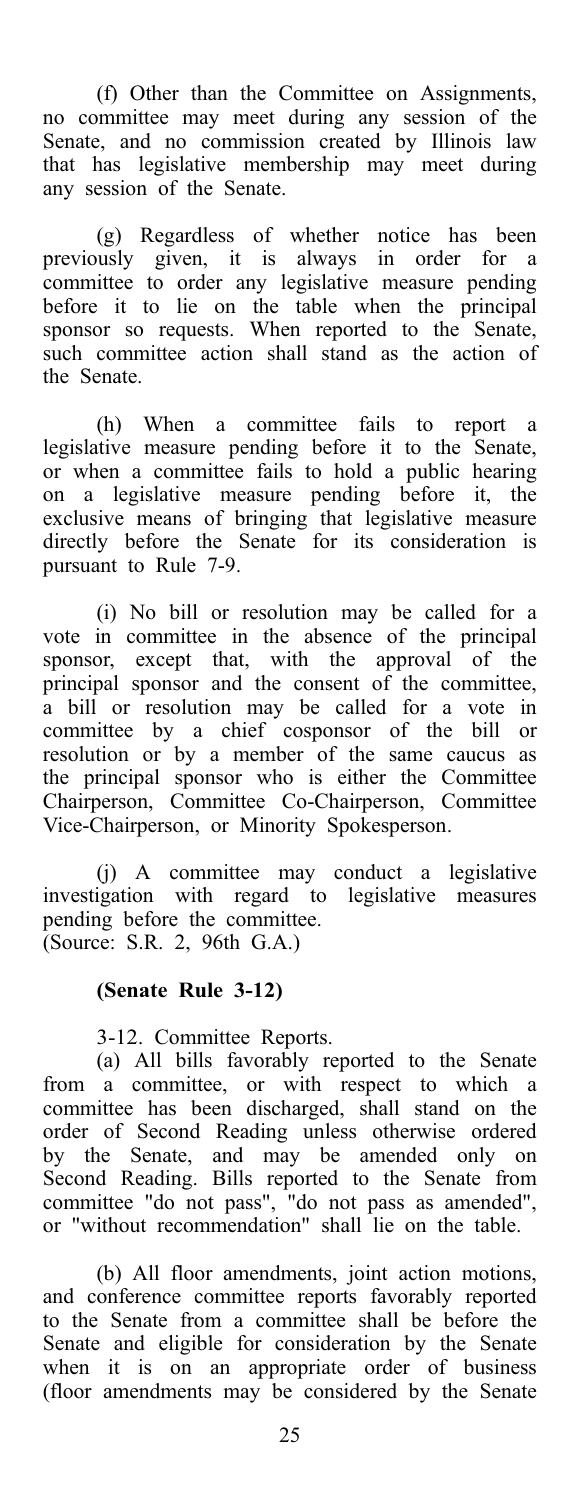only when the bill to be amended is on Second Reading). All floor amendments, joint action motions, and conference committee reports that are reported to the Senate from committee "recommend do not adopt" or "without recommendation" shall lie on the table.

(c) All resolutions favorably reported to the Senate from a committee, or with respect to which a committee has been discharged, shall stand on the order of Resolutions. All resolutions that are reported to the Senate from committee "be not adopted", "be not adopted as amended", or "without recommendation" shall lie on the table. Floor amendments to resolutions shall be subject to the same procedure applicable to floor amendments to bills.

(Source: S.R. 2, 96th G.A.)

## (Senate Rule 3-13)

3-13. Witnesses, Oaths, Affirmations, and Subpoenas.

(a) Standing committees may administer oaths (or affirmations) and may compel, by subpoena, any person or entity to (i) appear and give testimony as a witness before the standing committee, (ii) produce papers, documents, and other materials relating to a legislative measure pending before the standing committee, or (iii) do both (i) and (ii).

(b) Special committees may administer oaths (or affirmations) and may compel, by subpoena, any person or entity to (i) appear and give testimony before the special committee, (ii) produce papers, documents, and other materials relating to the subject matter for which the special committee was created or relating to a legislative measure pending before the special committee, or (iii) do both (i) and (ii).

(c) A committee of the whole may administer oaths (or affirmations) and may compel, by subpoena, any person or entity to (i) appear and give testimony before the committee of the whole, (ii) produce papers, documents, and other materials relating to the subject matter for which the committee of the whole was created or relating to a legislative measure pending before the committee of the whole, or (iii) do both (i) and (ii).

(d) Oaths may be administered under this Rule by the Presiding Officer or by the Chairperson of a committee or any person sitting in his or her stead.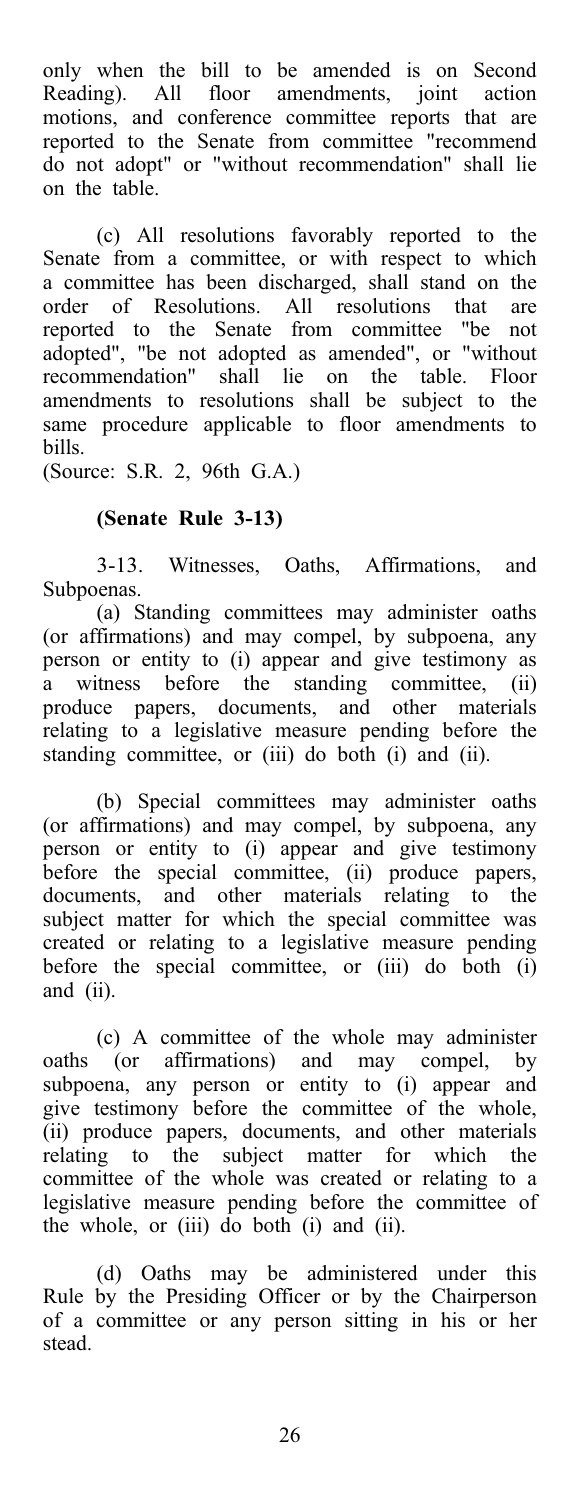(e) Subpoenas issued under this Rule must be issued and signed by the Chairperson of the committee and must comply with Rule 2-5(c)(9).

(f) A subpoena may specify terms and times of production other than at a meeting or hearing of the committee issuing the subpoena.

(g) A subpoenaed witness has all the rights and privileges afforded him or her under the rules, laws, and constitution of the State of Illinois.

(h) A witness who gives testimony under subpoena has a right to counsel of his or her own choosing.

(i) A witness who gives testimony under subpoena may be compensated for travel expenses to the same extent as legislators and legislative employees under the Rules of the Legislative Travel Control Board.

(j) The President and the Chairperson of the committee issuing a subpoena each have standing to enforce the subpoena in any court of competent jurisdiction within the State of Illinois, and seek enforcement remedies recognized under the rules, laws, and constitution of the State of Illinois.

(k) In the case of special committees with Co-Chairpersons from different political parties, the term "Chairperson" for purposes of this Rule means the Co-Chairperson from the majority caucus. (Source: S.R. 2, 96th G.A.)

#### ARTICLE IV

CONDUCT OF BUSINESS (Source: S.R. 2, 96th G.A.)

#### (Senate Rule 4-1)

4-1. Sessions of the Senate.

(a) The Senate shall be deemed in session whenever it convenes in perfunctory session, regular session, veto session, or special session. Members shall be entitled to per diem expense reimbursements only on those regular, veto, and special session days that they are in attendance at the Senate. Attendance by members is not required or recorded during perfunctory sessions.

(b) Regular and veto session days shall be scheduled with notice by the President in accordance with Rule 2-10. Special session days shall be scheduled in accordance with the Constitution and laws of Illinois.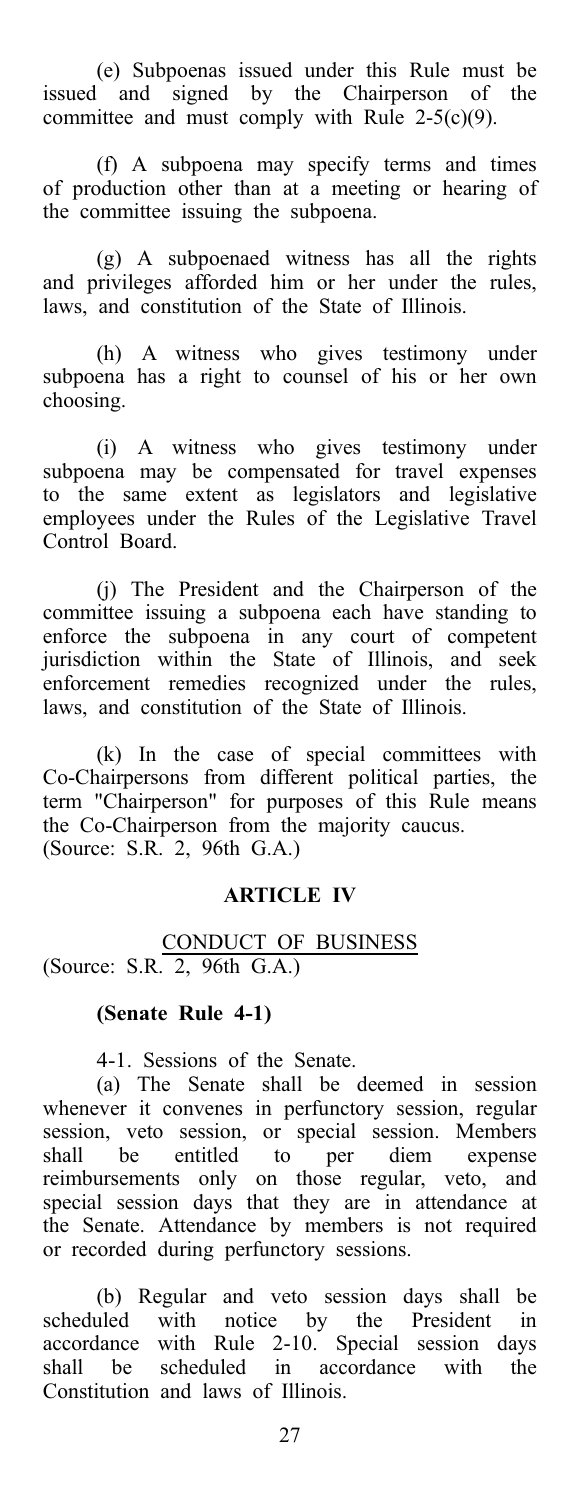(c) The President, at his or her discretion, may schedule perfunctory sessions during which the Secretary may read into the Senate record any legislative measure. Properly convened committees may meet and may consider and act upon legislative measures during a perfunctory session, and the Secretary may receive and read committee reports into the Senate record during a perfunctory session. Excepting any automatic referral provisions of these Senate Rules, no action may be taken by the Senate with respect to a legislative measure during a perfunctory session.

(d) The President may also schedule perfunctory sessions for the purpose of affording those members designated by the President and Minority Leader an opportunity to negotiate with respect to any unfinished business of the Senate without necessitating the presence of all members and the related costs to Illinois taxpayers. (Source: S.R. 2, 96th G.A.)

#### (Senate Rule 4-2)

4-2. Hour of Meeting. Unless otherwise ordered by the Presiding Officer or by a majority of those elected, the Senate shall regularly convene at noon.

(Source: S.R. 2, 96th G.A.)

## (Senate Rule 4-3)

4-3. Entitled to Floor.

(a) Except as otherwise provided in these Senate Rules, only the following persons shall be admitted to the Senate while it is in session: members and officers of the General Assembly; elected officers of the executive branch; justices of the Supreme Court; the designated aide to the Governor; the parliamentarian; majority staff members and minority staff members, except as limited by the Presiding Officer; former Presidents of the Senate, except as limited by the President or prohibited under subsection (d); former members who served in the Senate at any time during the past four years, except as limited by the President or prohibited under subsection (d); and employees of the Legislative Reference Bureau and the Legislative Information System, except as limited by the President. Representatives of the press, while the Senate is in session, may have access to the galleries and places allotted to them by the President. No person is entitled to the floor unless appropriately attired.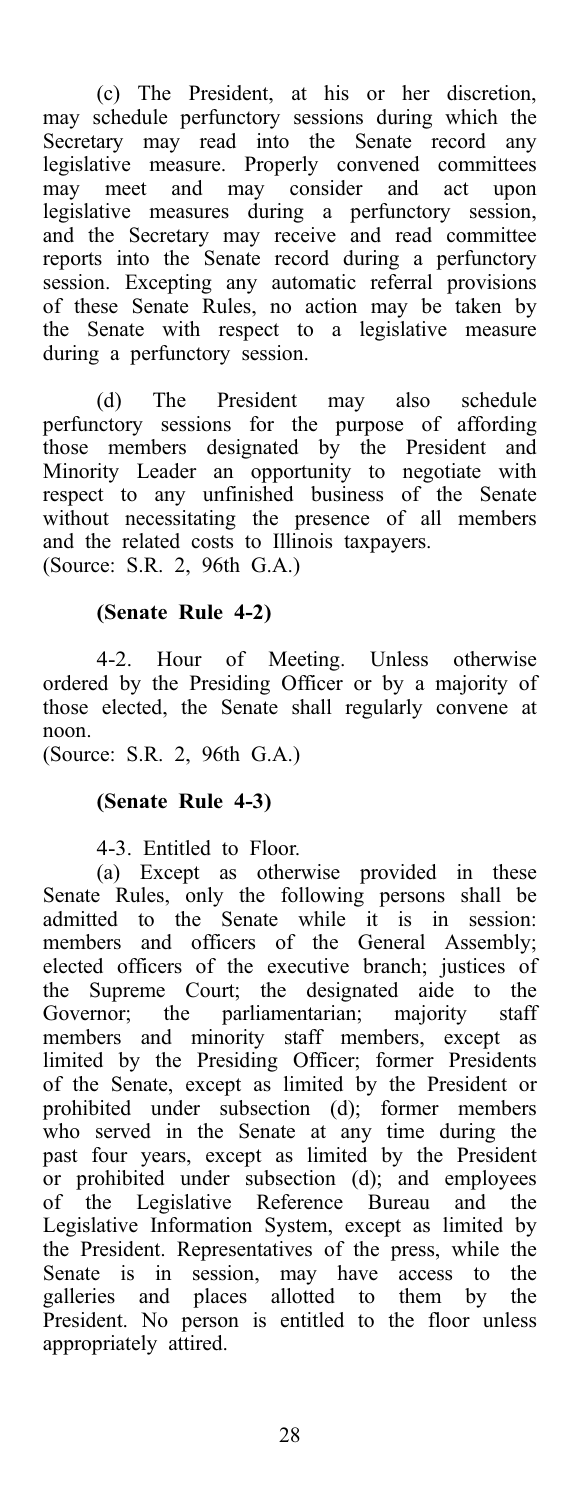(b) On days during which the Senate is in session, the Sergeant-at-Arms shall clear the floor of all persons not entitled to access the floor a quarter hour before the convening time, and he or she shall enforce all other provisions of this Rule.

(c) The Senate may authorize, by motion adopted by majority vote, the admission to the floor of any other person, except as prohibited under subsection (d).

(d) No person who is directly or indirectly interested in defeating or promoting any pending legislative measure, if required to be registered as a lobbyist, is allowed access to the floor of the Senate at any time during the session.

(e) When he or she deems it necessary for the preservation of order, the Presiding Officer may by order remove any person from the floor of the Senate. A Senator may be removed from the floor only pursuant to Rule 11-1. (Source: S.R. 2, 96th G.A.)

#### (Senate Rule 4-4)

4-4. Daily Order. Unless otherwise determined by the Presiding Officer, the daily order of business of the Senate shall be as follows:

(1) Call to Order, Invocation, and Pledge of Allegiance.

(2) Reading and Approval of the Journal.

(3) Reading of Senate Bills a first time.

(4) Reports from committees, with reports from the Committee on Assignments ordinarily made at any time.

(5) Presentation of Resolutions, Petitions, and Messages.

(6) Introduction of Senate Bills.

(7) Messages from the House, not including reading House Bills a first time.

(8) Reading of Senate Bills a second time.

(9) Reading of Senate Bills a third time.

(10) Reading of House Bills a third time.

29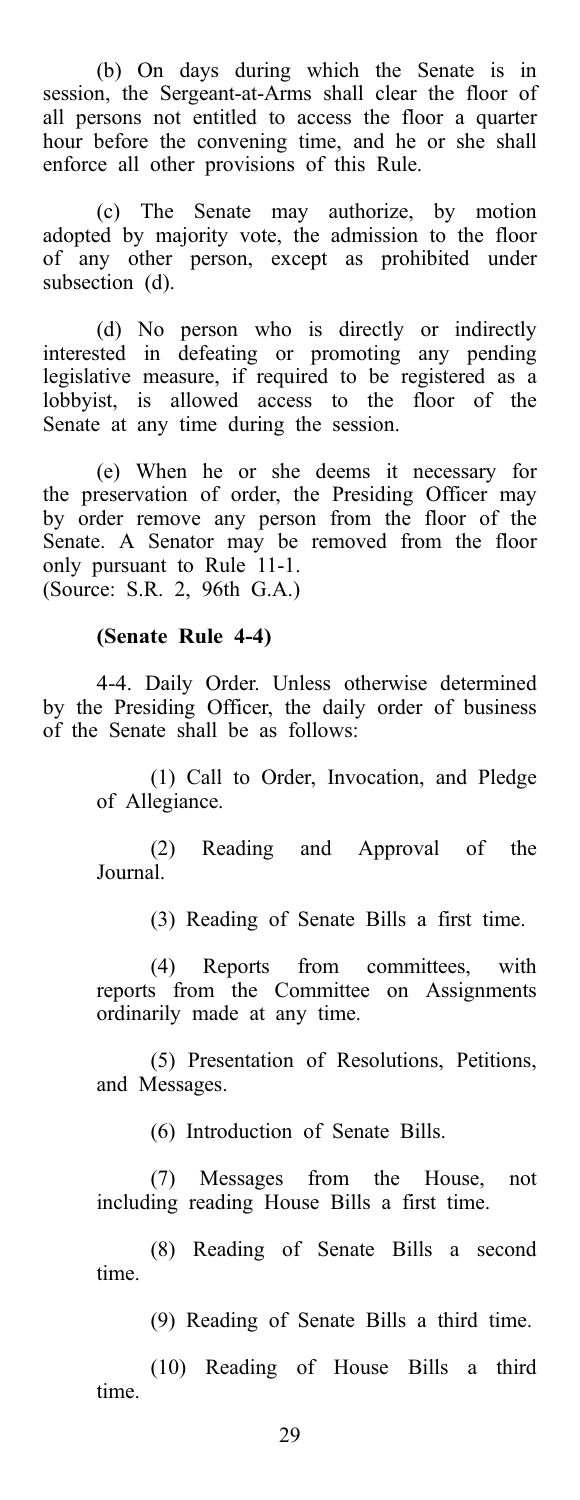(11) Reading of House Bills a second time.

(12) Reading of House Bills a first time.

(13) Senate Bills on the Order of Concurrence.

(14) House Bills on the Order of Non-Concurrence.

(15) Conference Committee Reports.

(16) Motions in Writing.

(17) Constitutional Amendment Resolutions.

(18) Motions with respect to Vetoes.

(19) Consideration of Resolutions.

(20) Motions to Discharge Committee.

(21) Motions to Take from the Table.

(22) Motions to Suspend the Rules.

(23) Consideration of Bills on the Order of Postponed Consideration. (Source: S.R. 2, 96th G.A.)

#### (Senate Rule 4-5)

4-5. Quorum.

(a) A majority of those elected shall constitute a quorum of the Senate, and a majority of those appointed shall constitute a quorum of a committee, but a smaller number may adjourn from day to day or recess for less than one day. The attendance of absent members may be compelled by order of the President.

(b) The question of the presence of a quorum in any committee may not be raised on consideration of a legislative measure by the Senate unless the same question was previously raised before the committee with respect to that legislative measure.

(Source: S.R. 2, 96th G.A.)

#### (Senate Rule 4-6)

4-6. Approval of the Journal. The President or his or her designee shall periodically examine and report to the Senate any corrections he or she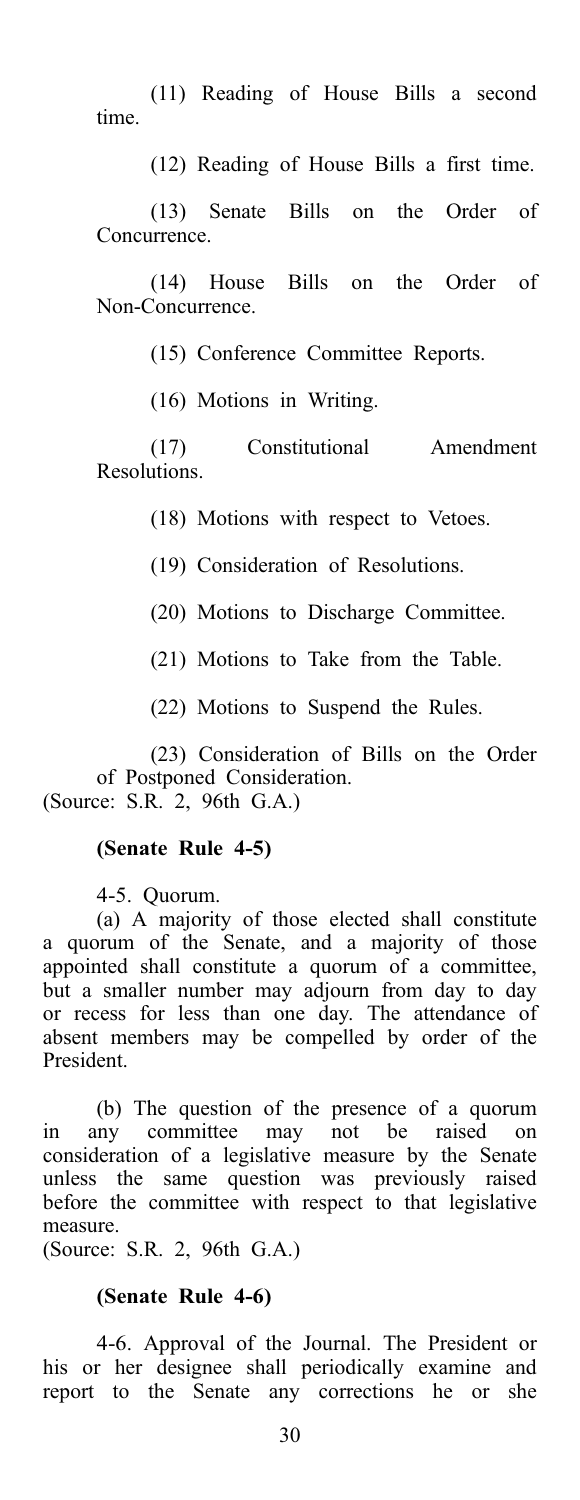deems should be made in the Journal before it is approved. If these corrections are approved by the Senate, they shall be made by the Secretary. (Source: S.R. 2, 96th G.A.)

## (Senate Rule 4-7)

4-7. Executive Sessions. The sessions of the Senate shall be open to the public. Sessions and committee meetings of the Senate may be closed to the public if, pursuant to Article IV, Section 5(c) of the Constitution, two-thirds of the members elected determine that the public interest so requires. (Source: S.R. 2, 96th G.A.)

#### (Senate Rule 4-8)

4-8. Length of Adjournment. Pursuant to Article IV, Section  $15(a)$  of the Constitution, the Senate shall not adjourn, without the consent of the House, for more than three days, nor to another place than that in which the two chambers of the General Assembly are sitting. The Senate shall be in session on any day in which it shall convene in perfunctory session, regular session, veto session, or special session.

(Source: S.R. 2, 96th G.A.)

### (Senate Rule 4-9)

4-9. Transcript of the Senate. In accordance with Article IV, Section 7(b) of the Constitution, nothing contained in the official transcript of the Senate shall be changed or expunged except by written request of a Senator to the Secretary and Presiding Officer, which request may be approved only on a roll call vote of three-fifths of the members elected.

(Source: S.R. 2, 96th G.A.)

## ARTICLE V

## BILLS AND AMENDMENTS (Source: S.R. 2, 96th G.A.)

## (Senate Rule 5-1)

5-1. Bills.

(a) A bill may be introduced in the Senate by sponsorship of one or more members of the Senate, whose names shall be on the printed copies of the bills, in the Senate Journal, and in the Legislative Digest. The principal sponsor shall be the first name to appear on the bill and may be joined by no more than four chief cosponsors with the approval of the principal sponsor; other cosponsors shall be separated from the principal sponsor and any chief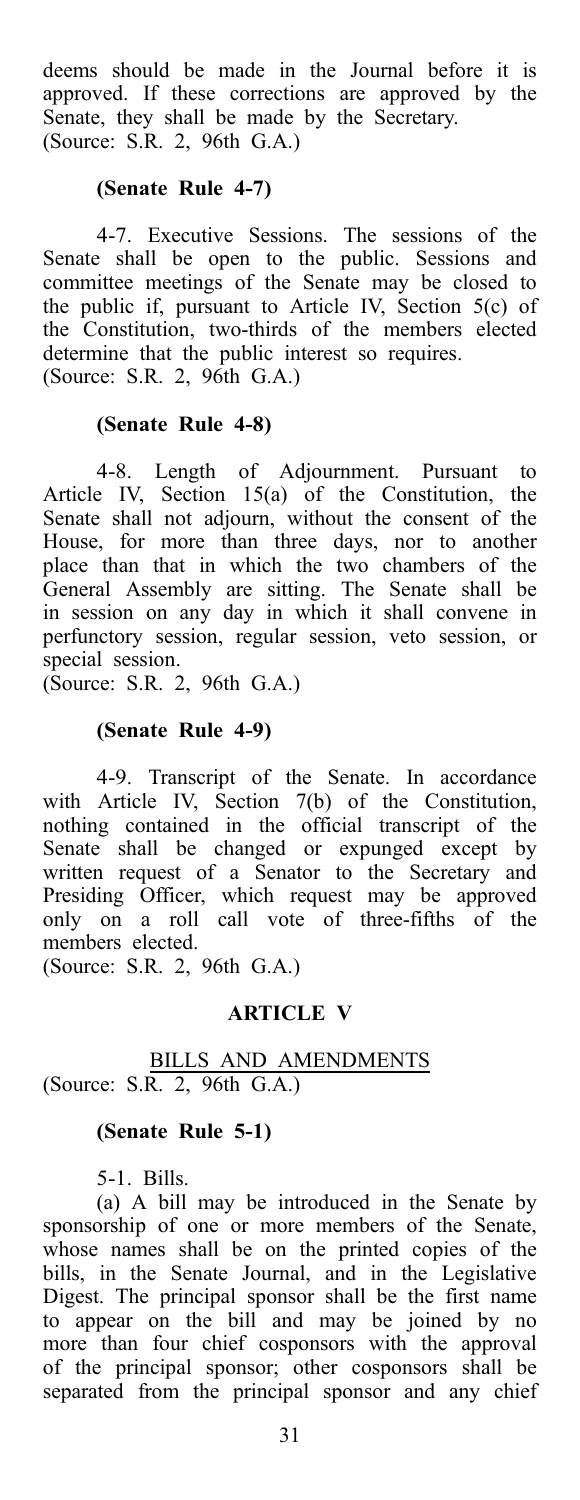cosponsors by a comma. By motion, the sponsorship of a bill may be changed to that of another Senator (or Senators, as the case may be), or to that of the standing committee to which the bill was referred or from which the bill was reported. Such a motion may be made at any time the bill is pending before the Senate or any of its committees.

(b) The principal sponsor of a bill shall control the bill. A committee-sponsored bill shall be controlled by the Chairperson of the committee, who for purposes of these Senate Rules shall be deemed the principal sponsor. Committee-sponsored bills may not have individual co-sponsors.

(c) The House sponsor of a bill originating in the House may request substitute Senate sponsorship of that bill by filing a notice with the Secretary; that notice shall automatically be referred to the Committee on Assignments and deemed adopted if approved by the Committee on Assignments. If disapproved by the Committee on Assignments, the notice shall lie on the table. If the Committee on Assignments fails to act on any such notice, that notice may be discharged pursuant to Rule 7-9.

(d) All bills introduced in the Senate shall be read by title a first time, ordered printed, and automatically referred to the Committee on Assignments in accordance with Rule 3-8. When a House Bill is received, it shall be taken up, ordered printed, and placed on the order of House Bills on First Reading; after having been read a first time, it shall automatically be referred to the Committee on Assignments in accordance with Rule 3-8.

(e) All bills introduced into the Senate shall be accompanied by twelve copies. Any bill that amends a statute shall indicate the particular changes in the following manner:

(1) All new matter shall be underscored.

(2) All matter that is to be omitted or superseded shall be shown crossed with a line.

(f) No bill shall be passed by the Senate except on a roll call vote of a majority of those elected. A bill that has lost and has not been reconsidered may not thereafter be revived. (Source: S.R. 2, 96th G.A.)

## (Senate Rule 5-2)

5-2. Reading and Printing of Bills. Every bill shall be read by title on three different days prior to passage by the Senate, and the bill and all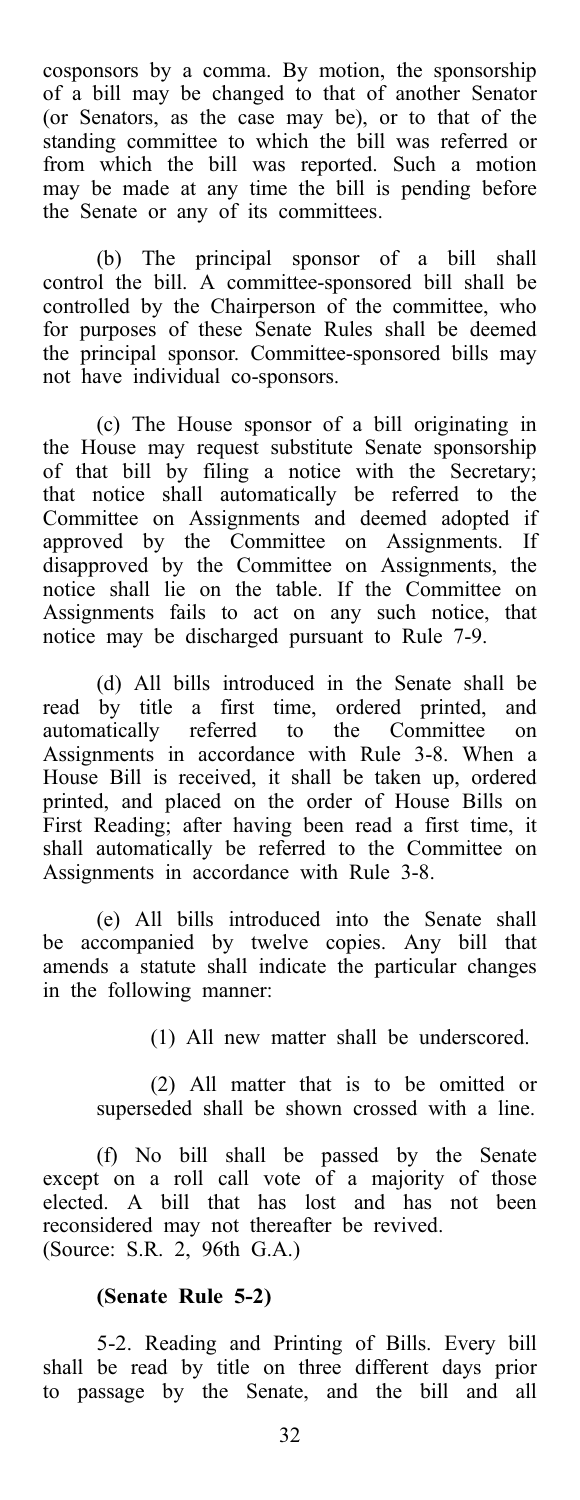adopted amendments thereto shall be printed before the vote is taken on its final passage. (Source: S.R. 2, 96th G.A.)

## (Senate Rule 5-3)

5-3. Printing and Distribution. The Secretary shall, as soon as any bill is printed, deliver to the Sergeant-at-Arms sufficient copies to furnish each Senator with a copy, and the Sergeant-at-Arms shall at once cause the bills to be distributed upon the desks of the Senators. Alternatively, and pursuant to Rule  $2-7(b)(3)$ , the Secretary may establish a method any Senator may use to secure a copy of any bill he or she desires. (Source: S.R. 2, 96th G.A.)

## (Senate Rule 5-4)

5-4. Amendments.

(a) An amendment to a bill may be adopted either by a standing committee when the bill is before that committee, or by the Senate when a bill is on the order of Second Reading. The former shall be known as a "committee amendment" and the latter as a "floor amendment". All amendments must be in writing. All amendments still pending in a committee upon the passage or defeat of a bill on Third Reading shall automatically be tabled.

(b) Committee amendments may only be offered by the principal sponsor or a member of the committee while the affected bill is before the committee, and shall be adopted by a majority of those appointed. Floor amendments may only be offered by a Senator while the bill is on the order of Second Reading, and shall be adopted by a majority vote of the Senate. An amendment may be the subject of a motion to "do adopt" or "do not adopt", and may only be adopted pursuant to a successful motion to "do adopt".

(c) Committee amendments and floor amendments shall be filed with the Secretary, and shall be in order only when twelve copies have been filed. The Secretary shall provide copies of committee amendments to the Chairperson and Minority Spokesperson of the appropriate committee as soon as practicable.

(d) The Secretary shall have printed all adopted committee amendments that come before the Senate pursuant to Rule 3-12. The Secretary shall also have printed all adopted floor amendments. No floor amendment may be adopted by the Senate unless it has been first reproduced and placed on the members' desks.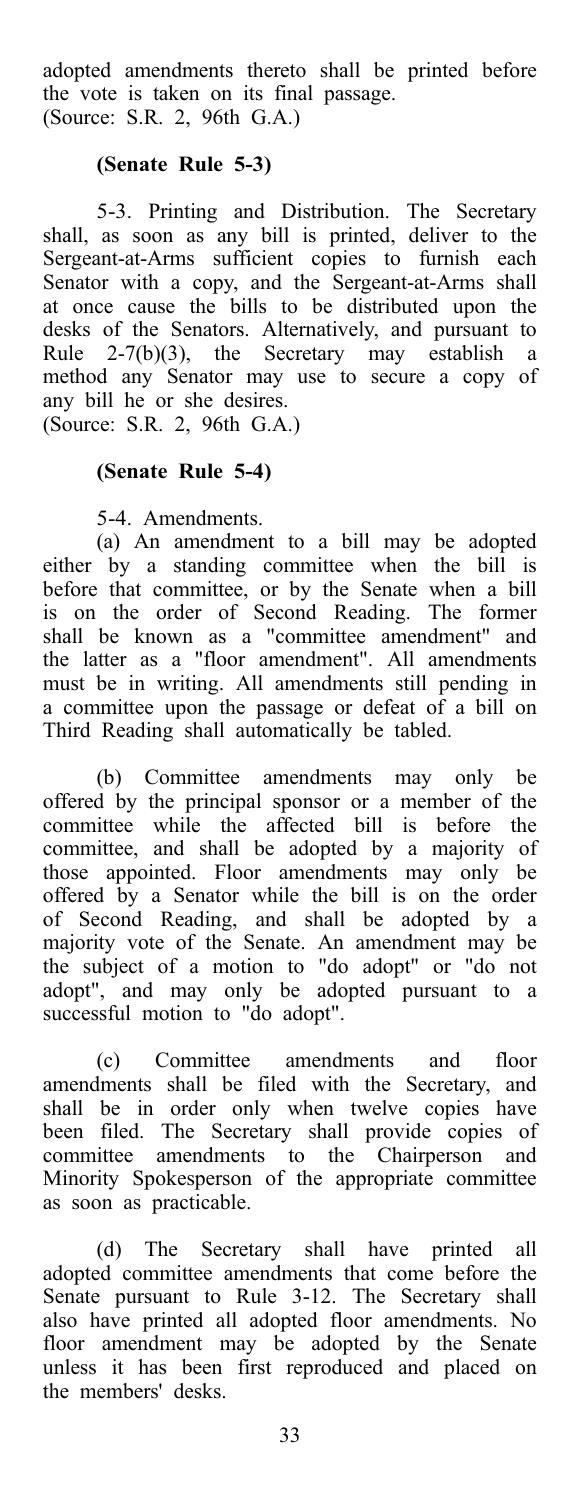(e) No floor or committee amendment shall be in order unless approved or referred by the Committee on Assignments in accordance with Rule 3-8 or brought before the Senate pursuant to Rule 7-9.

(f) Amendments that propose to alter any existing law shall set forth completely the statutory Sections amended, and shall conform to the requirements of Rule 5-1(e).

(g) If a committee reports a bill "do pass as amended", the committee amendments shall be deemed adopted by the committee action and shall be reproduced and placed on the members' desks before the bill may be read a second time. (Source: S.R. 2, 96th G.A.)

## (Senate Rule 5-5)

5-5. Fiscal and Other Notes. The Senate shall comply with all effective Illinois laws requiring notes on any bill, including without limitation the Fiscal Note Act, the Pension Impact Note Act, the Judicial Note Act, the State Debt Impact Note Act, the Correctional Budget and Impact Note Act, the Home Rule Note Act, the Balanced Budget Note Act, the Housing Affordability Impact Note Act, and the State Mandates Act, all as amended. All such notes shall be filed with the Secretary with a time stamp endorsing the date and time received, and shall then be attached to the original of the bill and be available for inspection by the members. As soon as practicable, the Secretary shall provide a copy of the note to the Legislative Reference Bureau, which shall provide an informative summary of the note in subsequent issues of the Legislative Digest.

(Source: S.R. 2, 96th G.A.)

## ARTICLE VI

# RESOLUTIONS AND CERTIFICATES OF RECOGNITION

(Source: S.R. 2, 96th G.A.)

## (Senate Rule 6-1)

6-1. Resolutions.

(a) A resolution shall be introduced in the Senate by sponsorship of one or more members of the Senate, and the names of all sponsors shall be printed in the Senate Journal and in the Legislative Digest. Each resolution introduced shall be accompanied by twelve copies.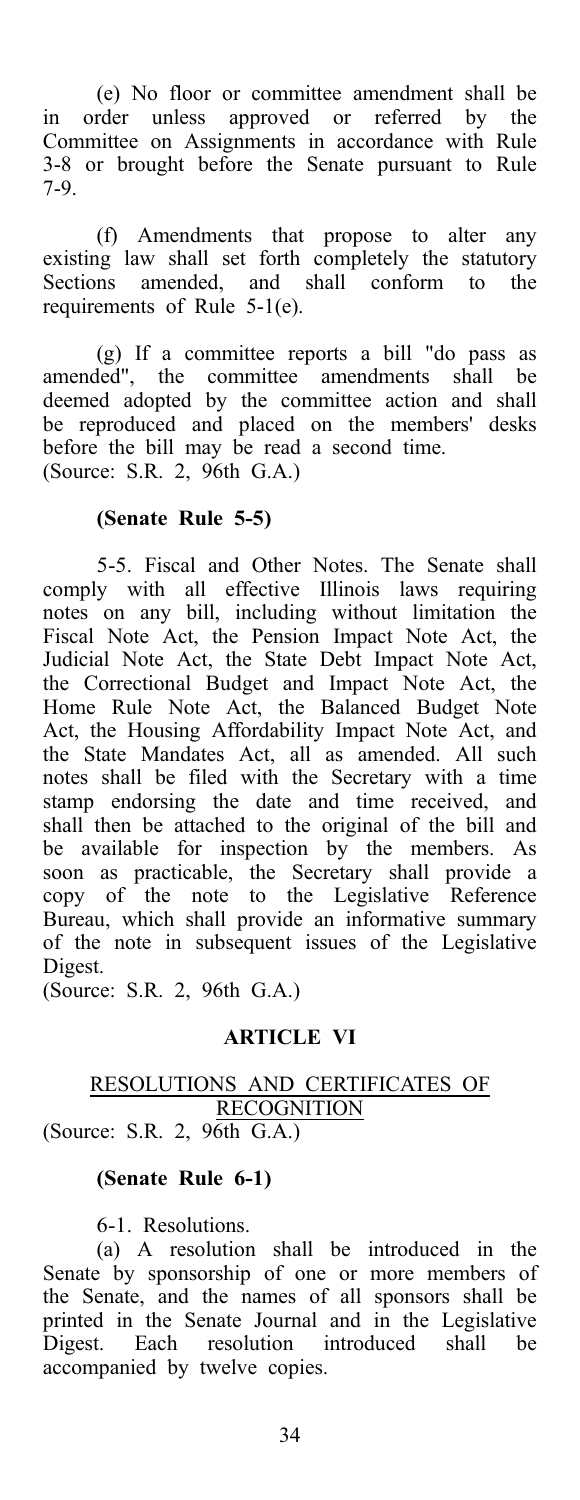(b) Any resolution calling for the expenditure of State funds may be adopted only by a roll call vote of a majority of those elected.

(c) The Secretary shall periodically print a Resolutions Consent Calendar, which the Secretary shall periodically distribute prior to its consideration by the Senate (generally the last daily session of the week). No debate is in order regarding any resolution appearing on the Resolutions Consent Calendar. All resolutions appearing on the Resolutions Consent Calendar may be adopted in one motion; however, any Senator may vote "no" or "present" on any resolution appearing on the Resolutions Consent Calendar by providing written notice of that intention to the Secretary prior to the vote on the Resolutions Consent Calendar. Prior to the adoption of any resolution on the Resolutions Consent Calendar, if any three members file with the Secretary a written objection to the presence of a resolution thereon, that resolution shall be removed from the Resolutions Consent Calendar and is automatically referred to the Committee on Assignments.

(Source: S.R. 2, 96th G.A.)

#### (Senate Rule 6-2)

6-2. State Constitutional Amendments. All resolutions introduced in the Senate proposing amendments to the Constitution shall be printed in the same manner in which bills are printed. Every such resolution that originated in the House and is presented to the Senate shall be ordered printed in like manner unless the resolution has been similarly printed by the House in the same form in which it was presented to the Senate. No such resolution may be adopted unless read in full in its final form on three different days. Amendments to these resolutions may be in order on the initial First and Second Readings only.

(Source: S.R. 2, 96th G.A.)

## (Senate Rule 6-3)

6-3. Federal Constitutional Amendments and Constitutional Conventions. The affirmative vote of three-fifths of those elected shall be required to adopt any resolution:

> (1) requesting Congress to call a federal constitutional convention;

> (2) ratifying a proposed amendment to the Constitution of the United States; or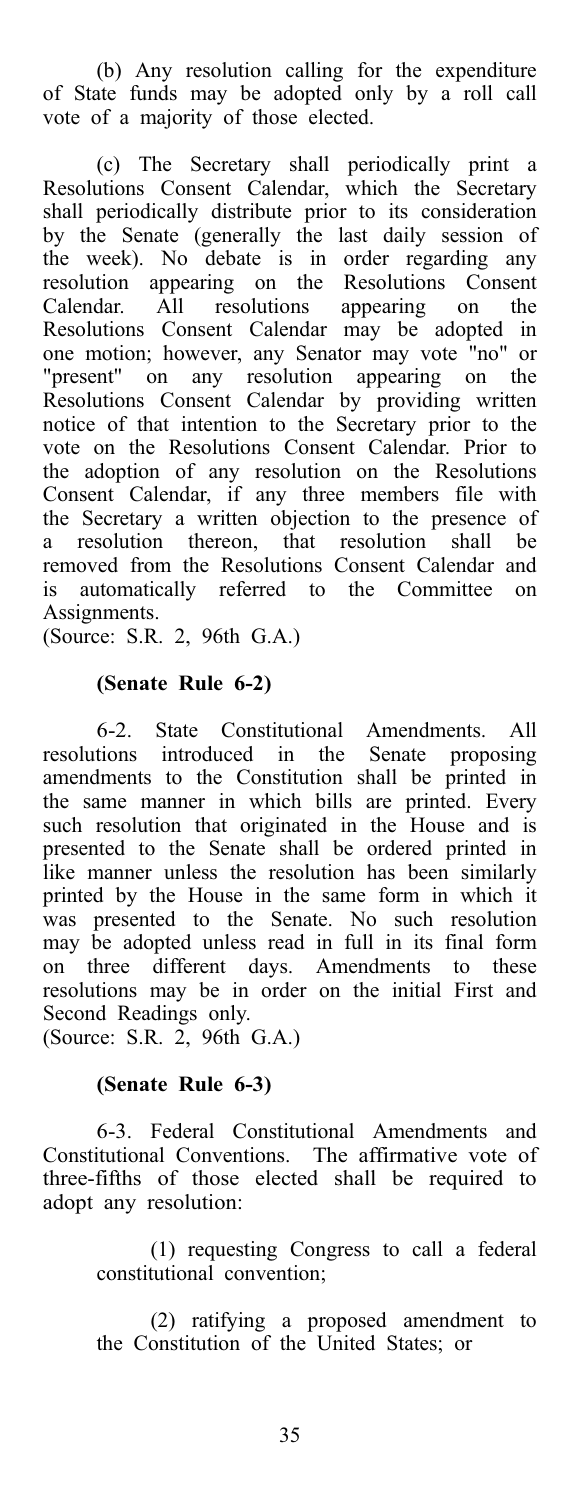(3) to call a State convention to ratify a proposed amendment to the Constitution of the United States.

(Source: S.R. 2, 96th G.A.)

## (Senate Rule 6-4)

6-4. Certificates of Recognition. Any member may sponsor a certificate of recognition with the name and signature of the member, and attested by the Secretary with the State Seal attached to recognize any person, organization, or event worthy of public commendation. The form of the Certificate of Recognition shall be determined by the Secretary with the approval of the President and Minority Leader.

(Source: S.R. 2, 96th G.A.)

## ARTICLE VII

PARLIAMENTARY PRACTICE (Source: S.R. 2, 96th G.A.)

## (Senate Rule 7-1)

7-1. Voting within Bar. No Senator shall be permitted to vote on any question before the Senate unless on the floor before the vote is announced. No member of a committee may vote except in person at the time of the call of the committee vote. Any vote of the Senate shall be by roll call whenever two Senators so request or whenever the Presiding Officer so orders.

(Source: S.R. 2, 96th G.A.)

## (Senate Rule 7-2)

7-2. Announcing a Roll Call Vote. When a roll call vote is requested, the Presiding Officer shall put the question and then announce to the Senate: "The voting is open.". While the roll call is being taken, the Presiding Officer shall state: "Have all voted who wish?". The voting is closed when the Presiding Officer announces: "Take the Record.". The Presiding Officer, unless an intervening motion to postpone consideration by the principal sponsor is made, shall then announce the results of the roll call. No Senator is permitted to vote or to change his or her vote after the Presiding Officer announces: "Take the Record.". (Source: S.R. 2, 96th G.A.)

## (Senate Rule 7-3)

7-3. Decorum and Debate.

(a) When any Senator is about to speak or deliver any matter to the Senate, he or she shall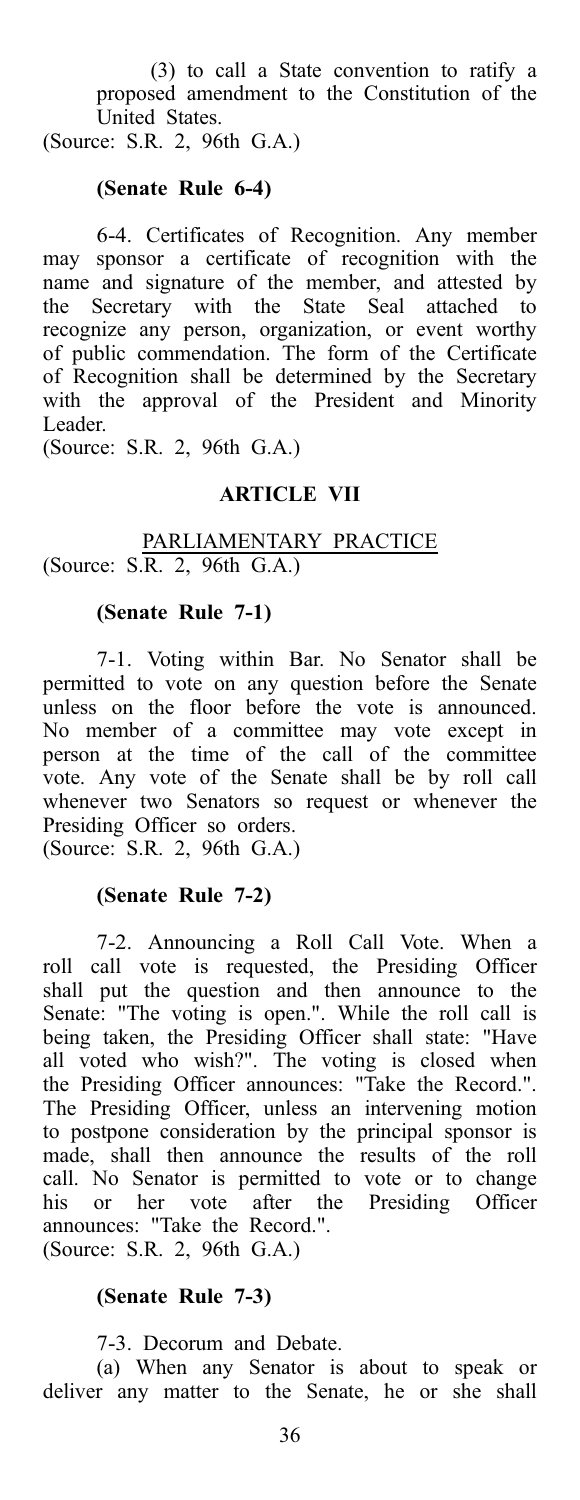rise and address the Presiding Officer as "Mister President" or "Madam President", as the case may be. Upon being recognized by the Chair, the latter will address the Senator by name and thereupon, and not until then, the engineer in charge of operating the microphones in the Senate will give the use of the microphone to the Senator who has been so recognized. The Senator in speaking shall confine himself or herself to the subject matter under discussion and avoid personalities.

(b) The Presiding Officer may at his or her discretion, and with consideration for the efficient operation of the Senate, determine whether any member shall be afforded the floor for the purpose of introduction of guests in the gallery. Questions affecting the rights, reputation, and conduct of members of the Senate in their representative capacity are questions of personal privilege. A matter of personal explanation does not constitute a question of personal privilege.

(c) If any Senator in speaking (or otherwise) transgresses these Senate Rules, the Presiding Officer shall, or any Senator may, call him or her to order, in which case the Senator so called to order shall sit down, unless permitted to explain; and the Senate, if appealed to, shall decide on the case without debate. If the decision is in favor of the Senator called to order, he or she is at liberty to proceed. If otherwise, and the case requires it, he or she is liable to the censure of the Senate.

(d) If any Senator is called to order for words spoken in debate, the person calling him or her to order shall repeat the words excepted to, and they shall be taken down by the Secretary. No Senator shall be held to answer or be subject to the censure of the Senate for words spoken in debate if any Senator has spoken in debate or other business has intervened after the words spoken and before exceptions to them shall have been taken.

(e) If two or more Senators rise at once, the Presiding Officer shall name the Senator who is to speak first.

(f) No person shall give any signs of approbation or disapprobation while the Senate is in session.

(g) No Senator shall speak more than five minutes on the same question without the consent of the Senate, nor more than twice on that question. No Senator shall speak more than once until every Senator choosing to speak has spoken. No Senator may explain his or her vote.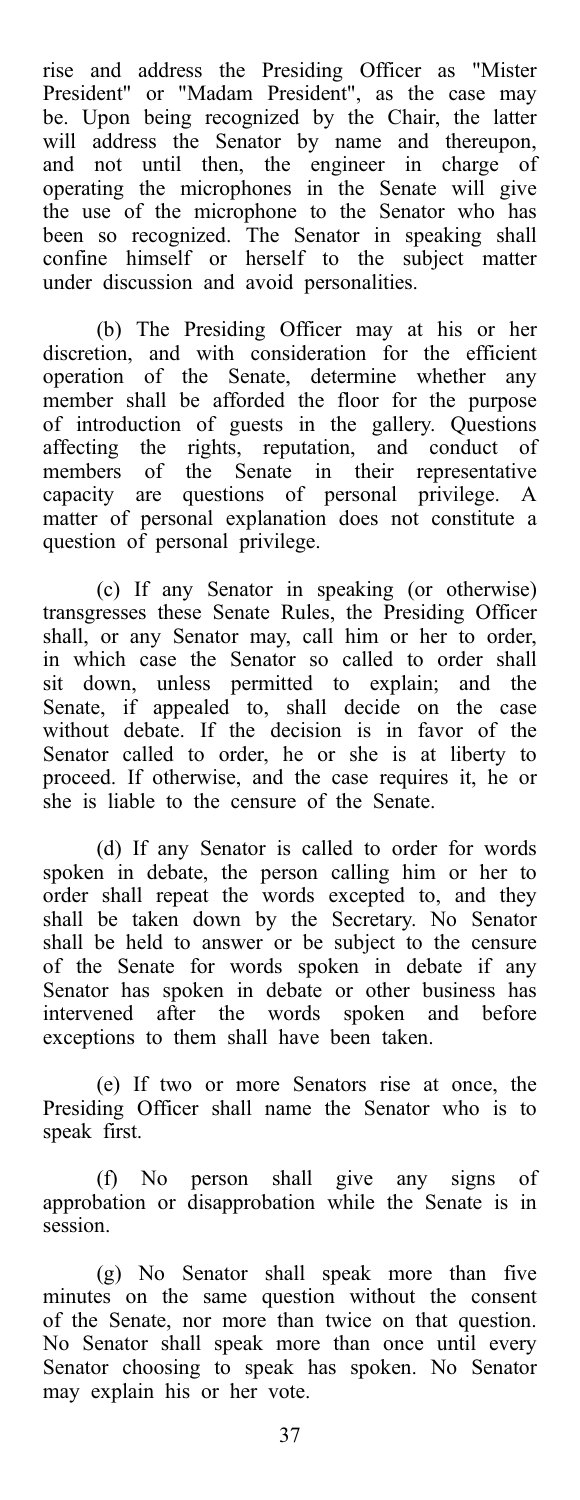(h) While the Presiding Officer is putting a question, no Senator shall leave or walk across the Senate Chamber. When a Senator is addressing the Senate, no Senator or other person entitled to the floor shall entertain private discourse or pass between the speaker and the Presiding Officer.

(i) In case of any disturbances or disorderly conduct in the lobby, gallery, or hallways adjoining the chamber, the President shall have the power to order the same to be cleared.

(j) All material placed on the desks of Senators shall contain the name of the Senator requesting its distribution. (Source: S.R. 2, 96th G.A.)

## (Senate Rule 7-4)

7-4. Motions, Generally. The following are general rules for all motions:

> (1) Every motion, except to adjourn, recess, or postpone consideration, shall be reduced to writing if the Presiding Officer desires it. Unless otherwise provided in these Senate Rules, no second shall be required to any motion presented to the Senate. The Presiding Officer may refer any motion to the Committee on Assignments.

> (2) Before the Senate debates a motion, the Presiding Officer shall state an oral motion and the Secretary shall read aloud a written motion.

> (3) After a motion is stated by the Presiding Officer or read by the Secretary, it shall be deemed in the possession of the Senate, but may be withdrawn at any time before decision by consent of a majority of the Senate.

> (4) If a motion is divisible, any member may call for a division of the question.

> (5) Any question taken under consideration may be withdrawn, postponed, or tabled by unanimous consent or, if unanimous consent is denied, by a motion adopted by a majority vote.

(Source: S.R. 2, 96th G.A.)

## (Senate Rule 7-5)

7-5. Precedence of Motions.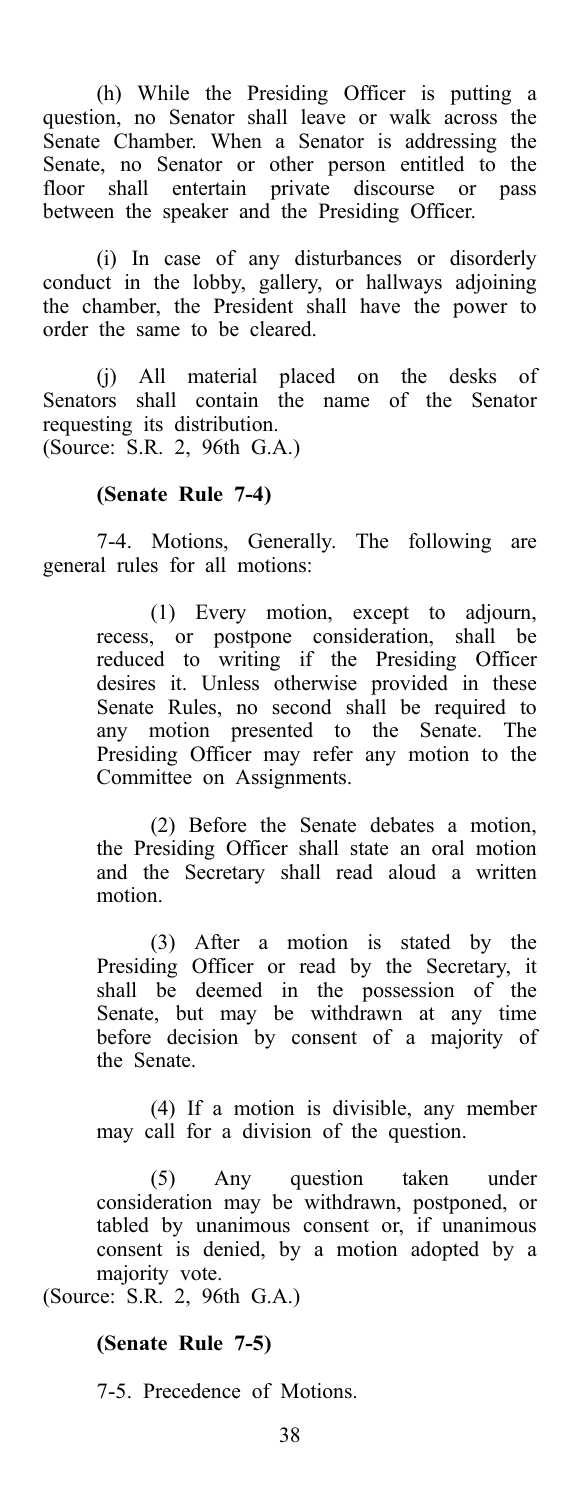(a) When a question is under debate, no motion may be entertained except:

(1) to adjourn to a time certain;

(2) to adjourn;

(3) to question the presence of a quorum;

(4) to recess;

(5) to lay on the table;

(6) for the previous question;

(7) to postpone consideration;

(8) to commit or recommit; and

(9) to amend, except as otherwise provided in these Senate Rules.

The foregoing motions shall have precedence in the order in which they are listed.

(b) During a roll call, no motion (except a motion to postpone consideration) shall be in order until after the announcement of the result of the vote.

(c) A motion to commit or re-commit, until it is decided, precludes all amendments and debate on the main question. A motion to postpone consideration, until it is decided, precludes all amendments on the main question. (Source: S.R. 2, 96th G.A.)

## (Senate Rule 7-6)

7-6. Verification.

(a) After any roll call vote, except for a vote that requires a specific number of affirmative votes and that has not received the required votes, and before intervening business, it shall be in order for any Senator to request verification of the results of the roll call.

(b) In verifying a roll call vote, the Presiding Officer shall instruct the Secretary to call the names of those Senators whose votes are to be verified. The Senator requesting the verification may thereafter identify those members he or she wishes to verify. If a member does not answer, his or her vote shall be stricken; however, the member's vote shall be restored to the roll if his or her presence is recognized before the verification is completed.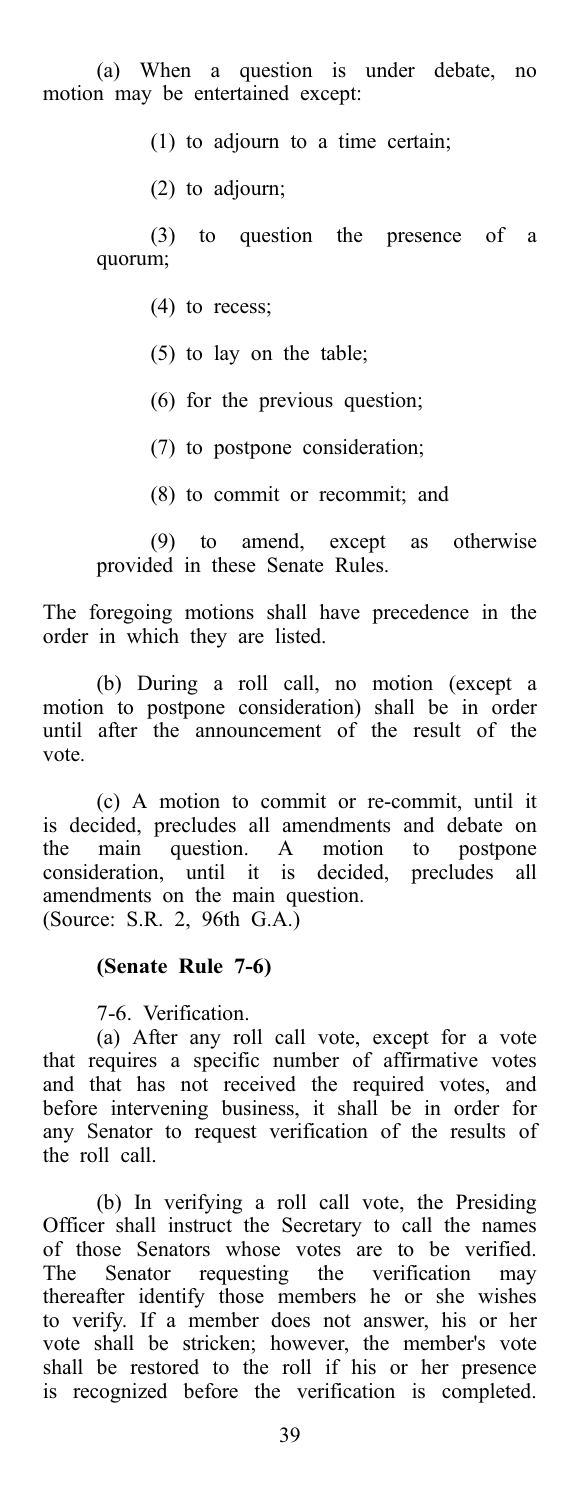The Presiding Officer shall determine the presence or absence of each member whose name is called, and shall then announce the results of the verification.

(c) While the results of any roll call are being verified, it is in order for any Senator to announce his or her presence on the floor and thereby have his or her vote verified.

(d) A request for a verification of the affirmative and negative results of a roll call may be made only once on each roll call.

(e) No Senator shall be permitted to vote or to change his or her vote on verification. (Source: S.R. 2, 96th G.A.)

## (Senate Rule 7-7)

7-7. Appealing a Ruling.

(a) If any appeal is taken from a ruling of the Presiding Officer, the Presiding Officer shall be sustained unless three-fifths of the members elected vote to overrule the Presiding Officer. The motion to appeal requires a second, and it shall not be in order if the Senate has conducted intervening business since the ruling at issue was made.

(b) If any appeal is taken from a ruling of a committee Chairperson, the Chairperson shall be sustained unless three-fifths of those appointed vote to overrule the Chairperson. The motion to appeal requires a second, and it shall not be in order if the committee has adjourned or recessed, so long as intervening business has occurred.

(c) In an appeal of a ruling of the Presiding Officer or Chairperson, the question is: "Shall the ruling of the Chair be sustained?".

(d) This Rule may be suspended by a three-fifths vote of the members elected. (Source: S.R. 2, 96th G.A.)

#### (Senate Rule 7-8)

7-8. Previous Question.

(a) A motion for the previous question may be made at any time. The motion for the previous question is not debatable and requires approval of a majority of those elected.

(b) The previous question shall be stated in the following form: "Shall the main question now be put?". Until the previous question is decided, all amendments and debate are precluded. When it is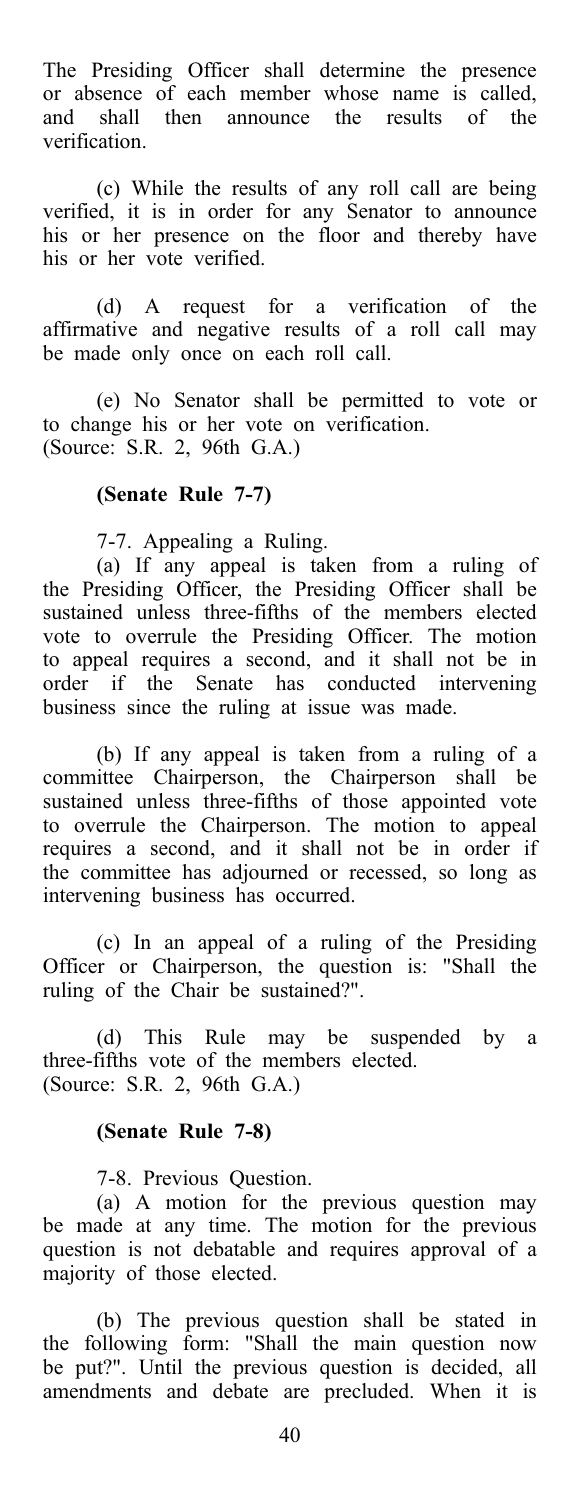decided that the main question shall not be put, the main question shall be considered as remaining under debate.

(c) The effect of the main question being ordered is to put an end to all debate and bring the Senate to a direct vote on the immediately pending motion. After a motion for the previous question has been approved, unless the vote on the motion suggests the absence of a quorum, it is not in order to move for adjournment or to make any other motion prior to a decision on the main question. (Source: S.R. 2, 96th G.A.)

## (Senate Rule 7-9)

7-9. Discharge of Committee.

(a) A committee may be discharged from further consideration of a legislative measure by a vote of three-fifths of the members elected. Upon concurrence of a majority of those appointed, the Committee on Assignments may advance any legislative measure pending before it to the Senate without referral to another committee; however, the Committee on Assignments shall not so report any bill that has never been before a standing committee of the Senate.

(b) This Rule may be suspended by a vote of three-fifths of the members elected. (Source: S.R. 2, 96th G.A.)

## (Senate Rule 7-10)

7-10. Tabling.

(a) A motion to lay on the table applies only to the particular proposition and is neither debatable nor amendable.

(b) A motion to table a bill or resolution shall identify the bill or resolution by number. The principal sponsor of a bill or resolution may, with leave of the Senate, table his or her bill or resolution at any time. A motion to table a committee bill that is before the Senate may be adopted only by a majority of those elected.

(c) The principal sponsor of a bill or resolution before a committee may, with leave of the committee, table the bill or resolution. Upon such tabling, the Chairperson of the committee shall return the bill or resolution to the Secretary, noting thereon that it has been tabled.

(d) A motion to table an amendment adopted by the Senate on a voice vote or by a committee is in order on Second Reading. A motion to table a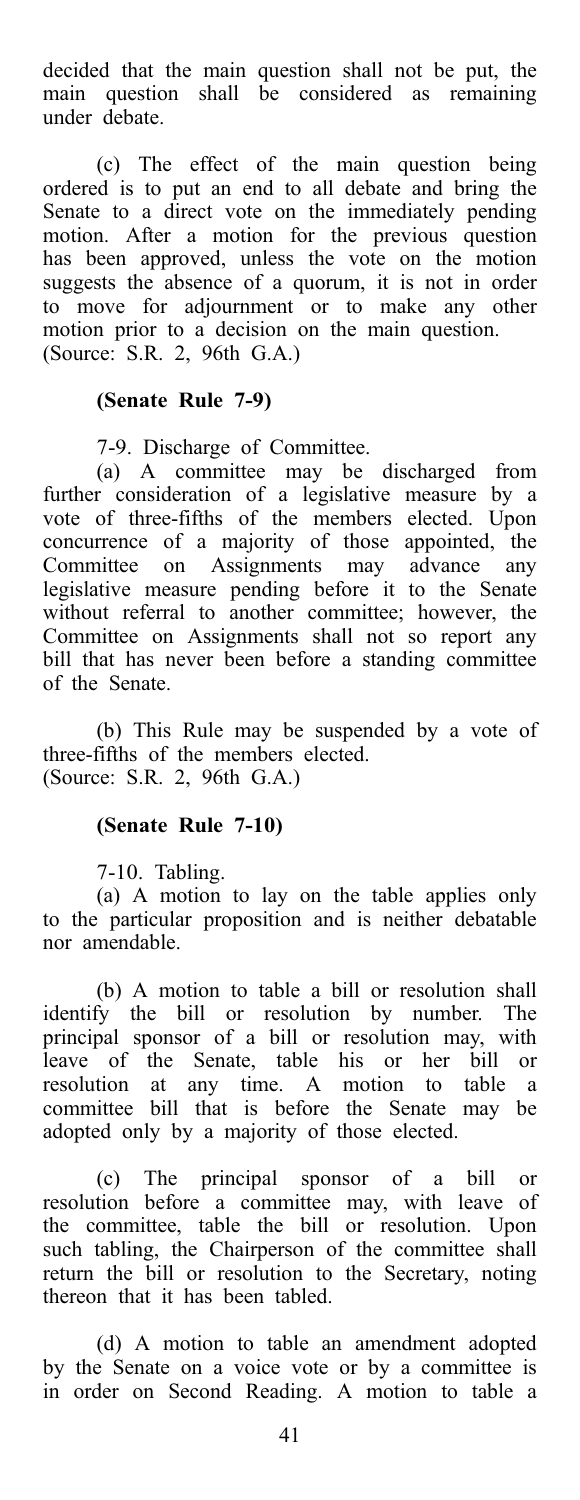committee amendment has priority over a floor amendment. Motions to table amendments are debatable and may be adopted by a majority. (Source: S.R. 2, 96th G.A.)

## (Senate Rule 7-11)

7-11. Motion to Take from Table.

(a) A motion to take from the table shall require a majority of those elected if the Committee on Assignments has previously recommended that action by written notice filed with the Secretary; otherwise, a motion to take from the table shall require a three-fifths vote of the members elected.

(b) A bill taken from the table shall be placed on the Daily Calendar on the order on which it appeared before it was tabled.

(c) This Rule may be suspended by a three-fifths vote of the members elected. (Source: S.R. 2, 96th G.A.)

#### (Senate Rule 7-12)

7-12. Motion to Postpone Consideration. A motion to postpone consideration on a legislative measure may not be made more than once on the same bill or proposition. Unless otherwise provided by these Senate Rules, a motion to postpone consideration shall be granted as a matter of privilege; however, no motion to postpone consideration is in order if the involved legislative measure initially received a vote of fewer than two-fifths of the members elected. (Source: S.R. 2, 96th G.A.)

#### (Senate Rule 7-13)

7-13. Motion on Different Subject. No motion or other legislative measure on a subject different from that under consideration shall be admitted under color of amendment. (Source: S.R. 2, 96th G.A.)

#### (Senate Rule 7-14)

7-14. Division of Question. If the question in debate contains several points, any Senator may have the same divided. On a motion to strike out and insert, it is not in order to move for a division of the question. The rejection of a motion to strike out and insert one proposition does not prevent a motion to strike out and insert a different proposition.

(Source: S.R. 2, 96th G.A.)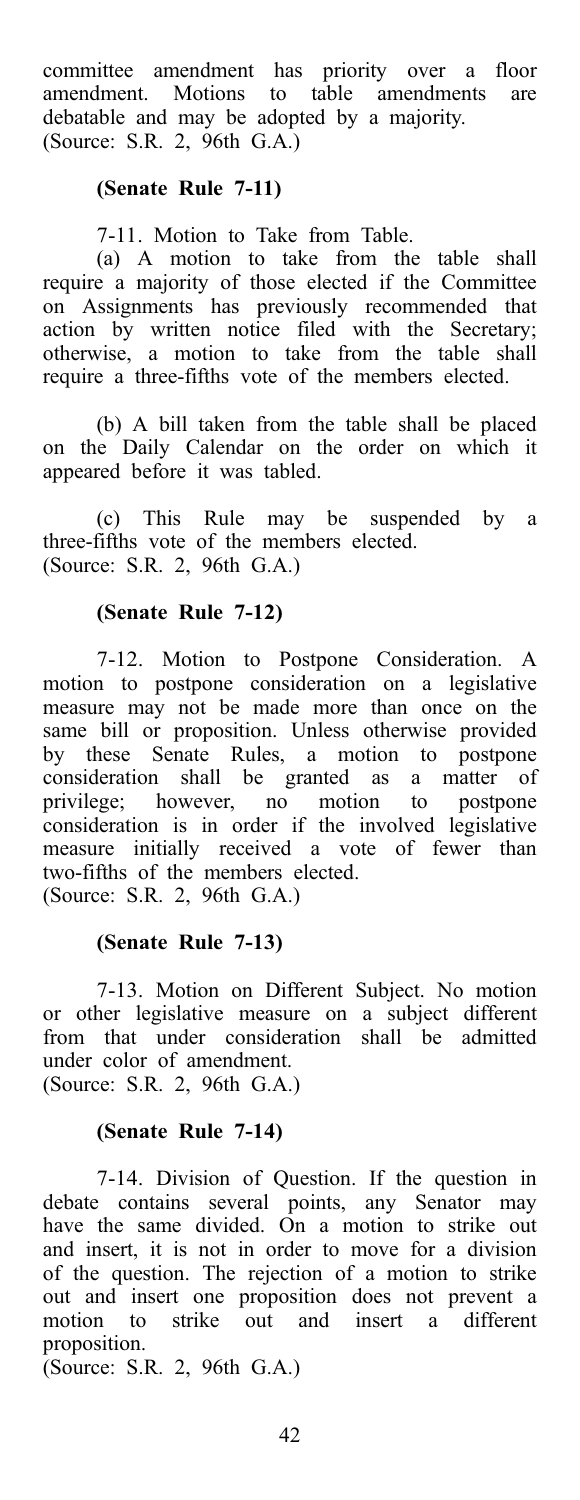7-15. Reconsideration.

(a) A member who voted on the prevailing side of a record vote on a legislative measure still within the control of the Senate may on the same or following day move to reconsider the vote. The motion to reconsider may be laid on the table without affecting the vote to which it referred. When the motion to reconsider is made during the last three scheduled days of regular session, or any time thereafter during the regular session, or at any time during a veto or special session, any member may move that the vote on reconsideration be taken immediately. A question that requires the votes of a majority of those elected or more to carry requires a majority of those elected to reconsider.

(b) A motion to reconsider a record vote on the adoption of an amendment to a bill may be made only on Second Reading. An amendment adopted by the Senate on a record vote may not be tabled by motion until its adoption has been reconsidered.

(c) If a motion to reconsider is made pursuant to this Rule and the motion is later tabled, the question shall not be further reconsidered. This subsection (c) may be suspended by a three-fifths vote of the members elected.

(d) When a motion to reconsider is made within the time prescribed by these Senate Rules, the Secretary shall not allow the bill or other subject matter of the motion to pass out of the possession of the Senate until after the motion has been decided or withdrawn. Such a motion shall be deemed rejected if laid on the table.

(e) A Senator who voted "present" or failed to vote on a question shall not have the right to move for reconsideration.

(f) Upon a motion to reconsider the vote on the final passage of any bill, the affirmative vote of a majority of those elected shall be required to reconsider the same.

(Source: S.R. 2, 96th G.A.)

## (Senate Rule 7-16)

7-16. Motion to Adjourn.

(a) A motion to adjourn is in order at any time, except when a prior motion to adjourn has been defeated and no intervening business has transpired.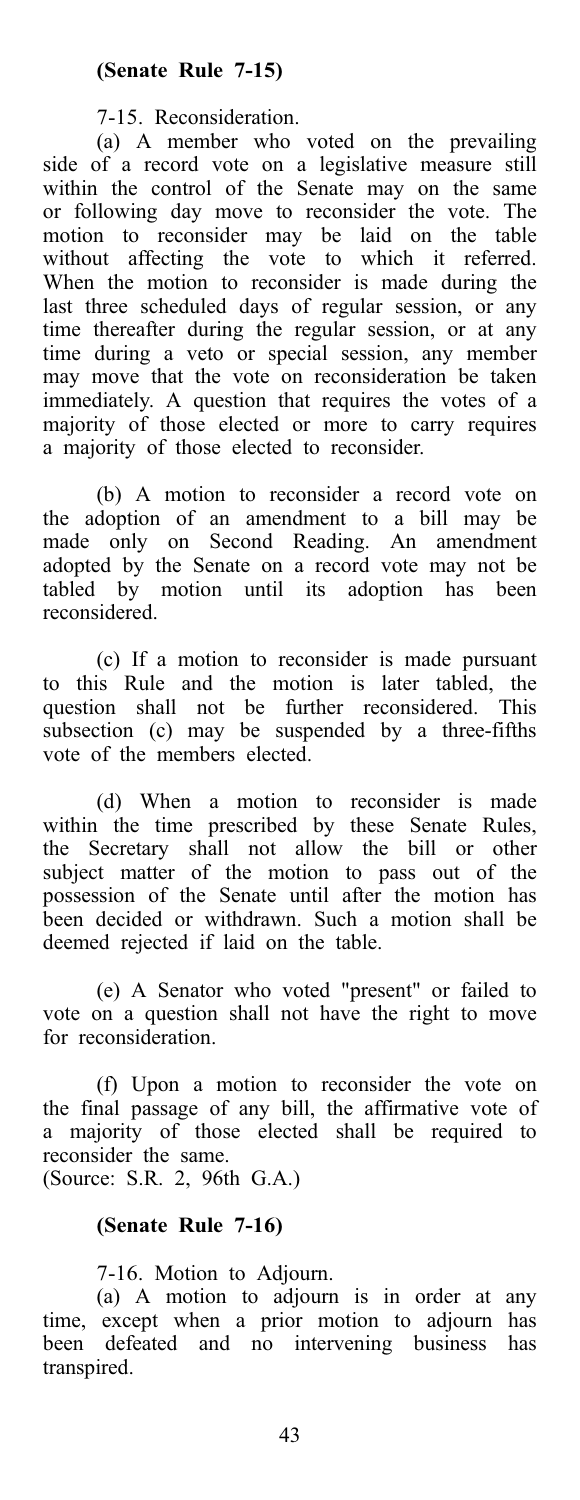(b) A motion to adjourn is neither debatable nor amendable.

(c) The Secretary shall enter in the Journal the hour at which every motion to adjourn is made.

(d) Unless the Presiding Officer otherwise orders, the standing hour to which the Senate adjourns is 12:00 noon.

(e) A motion to adjourn for more than three days is not in order unless both chambers of the General Assembly have adopted a joint resolution permitting that adjournment. (Source: S.R. 2, 96th G.A.)

## (Senate Rule 7-17)

7-17. Amendment to or Suspension of Rules.

(a) Rules may be proposed or amended only by resolution. Any such resolution shall show the proposed changes in the existing Rules by underscoring all new matter and by crossing out with a line all matter that is to be omitted or superseded.

(b) Any resolution proposing to amend a Senate Rule or any Joint Senate-House Rule shall, upon initial reading by the Secretary, automatically be referred to the Committee on Assignments. Resolutions for amendment of the Senate Rules or any Joint Senate-House Rules may be initiated and sponsored by the Committee on Assignments; these resolutions shall not be referred to a committee and may be immediately considered and adopted by the Senate.

(c) A resolution to amend the Senate Rules or any Joint Senate-House Rules that has been reported "do adopt" or "do adopt as amended" by a majority of those appointed to the Committee on Assignments shall require the affirmative vote of a majority of those elected for adoption by the Senate. Any other resolution proposing to amend the Senate Rules or any Joint Senate-House Rules shall require the affirmative vote of three-fifths of the members elected for adoption by the Senate.

(d) No Senate Rule or any Joint Senate-House Rule may be suspended except by unanimous consent of the Senators present or upon a motion supported by affirmative vote of a majority of those elected unless a higher number is required in the Rule sought to be suspended. A committee may not suspend any Rule.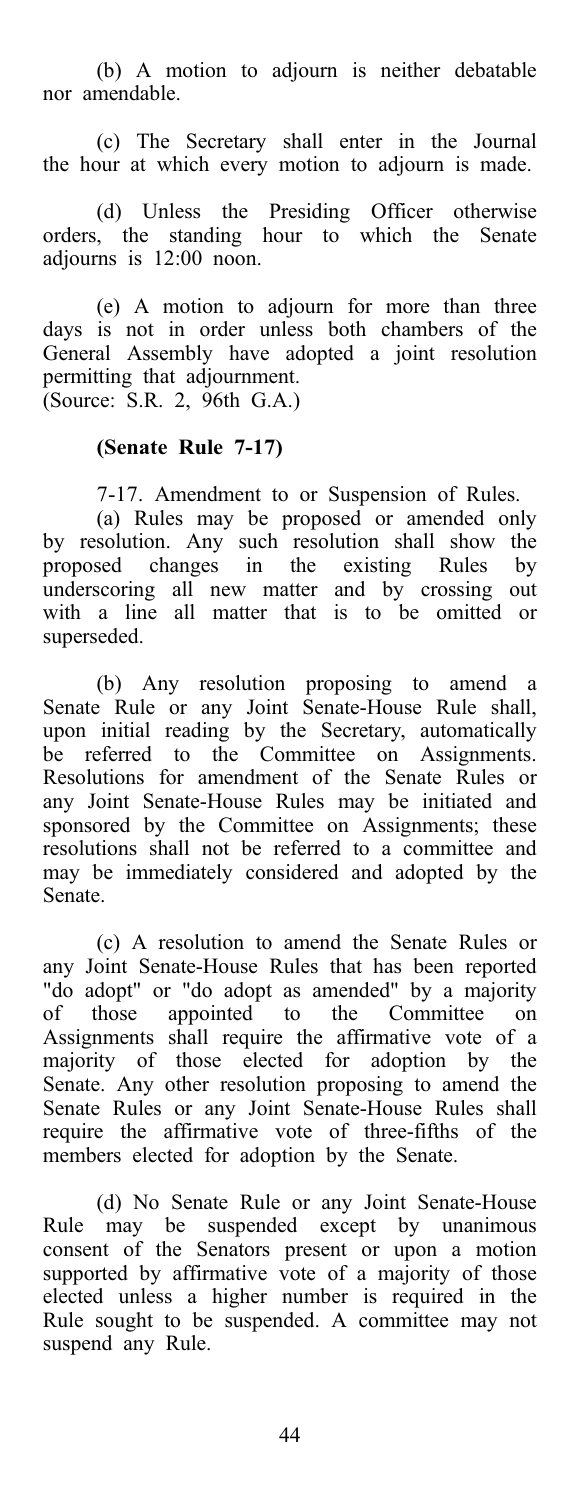(e) This Rule may be suspended by a three-fifths vote of those elected. (Source: S.R. 2, 96th G.A.)

#### (Senate Rule 7-18)

7-18. Motion to Commit or Recommit. No motion to commit or recommit a legislative measure to committee, being decided in the negative, shall again be allowed on the same day, or at the same stage of the legislative measure. (Source: S.R. 2, 96th G.A.)

## (Senate Rule 7-19)

7-19. Effective Date.

(a) A bill passed after May 31 of a calendar year shall not become effective prior to June 1 of the next calendar year unless an earlier effective date is specified in the bill and it is approved by a three-fifths vote of the members elected.

(b) If a majority of those elected, but fewer than three-fifths of the members elected, vote affirmatively for a bill on Third Reading after May 31, where the bill specifies an effective date earlier than the following June 1, the bill shall not be declared passed, and the principal sponsor shall have the right to have the bill automatically reconsidered and returned to the order of Second Reading for an amendment to remove the earlier effective date. The amendment, if offered and approved by the amendment, if offered and approved by Committee on Assignments, shall be reproduced and placed on the desks of the members before the bill is taken up again on the order of Third Reading. (Source: S.R. 2, 96th G.A.)

#### (Senate Rule 7-20)

7-20. Home Rule. No bill denies or limits any power or function of a home rule unit, pursuant to paragraph (g), (h), (i), (j), or (k) of Section 6 of Article VII of the Constitution, unless there is specific language limiting or denying the power or function and the language specifically sets forth in what manner and to what extent it is a denial or limitation of the power or function of a home rule unit. If a majority of those elected, but fewer than three-fifths of the members elected, vote affirmatively for a bill on Third Reading that requires a vote of three-fifths of the members elected to deny or limit a power of a home rule unit, the bill shall not be declared passed, and the principal sponsor shall have the right to have the bill automatically reconsidered and returned to the order of Second Reading for an amendment to remove those effects of the bill. The amendment, if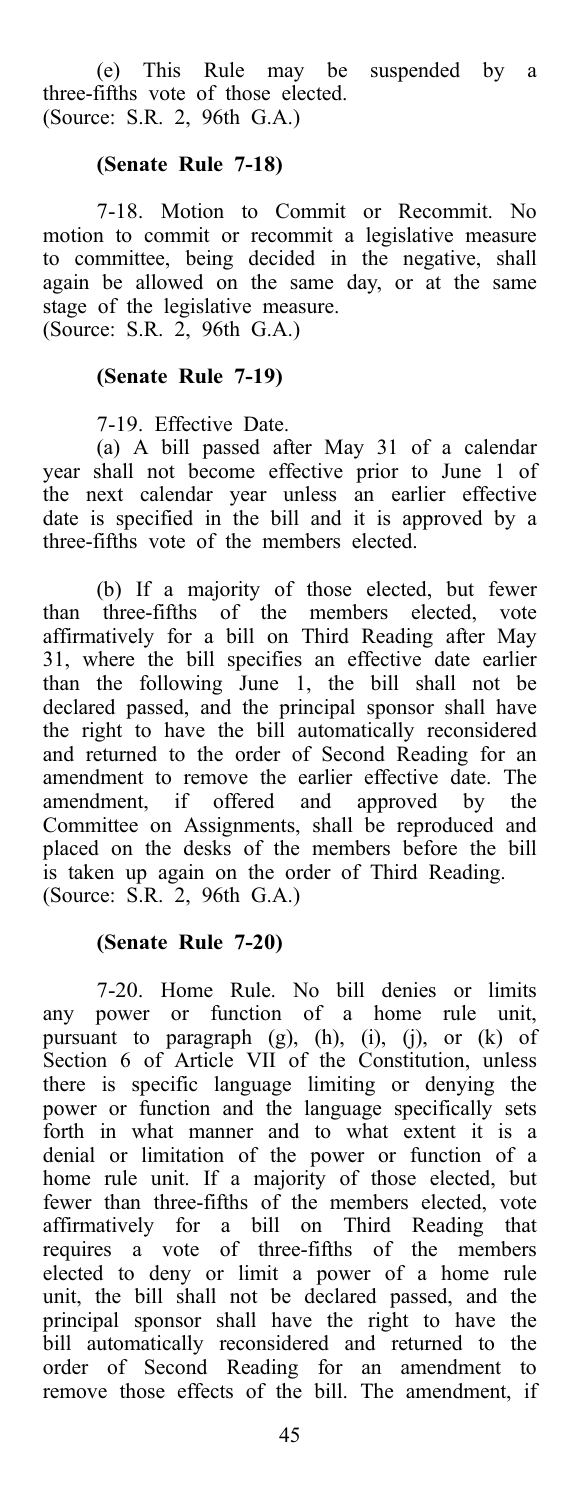offered and approved by the Committee on Assignments, shall be reproduced and placed on the desks of the members before the bill is taken up again on the order of Third Reading. The Committee on Assignments may also refer the amendment to a committee. (Source: S.R. 2, 96th G.A.)

## ARTICLE VIII

JOINT ACTION (Source: S.R. 2, 96th G.A.)

#### (Senate Rule 8-1)

8-1. Concurring in or Receding from Amendments.

(a) If a bill or resolution is received back in the Senate with amendments added by the House, it shall be in order for the principal sponsor only to present a motion "to concur" or "not to concur and ask the House to recede" with respect to those amendments. Any two members may demand a separate roll call on any such amendment.

(b) When the House has refused to concur in amendments added to a bill or resolution by the Senate and has returned the bill or resolution to the Senate with a message requesting the Senate to recede from its amendments, it shall be in order for the principal sponsor only to present a motion "to recede" from the Senate amendments or "not to recede and to request a conference". Any two members may demand a separate roll call on any such amendments.

(Source: S.R. 2, 96th G.A.)

#### (Senate Rule 8-2)

8-2. Conference Committees.

(a) A disagreement between the Senate and House exists with respect to any bill or resolution in the following situations:

> (1) when the House refuses to recede from the adoption of any amendment, after the Senate has previously refused to concur in the amendment; or

> (2) when the Senate refuses to recede from the adoption of any amendment, after the House has previously refused to concur in the amendment.

In these cases of disagreement between the Senate and House, the Senate may request a conference. When a request for conference is made, both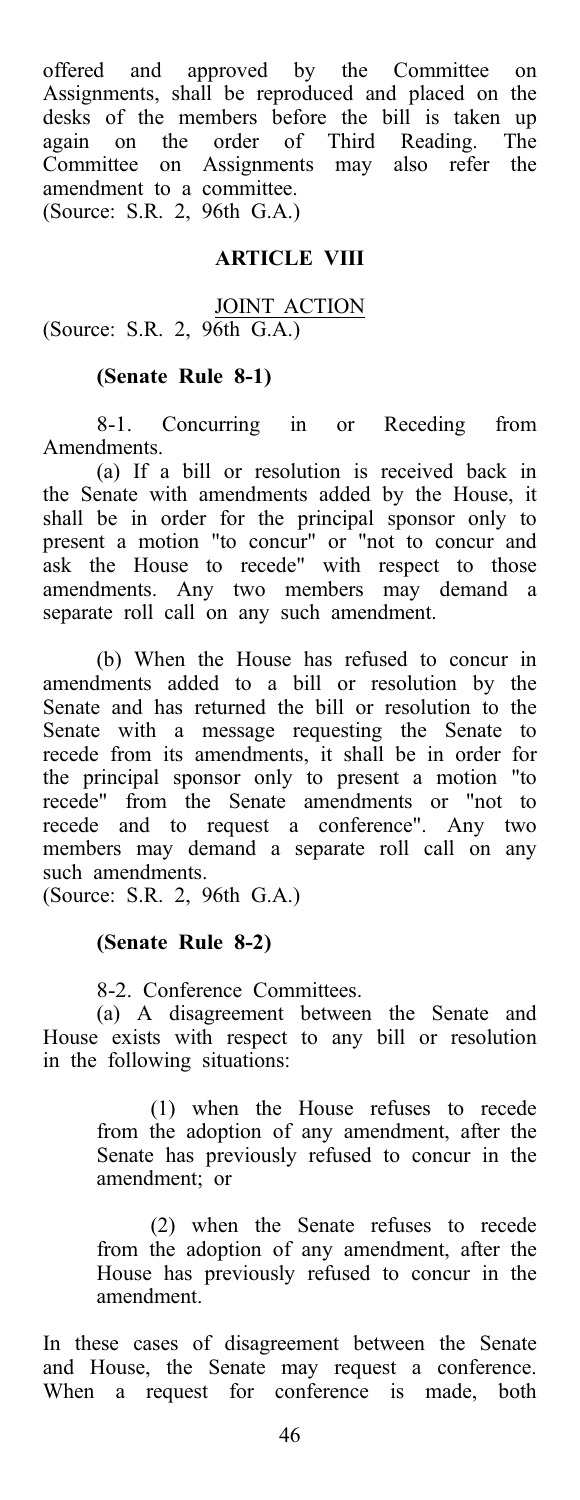chambers of the General Assembly shall appoint a committee to confer with the other on the subject of the bill or resolution giving rise to the disagreement. The combined committees of the two chambers appointed for this purpose is the conference committee.

(b) The conference committee shall consist of an equal number of members of each Chamber of the General Assembly. The number of majority caucus members from each chamber shall be one more than the number of minority caucus members from each chamber. A conference committee shall consist of five members from each chamber.

(c) In addition to the House members thereof, each conference committee shall be comprised of five Senators, three of whom shall be appointed by the President and two of whom shall be appointed by the Minority Leader. No conference committee report may be filed with the Secretary until a majority of the Senate conferees has been appointed. (Source: S.R. 2, 96th G.A.)

#### (Senate Rule 8-3)

8-3. Conference Committee Reports.

(a) No subject shall be included in any conference committee report on any bill unless that subject matter directly relates to the matters of difference between the Senate and House that have been referred to the conference committee unless the Committee on Assignments, by a majority vote of the members appointed, determines that the proposed subject matter is of an emergency nature, of substantial importance to the operation of government, or in the best interests of Illinois.

(b) No conference committee report shall be received by the Secretary or acted upon by the Senate unless it has been signed by at least six conferees. The report shall be signed in duplicate. One of the reports shall be filed with the Clerk of the House and one with the Secretary. The report shall contain the agreements reached by the committee.

(c) If the conference committee determines that it is unable to reach agreement, the committee shall so report to each chamber of the General Assembly and request appointment of a second conference committee. In the event of agreement, the committee shall so report to each chamber. (Source: S.R. 2, 96th G.A.)

47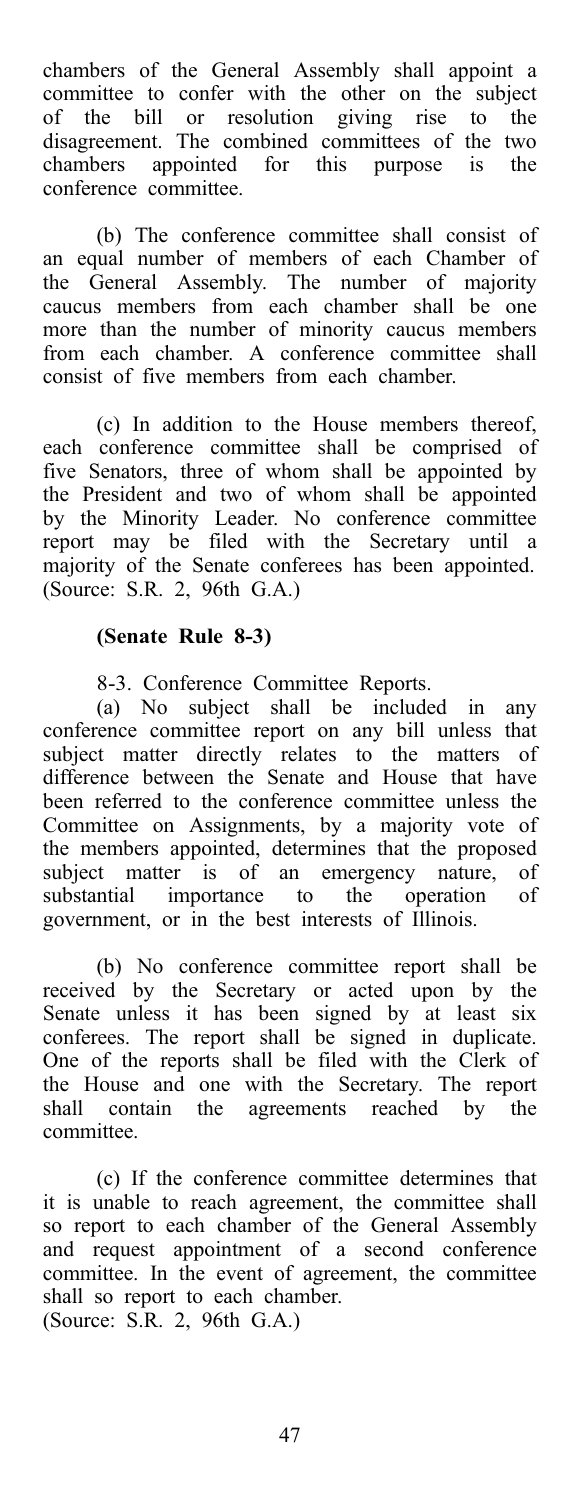8-4. Prerequisites for Senate Consideration.

(a) No joint action motion for final action or conference committee report may be considered by the Senate unless it has first been referred or approved by the Committee on Assignments in accordance with Rule 3-8, or unless the joint action motion or conference committee report has first been discharged from the Committee on Assignments pursuant to Rule 7-9.

(b) No conference committee report may be considered by the Senate unless it has first been made available electronically or otherwise for not less than one hour.

(c) Prior to any conference committee report on an appropriation bill being considered by the Senate, that conference committee report shall first be the subject of a public hearing by a standing Appropriations Committee (the conference committee report need not be referred to an Appropriations Committee, but instead may remain before the Committee on Assignments or the Senate, as the case may be). The hearing shall be held pursuant to not less than one hour advance notice by announcement on the Senate floor, or one day advance notice by posting on the Senate bulletin board or other electronic means. The Appropriations Committee shall not issue any report with respect to any conference committee report following any such hearing.

(d) Any Senate Bill amended in the House and returned to the Senate for concurrence in the House amendment shall be made available electronically or otherwise for not less than one hour before being further considered. No Senate Bill that is returned to the Senate with House amendments shall be called except by the principal sponsor.

(e) The report of a conference committee on a non-appropriation bill or resolution shall be confined to the subject of the bill or resolution referred to the conference committee. The report of a conference committee on an appropriations bill shall be confined to the subject of appropriations. (Source: S.R. 2, 96th G.A.)

## (Senate Rule 8-5)

8-5. Action on Conference Committee Reports. (a) Each chamber of the General Assembly shall inform the other by message of any action taken with respect to a conference committee report.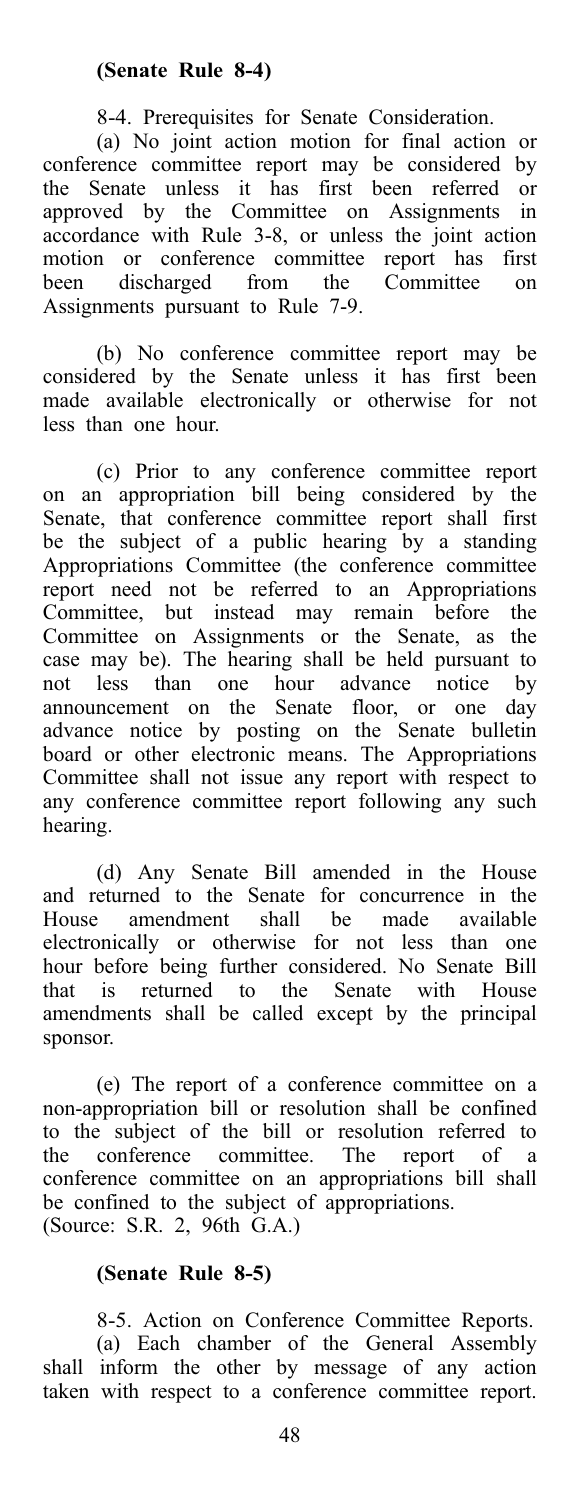Copies of all papers necessary to a complete understanding of any such action shall accompany the message. The original bill or resolution shall remain in the chamber of origin.

(b) If either chamber refused to adopt the report of the conference committee, or the first conference committee is unable to reach agreement, either chamber may request a second conference committee. When such a request is made, each chamber shall again appoint a conference committee. If either chamber refuses to adopt the report of a second conference committee, the two chambers have adhered to their disagreement, and the bill or resolution is lost.

(Source: S.R. 2, 96th G.A.)

### ARTICLE IX

VETOES (Source: S.R. 2, 96th G.A.)

## (Senate Rule 9-1)

9-1. Recording of Vetoes. Upon the receipt by the Senate of any bill returned by the Governor under any of the provisions of Article IV, Section 9 of the Constitution, the Secretary shall enter the objections of the Governor on the Journal, and shall distribute copies of all veto messages to each member's desk, together with copies of the vetoed bill or item, as soon as practicable. (Source: S.R. 2, 96th G.A.)

## (Senate Rule 9-2)

9-2. Amendatory Vetoes.

(a) The Governor's specific recommendations for change with respect to a bill returned under subsection (e) of Section 9 of Article IV of the Illinois Constitution shall be limited to addressing the Governor's objections to portions of a bill, the general merit of which the Governor recognizes, and shall not alter the fundamental purpose or legislative scheme set forth in the bill as passed.

(b) Any motion to accept the Governor's specific recommendations for change shall automatically be referred to the Committee on Assignments. The Committee on Assignments shall examine the Governor's specific recommendations for change and determine by a majority of the members appointed whether those recommendations comply with the standard set forth in subsection (a). Any motion to accept specific recommendations for change that the Committee on Assignments determines shall be in compliance with subsection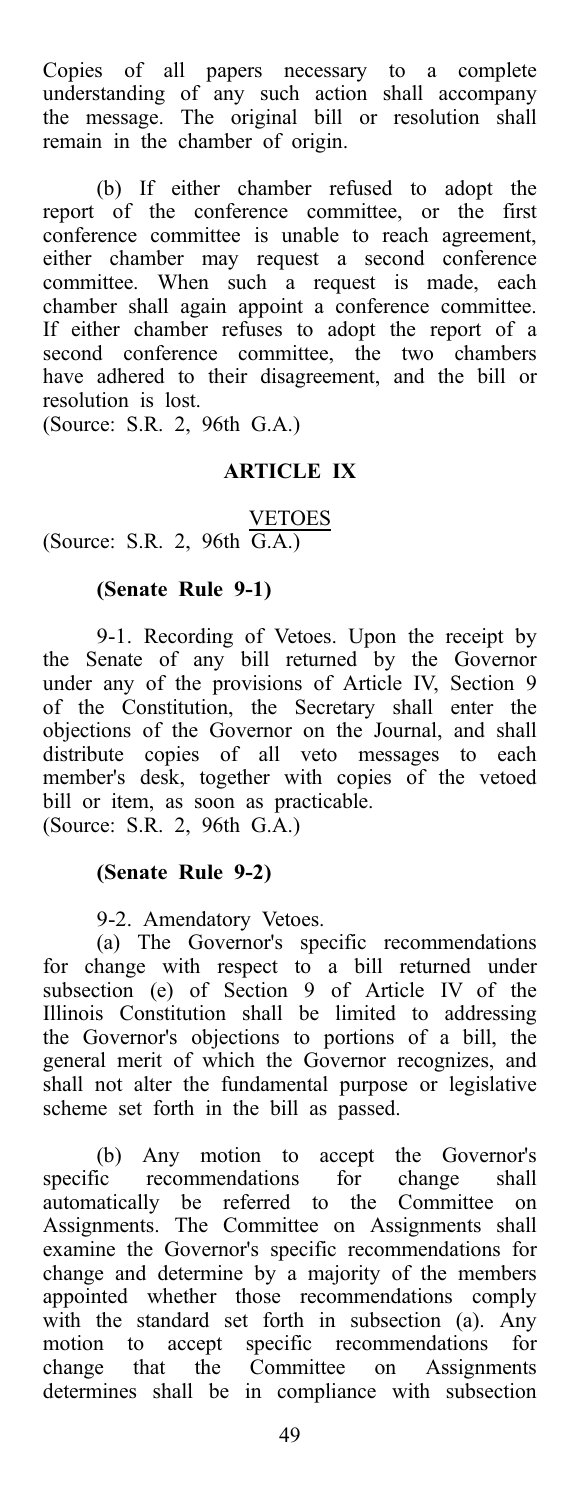(a) of this Rule are subject to action by the Committee on Assignments in the same manner as floor amendments, joint action motions, and conference committee reports under Rule 3-8(b).

(c) This Rule may not be suspended. (Source: S.R. 2, 96th G.A.)

## (Senate Rule 9-3)

9-3. Motions to Consider Vetoes. For purposes of this Article, the term "motions" shall mean those motions to accept or override a veto of the Governor. Motions with respect to bills returned by the Governor may be made by the principal sponsor, the committee chairperson in the case of a committee bill, or by any member who voted on the prevailing side on the vote on final passage of the bill in question. Every motion shall be filed in writing with the Secretary, prior to any consideration thereof by the Senate. If more than one motion is filed with respect to any bill, all such motions shall be heard at the time the bill is called; however, after such a motion is adopted, no other motion on that veto may be considered. The motion of the principal sponsor or chairperson, in the case of committee bills, shall be considered first and all other motions considered in the order filed. If the principal sponsor does not call a bill within eight calendar days after the Governor's objections to the bill are entered in the Journal, thereafter any person filing such a motion may call the bill. (Source: S.R. 2, 96th G.A.)

## (Senate Rule 9-4)

9-4. Consideration of Motions.

(a) The vote to override a bill vetoed in its entirety shall be by roll call vote and shall be entered on the Journal. The form of motion with respect to such bills shall be: "I move that Bill \_\_\_\_\_ do pass, notwithstanding the veto of the Governor."

(b) The vote to override an item veto shall be by roll call vote as to each item separately and shall be entered on the Journal. The form of motion with respect to such item shall be: "I move that the item on page \_\_\_\_\_, line \_\_\_\_\_, of \_\_\_\_\_ Bill \_\_\_\_\_\_ do pass, notwithstanding the item veto of the Governor."

(c) The vote to restore an item which has been reduced shall be by roll call vote as to each item separately and shall be entered on the Journal. The form of motion with respect to such items shall be: "I move the item on page  $\qquad$ , line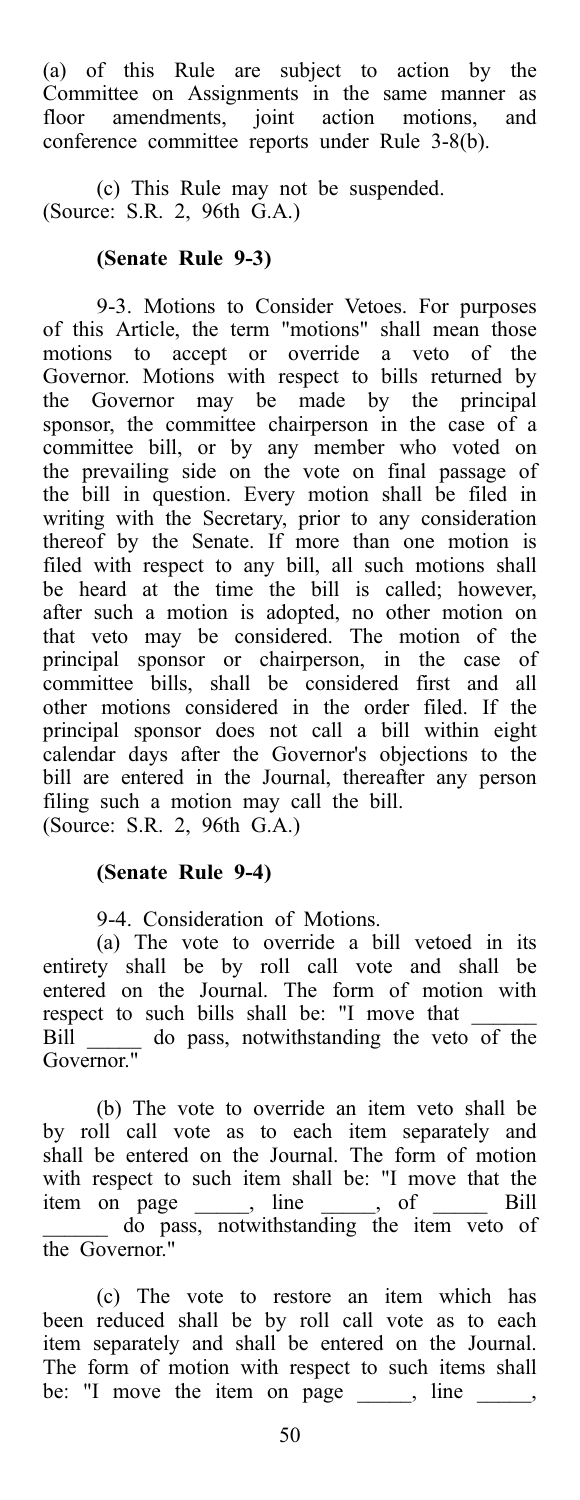of \_\_\_\_\_\_ Bill \_\_\_\_\_\_ be restored, notwithstanding the item reduction of the Governor."

(d) A bill returned together with specific recommendations of the Governor may be acted upon in either of the following manners:

> (1) By a motion to accept the specific recommendations of the Governor. The form of motion in this event shall be: "I move to accept the specific recommendations of the Governor as to \_\_\_\_\_\_\_ Bill \_\_\_\_\_\_ in manner and form as follows: (inserting herein the language deemed necessary to effectuate the specific recommendations)"; or

(2) By considering the bill as a vetoed bill and overriding the recommendation and passing the bill in its original form. The form of motion in this event shall be: "I move that Bill \_\_\_\_\_\_ do pass, notwithstanding the specific recommendations of the Governor."

(Source: S.R. 2, 96th G.A.)

#### (Senate Rule 9-5)

9-5. Vetoed Bills Considered in Entirety. If a bill is returned by the Governor containing more than one veto, reduction, specific recommendation, or combination thereof, the bill shall be acted upon in its entirety before the bill is released from the custody of the Senate.

(Source: S.R. 2, 96th G.A.)

## (Senate Rule 9-6)

9-6. Disposition of Vetoes. When a bill or item has received the affirmative vote of at least three-fifths of the members elected (as to overrides of outright vetoes, item vetoes, and specific recommendations for change) or the affirmative vote of at least a majority of those elected (as to overrides of reductions or acceptances of specific recommendations for change), the Presiding Officer shall declare that the bill or item has been passed or restored over the veto of the Governor, or that the specific recommendations for change have been approved, as the case may be. The bill shall then be so certified by the Secretary who shall note thereon the day the bill passed. The bill and the objections of the Governor thereto shall then be immediately delivered to the House. When specific recommendations have been accepted, then such accepting language shall be attached to the original bill and the bill shall be delivered to the House. (Source: S.R. 2, 96th G.A.)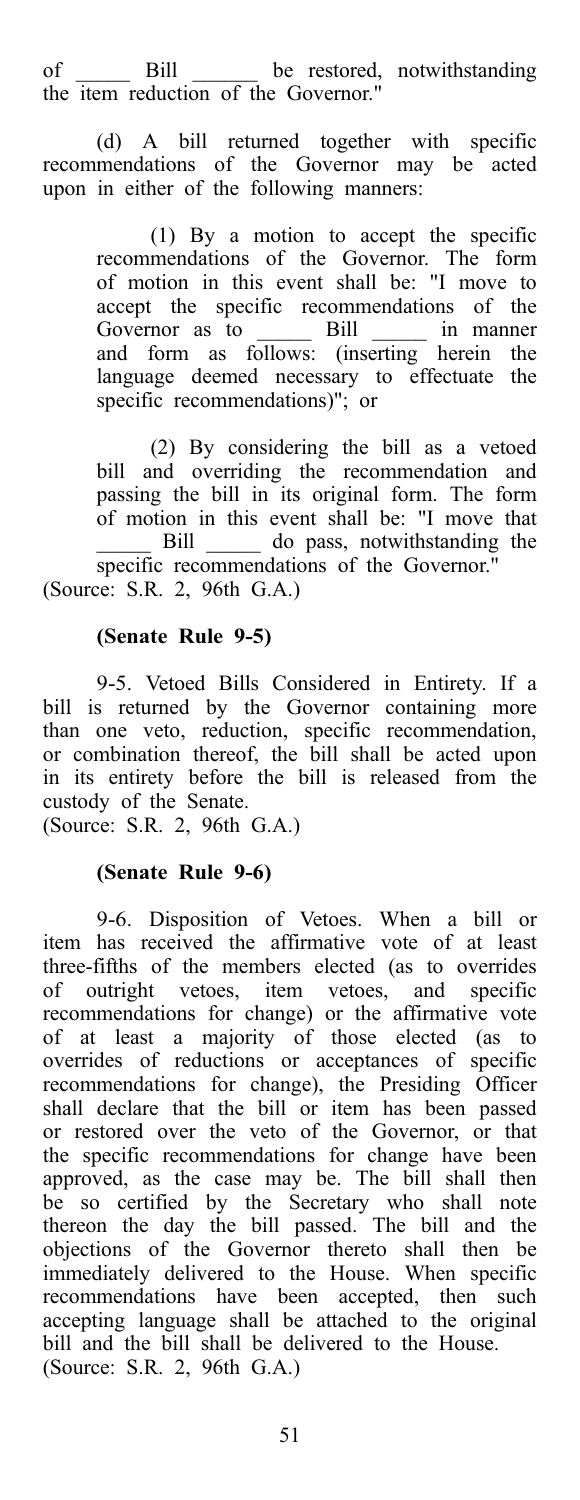## ARTICLE X

NOMINATIONS (Source: S.R. 2, 96th G.A.)

### (Senate Rule 10-1)

10-1. Nominations.

(a) Every nomination subject to confirmation by the Senate shall be referred to the Executive Appointments Committee in accordance with Rule 3-6; nominations may also be considered by other committees in accordance with these Senate Rules. Each nominee shall be required to appear in person before that meeting of a committee convened for the purpose of considering the qualifications of the person for the office to which he or she has been nominated. The appearance of the nominee may be waived by the committee by a vote of a majority of those appointed.

(b) The Executive Appointments Committee shall, six days prior to any of its meetings, post a notice on the Senate bulletin board or make the notice electronically available indicating the nominees to be considered at its next meeting and the time, date, and place of the meeting. The Chairperson of the committee shall provide a copy of the notice to the Governor's Office of Legislative Affairs, which shall be responsible for notifying each nominee scheduled to be considered of the date, time, and place of hearing.

(c) On considering the report of the Executive Appointments Committee on a nomination, the Presiding Officer shall put the following question: "Does the Senate advise and consent to the nomination just made?" Whenever a group of nominees has been submitted together, five or more members may request the question be put and the vote separately taken upon each of the individuals in that group. The Senate may determine, by a majority vote of those elected, after having voted upon the question of one or more of the nominees individually, to act upon the question of the remaining nominees in that group as a unit.

(d) While any nomination remains with the Senate, it is in order to reconsider any vote taken thereon, subject to the provisions of Rule 7-15 not related to the time for making such a motion. (Source: S.R. 2, 96th G.A.)

#### ARTICLE XI

#### DISCIPLINE AND PROTEST (Source: S.R. 2, 96th G.A.)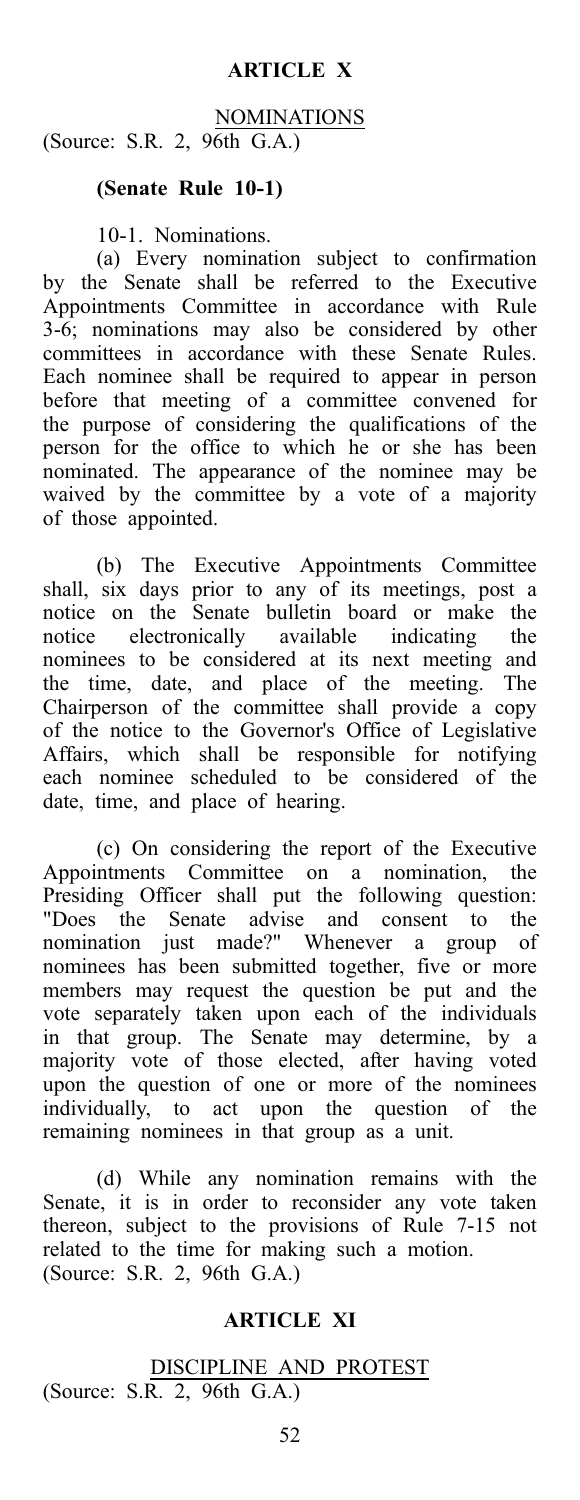11-1. Disorderly Behavior.

(a) In accordance with Article IV, Section 6(d) of the Constitution, the Senate may punish any of its members for disorderly behavior and, with the concurrence of two-thirds of the members elected, expel a Senator (but not for a second time for the same cause). The reason for the expulsion shall be entered upon the Journal with the names and votes of those Senators voting on the question.

(b) In accordance with Article IV, Section 6(d) of the Constitution, the Senate during its session may punish by imprisonment any person other than a Senator guilty of disrespect of the Senate by disorderly or contemptuous behavior in its presence. The imprisonment shall not extend beyond 24 hours at one time unless the person persists in disorderly or contemptuous behavior.

(Source: S.R. 2, 96th G.A.)

#### (Senate Rule 11-2)

11-2. Protest. Any two Senators shall have the right to dissent and protest, in respectful language, against any act or resolution that they may think injurious to the public or to any individual, and have the reason of their protest entered upon the Journal. When by motion a majority of Senators determine that the language of a protest is not respectful, the protest shall be referred back to the protesting Senators.

(Source: S.R. 2, 96th G.A.)

## ARTICLE XII

FORCE AND EFFECT (Source: S.R. 2, 96th G.A.)

## (Senate Rule 12-1)

12-1. Applicability. The meetings and actions of the Senate, including all of its committees, shall be governed by these Senate Rules. (Source: S.R. 2, 96th G.A.)

#### (Senate Rule 12-2)

12-2. Robert's Rules. The rules of parliamentary practice appearing in the 10th edition of Robert's Rules of Order shall govern the Senate in all cases to which they are applicable, providing that they are not inconsistent with these Senate Rules.

(Source: S.R. 2, 96th G.A.)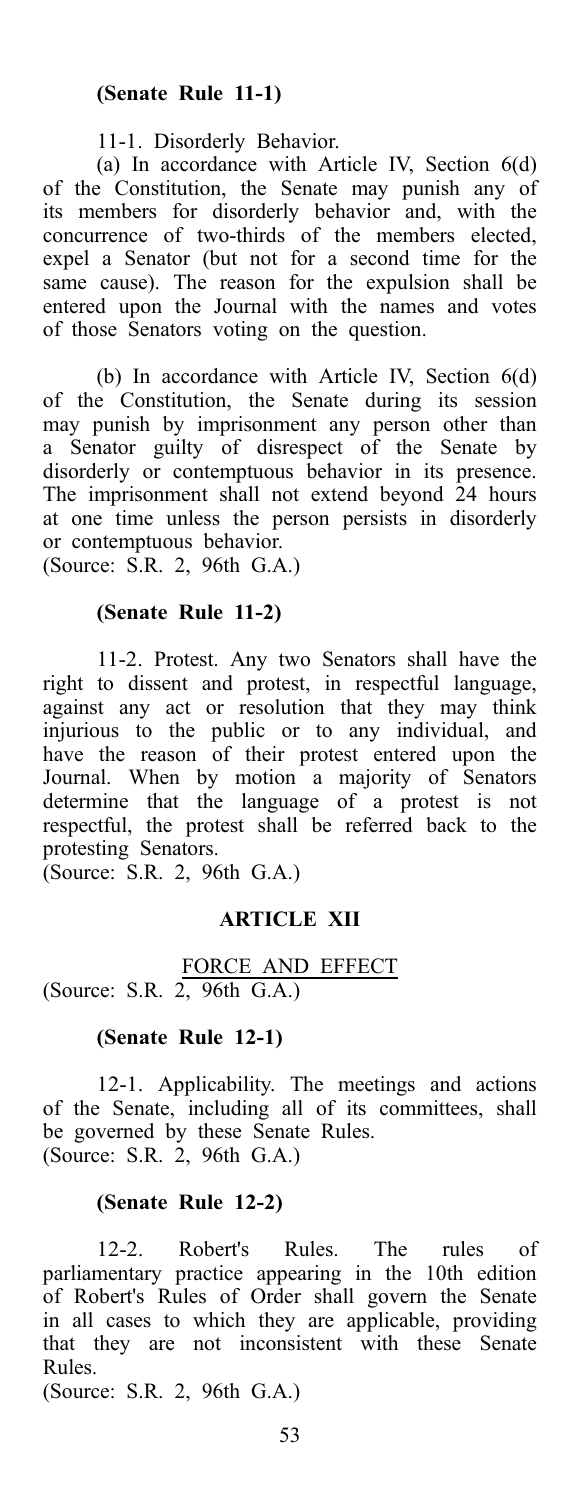12-3. Certification by President. With respect to any bill that has been passed by the Senate and has been certified by the President in accordance with Article IV, Section 8(d) of the Constitution, there shall be an irrebuttable presumption that all of these Senate Rules have been fully complied with in obtaining such passage.

(Source: S.R. 2, 96th G.A.)

#### (Senate Rule 12-4)

12-4. Effective Date. These Rules shall be in full force and effect upon their adoption, and shall remain in full force and effect except as amended in accordance with these Senate Rules, or until superseded by new Rules adopted as part of the organization of a newly constituted General Assembly at the commencement of a term. (Source: S.R. 2, 96th G.A.)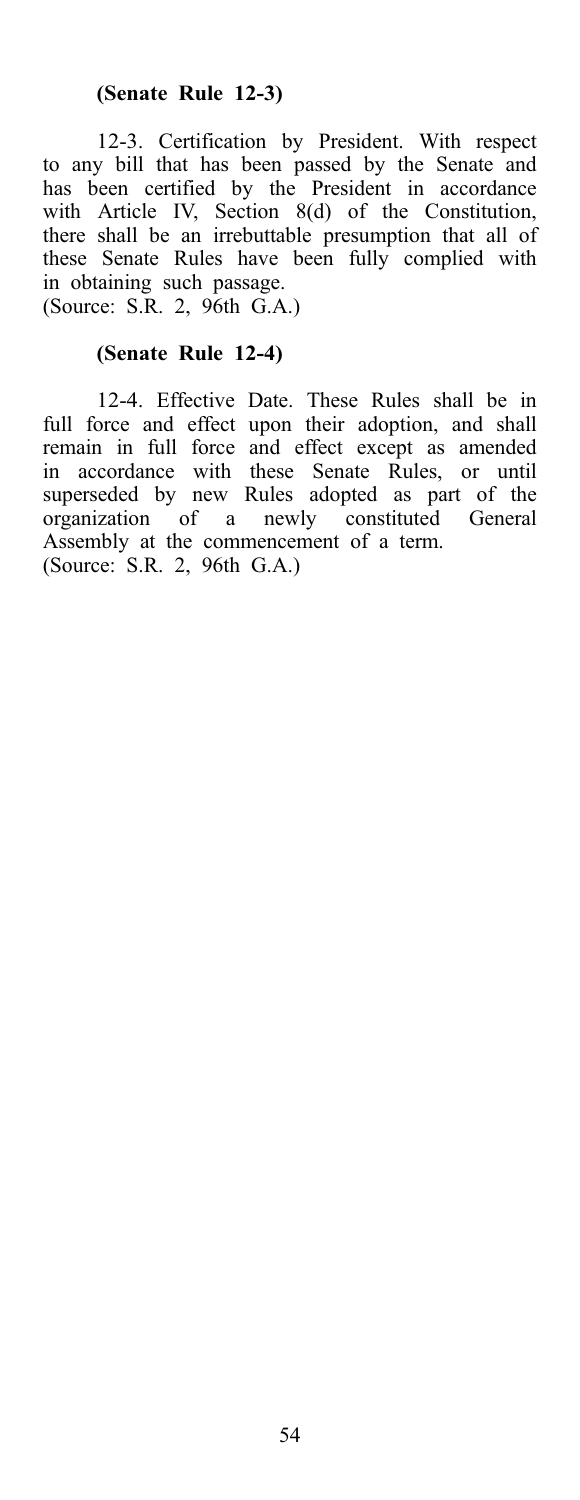## **SENATE RULES** NINETY-SIXTH GENERAL ASSEMBLY

# ALPHABETICAL INDEX

| <b>ADJOURNMENT</b>                       |  |
|------------------------------------------|--|
|                                          |  |
|                                          |  |
|                                          |  |
| <b>AMENDMENTS</b>                        |  |
|                                          |  |
|                                          |  |
| Concurrence in House Amendments          |  |
|                                          |  |
|                                          |  |
|                                          |  |
|                                          |  |
|                                          |  |
| <b>BILLS</b>                             |  |
| Discharge from Assignments 3-8(d-5); 7-9 |  |
|                                          |  |
|                                          |  |
|                                          |  |
|                                          |  |
|                                          |  |
|                                          |  |
|                                          |  |
|                                          |  |
|                                          |  |
|                                          |  |
| <b>BUSINESS</b>                          |  |
|                                          |  |
|                                          |  |
|                                          |  |
|                                          |  |
|                                          |  |
| CERTIFICATION BY PRESIDENT  12-3         |  |
|                                          |  |
|                                          |  |
|                                          |  |
|                                          |  |
|                                          |  |
|                                          |  |
|                                          |  |
|                                          |  |
|                                          |  |
|                                          |  |
|                                          |  |
|                                          |  |
| Required Records 3-11(c); 3-11(d)        |  |
|                                          |  |
|                                          |  |
|                                          |  |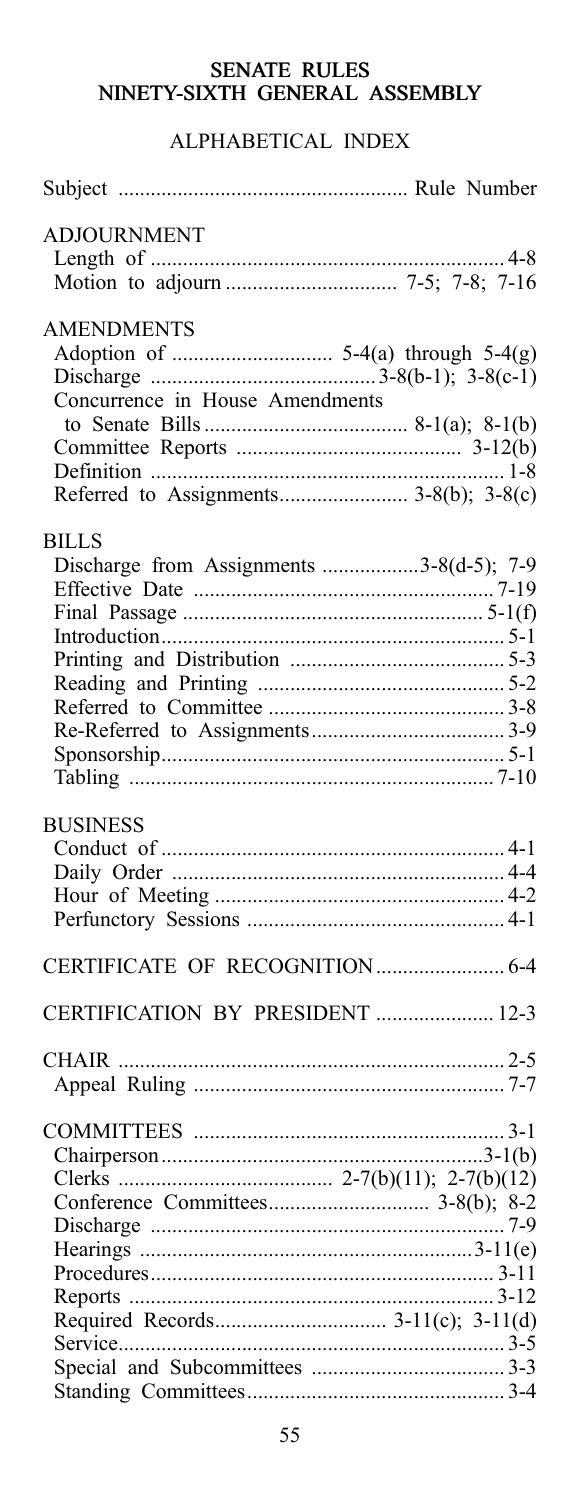| EXECUTIVE REORGANIZATION3-6(c)           |
|------------------------------------------|
|                                          |
|                                          |
| FORCE AND EFFECT 12-1; 12-4              |
|                                          |
|                                          |
|                                          |
| LEGISLATIVE MEASURES - DEFINED  1-8      |
|                                          |
|                                          |
| OFFICERS OF SENATE AND DUTIES            |
|                                          |
| PARLIAMENTARY PRACTICE  7-1 through 7-20 |
| POSTING REQUIREMENTS 3-8(b); 3-11(e)     |